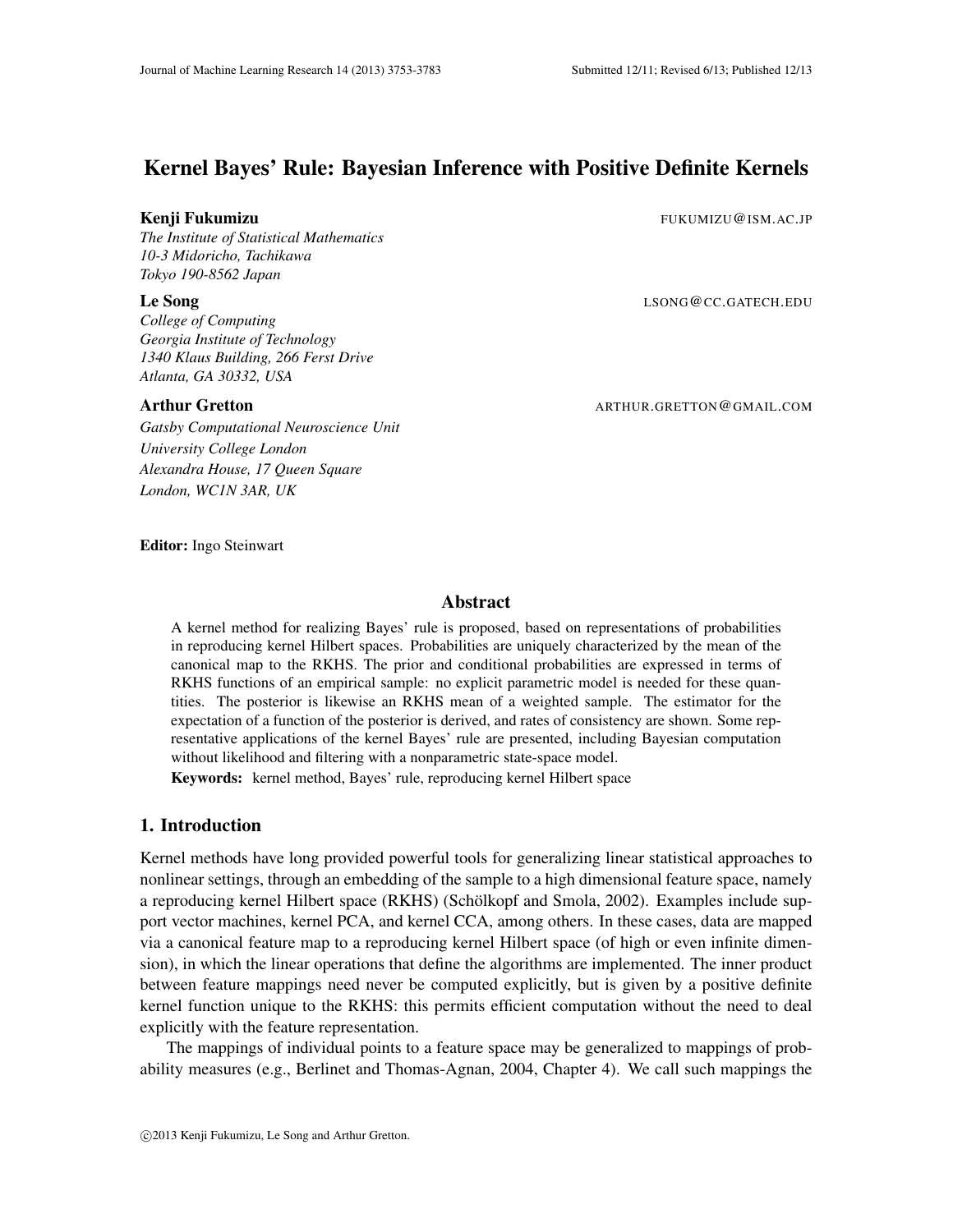*kernel means* of the underlying random variables. With an appropriate choice of positive definite kernel, the kernel mean on the RKHS uniquely determines the distribution of the variable (Fukumizu et al., 2004, 2009a; Sriperumbudur et al., 2010), and statistical inference problems on distributions can be solved via operations on the kernel means. Applications of this approach include homogeneity testing (Gretton et al., 2007; Harchaoui et al., 2008; Gretton et al., 2009a, 2012), where the empirical means on the RKHS are compared directly, and independence testing (Gretton et al., 2008, 2009b), where the mean of the joint distribution on the feature space is compared with that of the product of the marginals. Representations of conditional dependence may also be defined in RKHS, and have been used in conditional independence tests (Fukumizu et al., 2008; Zhang et al., 2011).

In this paper, we propose a novel, nonparametric approach to Bayesian inference, making use of kernel means of probabilities. In applying Bayes' rule, we compute the posterior probability of *x* in  $X$  given observation  $y$  in  $\mathcal{Y}$ ;

$$
q(x|y) = \frac{p(y|x)\pi(x)}{q_{\mathcal{Y}}(y)},
$$
\n(1)

where  $\pi(x)$  and  $p(y|x)$  are the density functions of the prior and the likelihood of *y* given *x*, respectively, with respective base measures  $v_x$  and  $v_y$ , and the normalization factor  $q_y(y)$  is given by

$$
q_{\mathcal{Y}}(y) = \int p(y|x) \pi(x) d\mathsf{v}_X(x).
$$

Our main result is a nonparametric estimate of posterior kernel mean, given kernel mean representations of the prior and likelihood. We call this method *kernel Bayes' rule*.

A valuable property of the kernel Bayes' rule is that the kernel posterior mean is estimated nonparametrically from data. The prior is represented by a weighted sum over a sample, and the probabilistic relation expressed by the likelihood is represented in terms of a sample from a joint distribution having the desired conditional probability. This confers an important benefit: we can still perform Bayesian inference by making sufficient observations on the system, even in the absence of a specific parametric model of the relation between variables. More generally, if we can sample from the model, we do not require explicit density functions for inference. Such situations are typically seen when the prior or likelihood is given by a random process: Approximate Bayesian Computation (Tavare et al., 1997; Marjoram et al., 2003; Sisson et al., 2007) is widely applied in ´ population genetics, where the likelihood is expressed as a branching process, and nonparametric Bayesian inference (Müller and Quintana, 2004) often uses a process prior with sampling methods. Alternatively, a parametric model may be known, however it might be of sufficient complexity to require Markov chain Monte Carlo or sequential Monte Carlo for inference. The present kernel approach provides an alternative strategy for Bayesian inference in these settings. We demonstrate consistency for our posterior kernel mean estimate, and derive convergence rates for the expectation of functions computed using this estimate.

An alternative to the kernel mean representation would be to use nonparametric density estimates for the posterior. Classical approaches include kernel density estimation (KDE) or distribution estimation on a finite partition of the domain. These methods are known to perform poorly on high dimensional data, however. In addition, computation of the posterior with KDE requires importance weights, which may not be accurate in low density areas. By contrast, the proposed kernel mean representation is defined as an integral or moment of the distribution, taking the form of a function in an RKHS. Thus, it is more akin to the characteristic function approach (see, e.g.,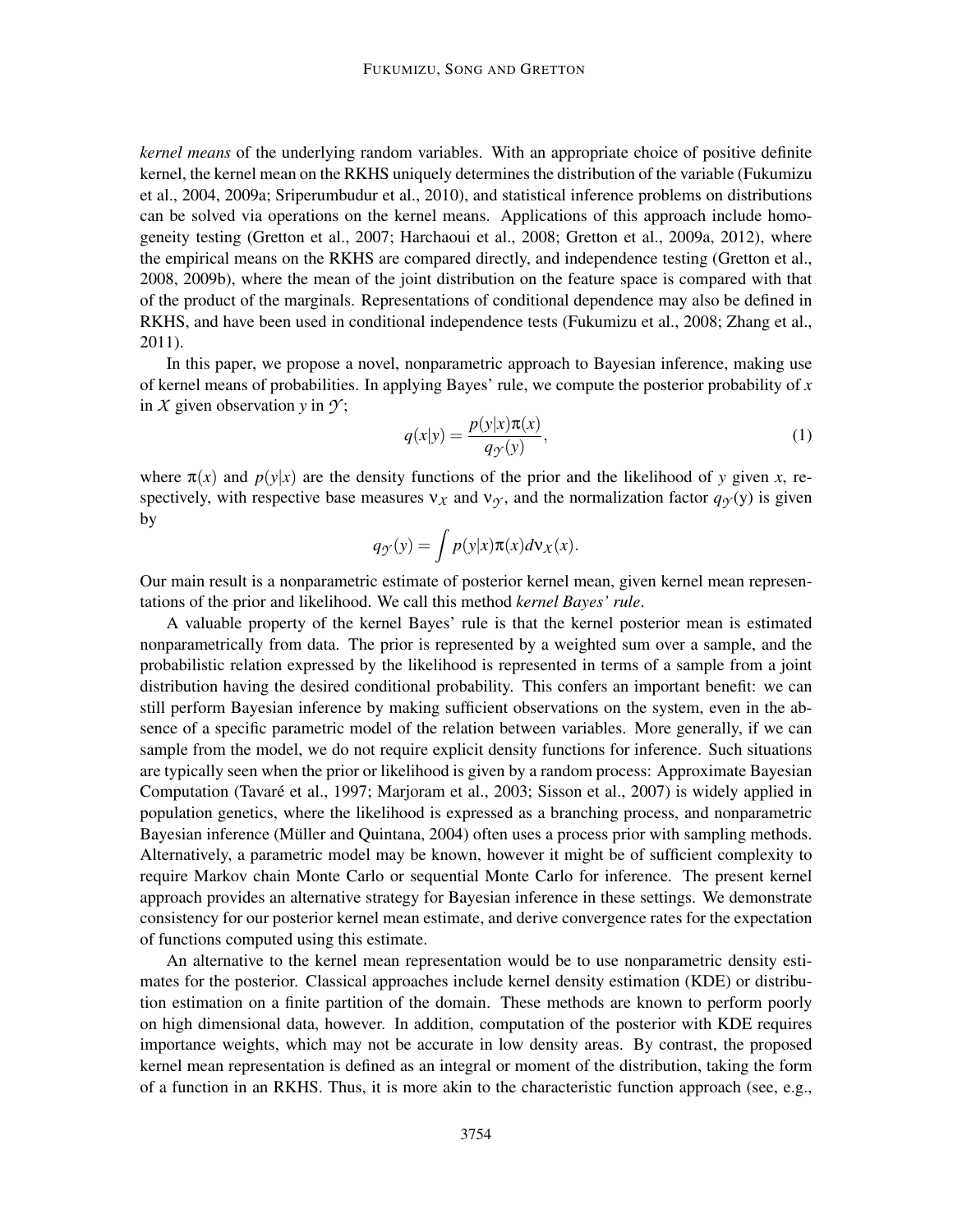Kankainen and Ushakov, 1998) to representing probabilities. A well conditioned empirical estimate of the characteristic function can be difficult to obtain, especially for conditional probabilities. By contrast, the kernel mean has a straightforward empirical estimate, and conditioning and marginalization can be implemented easily, at a reasonable computational cost.

The proposed method of realizing Bayes' rule is an extension of the approach used by Song et al. (2009) for state-space models. In this earlier work, a heuristic approximation was used, where the kernel mean of the new hidden state was estimated by adding kernel mean estimates from the previous hidden state and the observation. Another relevant work is the belief propagation approach in Song et al. (2010a, 2011), which covers the simpler case of a uniform prior.

This paper is organized as follows. We begin in Section 2 with a review of RKHS terminology and of kernel mean embeddings. In Section 3, we derive an expression for Bayes' rule in terms of kernel means, and provide consistency guarantees. We apply the kernel Bayes' rule in Section 4 to various inference problems, with numerical results and comparisons with existing methods in Section 5. Our proofs are contained in Section 6 (including proofs of the consistency results of Section 3).

#### 2. Preliminaries: Positive Definite Kernels and Probabilities

Throughout this paper, all Hilbert spaces are assumed to be separable. For an operator *A* on a Hilbert space, the range is denoted by  $\mathcal{R}(A)$ . The linear hull of a subset *S* in a vector space is denoted by Span*S*.

We begin with a review of positive definite kernels, and of statistics on the associated reproducing kernel Hilbert spaces (Aronszajn, 1950; Berlinet and Thomas-Agnan, 2004; Fukumizu et al., 2004, 2009a). Given a set Ω, a (R-valued) positive definite kernel *k* on Ω is a symmetric kernel  $k: \Omega \times \Omega \to \mathbb{R}$  such that  $\sum_{i,j=1}^{n} c_i c_j k(x_i, x_j) \geq 0$  for arbitrary number of points  $x_1, \ldots, x_n$  in  $\Omega$  and real numbers  $c_1, \ldots, c_n$ . The matrix  $(k(x_i, x_j))_{i,j=1}^n$  is called a Gram matrix. It is known by the Moore-Aronszajn theorem (Aronszajn, 1950) that a positive definite kernel on  $\Omega$  uniquely defines a Hilbert space  $H$  consisting of functions on  $\Omega$  such that the following three conditions hold:

- (i)  $k(\cdot, x) \in \mathcal{H}$  for any  $x \in \Omega$ ,
- (ii) Span $\{k(\cdot, x) \mid x \in \Omega\}$  is dense in  $\mathcal{H}$ ,
- (iii)  $\langle f, k(\cdot, x) \rangle = f(x)$  for any  $x \in \Omega$  and  $f \in \mathcal{H}$  (the reproducing property), where  $\langle \cdot, \cdot \rangle$  is the inner product of *H* .

The Hilbert space *H* is called the *reproducing kernel Hilbert space* (RKHS) associated with *k*, since the function  $k_x = k(\cdot, x)$  serves as the reproducing kernel  $\langle f, k_x \rangle = f(x)$  for  $f \in \mathcal{H}$ .

A positive definite kernel on  $\Omega$  is said to be *bounded* if there is  $M > 0$  such that  $k(x, x) \leq M$  for any  $x \in \Omega$ .

Let  $(X, B_X)$  be a measurable space, *X* be a random variable taking values in *X* with distribution *P<sub>X</sub>*, and *k* be a measurable positive definite kernel on *X* such that  $E[\sqrt{k(X,X)}] < \infty$ . The associated RKHS is denoted by  $H$ . The *kernel mean*  $m_X^k$  (also written  $m_{P_X}^k$ ) of  $X$  on the RKHS  $H$  is defined by the mean of the *H*-valued random variable  $k(\cdot, X)$ . The existence of the kernel mean is guaranteed by  $E[||k(\cdot,X)||] = E[\sqrt{k(X,X)}] < \infty$ . We will generally write  $m_X$  in place of  $m_X^k$  for simplicity, where there is no ambiguity. By the reproducing property, the kernel mean satisfies the relation

$$
\langle f, m_X \rangle = E[f(X)] \tag{2}
$$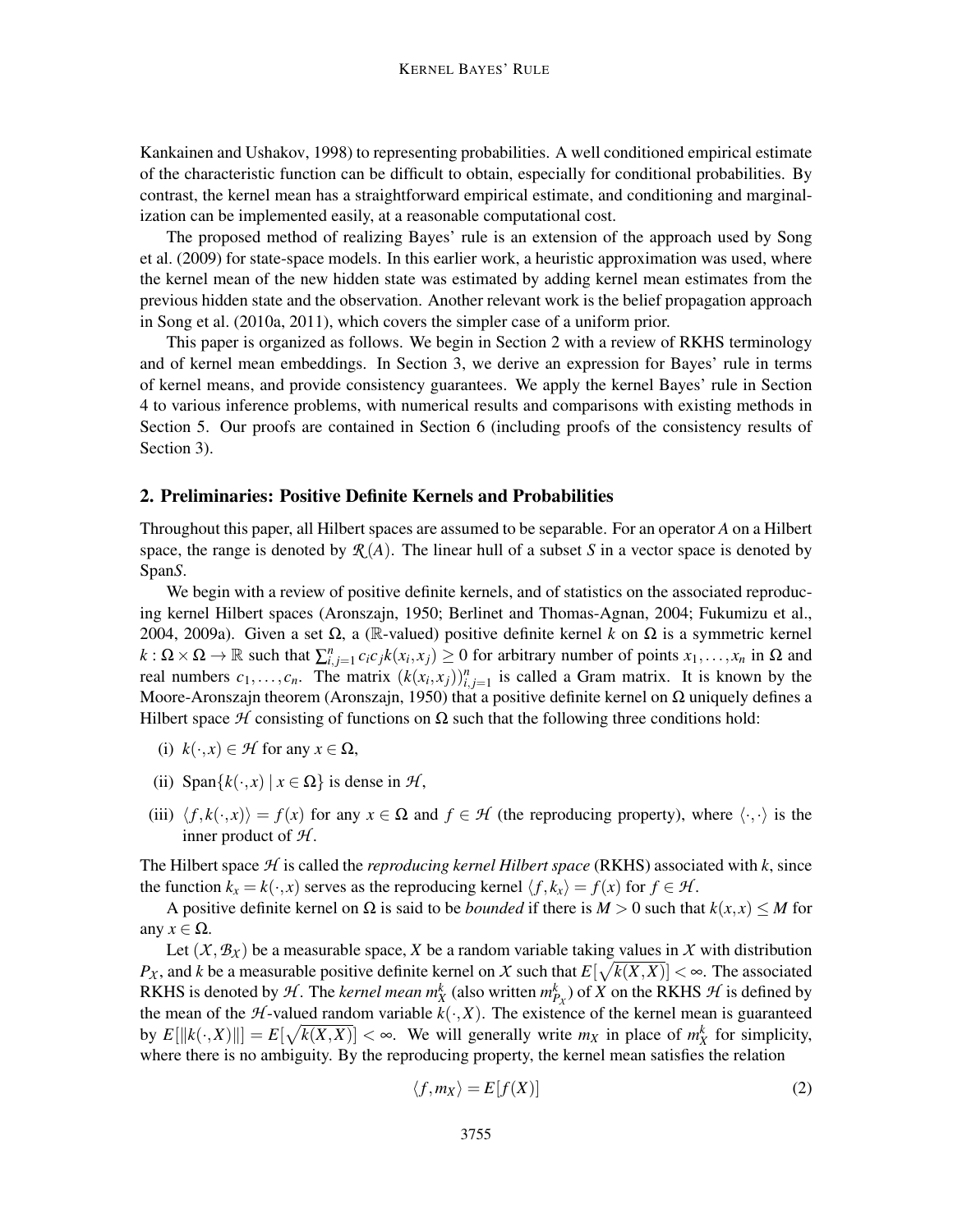for any  $f \in H$ . Plugging  $f = k(\cdot, u)$  into this relation,

$$
m_X(u) = E[k(u, X)] = \int k(u, \tilde{x}) dP_X(\tilde{x}), \qquad (3)
$$

which shows the explicit functional form. The kernel mean  $m_X$  is also denoted by  $m_{P_X}$ , as it depends only on the distribution  $P_X$  with *k* fixed.

Let  $(X, B_X)$  and  $(Y, B_Y)$  be measurable spaces,  $(X, Y)$  be a random variable on  $X \times Y$  with distribution *P*, and  $k<sub>X</sub>$  and  $k<sub>Y</sub>$  be measurable positive definite kernels with respective RKHS  $H_X$ and  $H_Y$  such that  $E[k_X(X,X)] < \infty$  and  $E[k_Y(Y,Y)] < \infty$ . The (uncentered) *covariance operator*  $C_{YX}$ :  $H_X \rightarrow H_Y$  is defined as the linear operator that satisfies

$$
\langle g, C_{YX} f \rangle_{\mathcal{H}_{\mathcal{Y}}} = E[f(X)g(Y)]
$$

for all  $f \in H_X, g \in H_Y$ . This operator  $C_{YX}$  can be identified with  $m_{(YX)}$  in the product space  $H_Y \otimes$  $H_X$ , which is given by the product kernel  $k_\gamma k_\chi$  on  $\gamma \times \chi$  (Aronszajn, 1950), by the standard identification between the linear maps and the tensor product. We also define *CXX* for the operator on  $H_X$  that satisfies  $\langle f_2, C_{XX} f_1 \rangle = E[f_2(X) f_1(X)]$  for any  $f_1, f_2 \in H_X$ . Similarly to Equation (3), the explicit integral expressions for  $C_{YX}$  and  $C_{XX}$  are given by

$$
(C_{YX}f)(y) = \int k_{\mathcal{Y}}(y,\tilde{y})f(\tilde{x})dP(\tilde{x},\tilde{y}) \quad \text{and} \quad (C_{XX}f)(x) = \int k_{X}(x,\tilde{x})f(\tilde{x})dP_{X}(\tilde{x}), \tag{4}
$$

respectively.

An important notion in statistical inference with positive definite kernels is the characteristic property. A bounded measurable positive definite kernel *k* on a measurable space  $(\Omega, \mathcal{B})$  is called *characteristic* if the mapping from a probability *Q* on  $(\Omega, \mathcal{B})$  to the kernel mean  $m_Q^k \in \mathcal{H}$  is injective (Fukumizu et al., 2009a; Sriperumbudur et al., 2010). This is equivalent to assuming that  $E_{X \sim P}[k(\cdot, X)] = E_{X' \sim Q}[k(\cdot, X')]$  implies *P* = *Q*: probabilities are uniquely determined by their kernel means on the associated RKHS. With this property, problems of statistical inference can be cast as inference on the kernel means. A popular example of a characteristic kernel defined on Euclidean space is the Gaussian RBF kernel  $k(x, y) = \exp(-\|x - y\|^2 / (2\sigma^2))$ . A bounded measurable positive definite kernel on a measurable space  $(\Omega, \mathcal{B})$  with corresponding RKHS  $\mathcal{H}$  is characteristic if and only if  $H + \mathbb{R}$  is dense in  $L^2(P)$  for arbitrary probability *P* on  $(\Omega, \mathcal{B})$ , where  $H + \mathbb{R}$  is the direct sum of two RKHSs  $H$  and  $\mathbb R$  (Aronszajn, 1950). This implies that the RKHS defined by a characteristic kernel is rich enough to be dense in  $L^2$  space up to the constant functions. Other useful conditions for a kernel to be characteristic can be found in Sriperumbudur et al. (2010), Fukumizu et al. (2009b), and Sriperumbudur et al. (2011).

Throughout this paper, when positive definite kernels on a measurable space are discussed, the following assumption is made:

(K) Positive definite kernels are bounded and measurable.

Under this assumption, the mean and covariance always exist for arbitrary probabilities.

Given i.i.d. sample  $(X_1, Y_1), \ldots, (X_n, Y_n)$  with law *P*, the empirical estimators of the kernel mean and covariance operator are given straightforwardly by

$$
\widehat{m}_X^{(n)} = \frac{1}{n} \sum_{i=1}^n k_X(\cdot, X_i), \qquad \widehat{C}_{YX}^{(n)} = \frac{1}{n} \sum_{i=1}^n k_Y(\cdot, Y_i) \otimes k_X(\cdot, X_i),
$$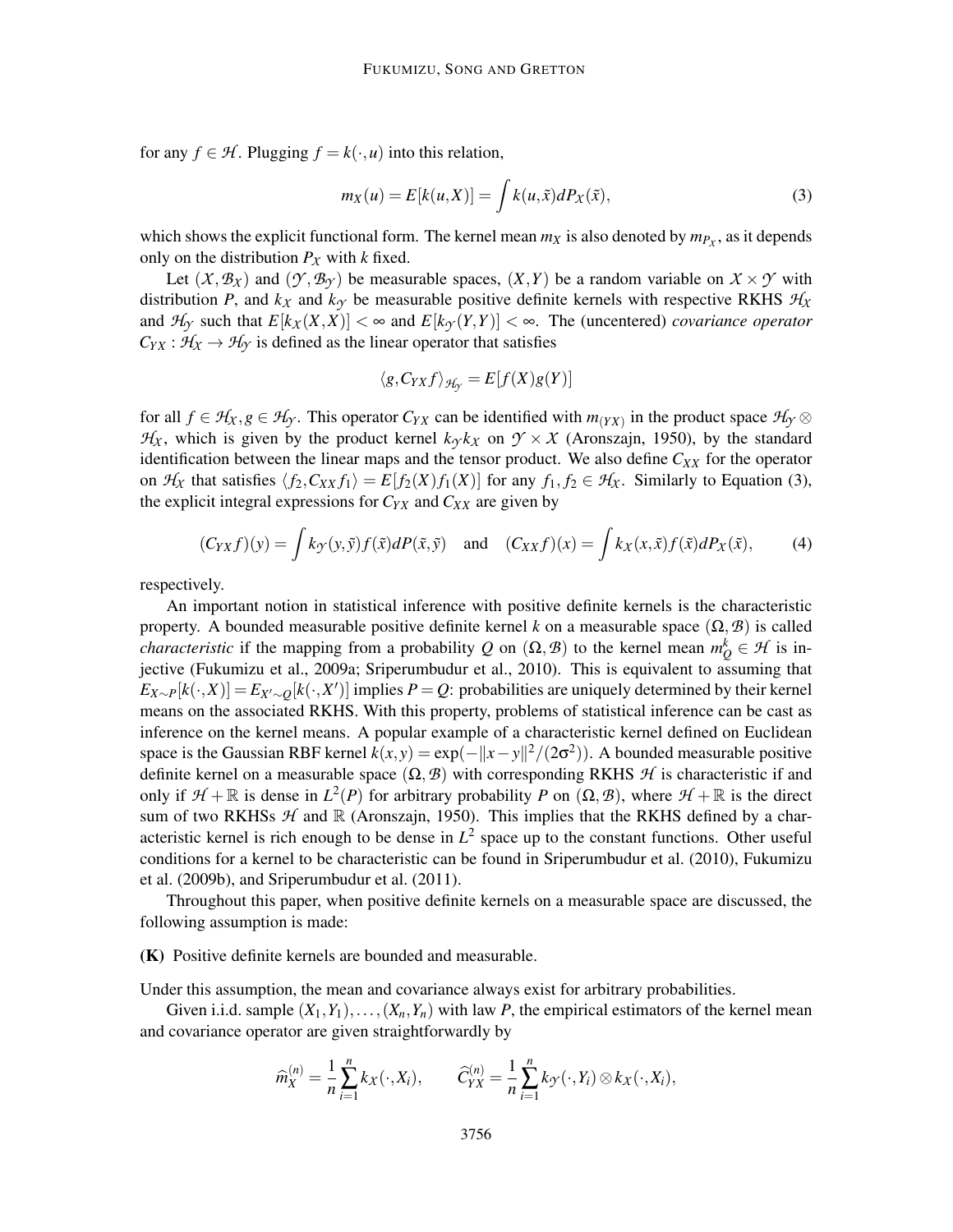where  $\hat{C}_{YX}^{(n)}$  is written in tensor form. These estimators are  $\sqrt{n}$ -consistent in appropriate norms, and  $\sqrt{n}(\hat{m}_X^{(n)} - m_X)$  converges to a Gaussian process on  $H_X$  (Berlinet and Thomas-Agnan, 2004, Section 9.1). While we may use non-i.i.d. samples for numerical examples in Section 5, in our theoretical analysis we always assume i.i.d. samples for simplicity.

#### 3. Kernel Expression of Bayes' Rule

We review Bayes' rule and the notion of kernel conditional mean embeddings in Section 3.1. We demonstrate that Bayes' rule may be expressed in terms of these conditional mean embeddings. We provide consistency results for the empirical estimators of the conditional mean embedding for the posterior in Section 3.2.

#### 3.1 Kernel Bayes' Rule

We first review Bayes' rule in a general form without using density functions, since the kernel Bayes' rule can be applied to situations where density functions are not available.

Let  $(X, B_X)$  and  $(Y, B_Y)$  be measurable spaces,  $(\Omega, A, \mathbb{P})$  a probability space, and  $(X, Y)$  :  $\Omega \rightarrow$  $X \times Y$  be a ( $X \times Y$ -valued) random variable with distribution *P*. The marginal distribution of *X* is denoted by  $P_\chi$ . Suppose that  $\Pi$  is a probability measure on  $(\chi, \mathcal{B}_\chi)$ , which serves as a *prior* distribution. For each  $x \in X$ , let  $P_{\gamma|x}$  denote the conditional probability of *Y* given  $X = x$ ; namely,  $P_{\mathcal{Y}|x}(B) = E[I_B(Y)|X = x]$ , where  $I_B$  is the indicator function of a measurable set  $B \in \mathcal{B}_{\mathcal{Y}}$ .<sup>1</sup> We assume that the conditional probability  $P_{\mathcal{Y}|x}$  is *regular*; namely, it defines a probability measure on *Y* for each *x*. The prior Π and the family  ${P_{\gamma|x \mid x \in X}$  defines the joint distribution *Q* on *X* × *Y* by

$$
Q(A \times B) = \int_{A} P_{\mathcal{Y}|x}(B) d\Pi(x)
$$
\n(5)

for any  $A \in \mathcal{B}_{\chi}$  and  $B \in \mathcal{B}_{\gamma}$ , and its marginal distribution  $Q_{\gamma}$  by

$$
Q_{\mathcal{Y}}(B)=Q(X\times B).
$$

Let  $(Z, W)$  be a random variable on  $X \times Y$  with distribution *Q*. For  $y \in Y$ , the *posterior* probability given *y* is defined by the conditional probability

$$
Q_{X|y}(A) = E[I_A(Z)|W = y] \qquad (A \in \mathcal{B}_X). \tag{6}
$$

If the probability distributions have density functions with respect to a measure  $v_x$  on X and  $v_y$  on *Y*, namely, if the p.d.f. of *P* and Π are given by  $p(x, y)$  and  $π(x)$ , respectively, Equations (5) and (6) are reduced to the well known form Equation (1). To make Bayesian inference meaningful, we make the following assumption:

(A) The prior Π is absolutely continuous with respect to the marginal distribution *PX* .

<sup>1.</sup> The  $B_X$ -measurable function  $P_{\gamma|x}(B)$  is always well defined. In fact, the finite measure  $\mu(A) :=$  $\int_{\{\omega \in \Omega | X(\omega) \in A\}} I_B(Y) dP$  on  $(X, B_X)$  is absolutely continuous with respect to  $P_X$ . The Radon-Nikodym theorem then guarantees the existence of a  $B_X$ -measurable function  $\eta(x)$  such that  $\int_{\{\omega \in \Omega | X(\omega) \in A\}} I_B(Y) dP = \int_A \eta(x) dP_X(x)$ . We can define  $P_{\mathcal{Y}|x}(B) := \eta(x)$ . Note that  $P_{\mathcal{Y}|x}(B)$  may not satisfy the  $\sigma$ -additivity in general. For details on conditional probability, see, for example, Shiryaev (1995, §9).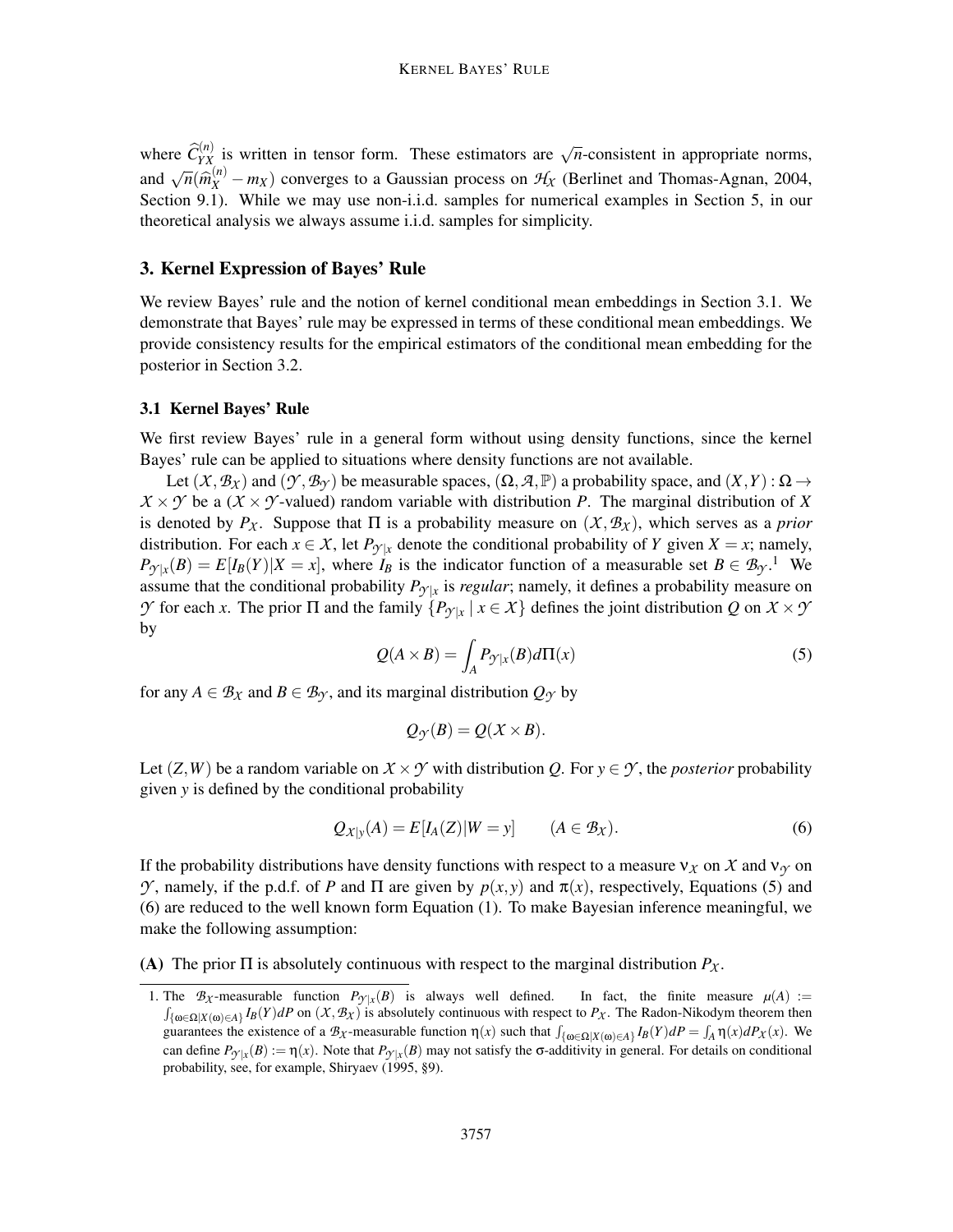The conditional probability  $P_{\mathcal{Y}|x}(B)$  can be uniquely determined only almost surely with respect to  $P_X$ . It is thus possible to define Q appropriately only if assumption (A) holds.

In ordinary Bayesian inference, we need only the conditional probability density (likelihood)  $p(y|x)$  and prior  $\pi(x)$ , and not the joint distribution *P*. In kernel methods, however, the information on the relation between variables is expressed by covariance, which leads to finite sample estimates in terms of Gram matrices, as we see below. It is then necessary to assume the existence of the variable  $(X, Y)$  on  $X \times Y$  with probability *P*, which gives the conditional probability  $P_{Y|x}$  by conditioning on  $X = x$ .

Let  $k_X$  and  $k_Y$  be positive definite kernels on *X* and *Y*, respectively, with respective RKHS  $H_X$ and  $H_Y$ . The goal of this subsection is to derive an estimator of the kernel mean of posterior  $m_{Q_X|y}$ . The following theorem is fundamental to discuss conditional probabilities with positive definite kernels.

**Theorem 1 (Fukumizu et al., 2004)** *If*  $E[g(Y)|X = \cdot] \in H_X$  *holds*<sup>2</sup> *for*  $g \in H_Y$ *, then* 

$$
C_{XX}E[g(Y)|X=\cdot] = C_{XY}g.
$$

The above relation motivates to introduce a regularized approximation of the conditional expectation

$$
(C_{XX}+\varepsilon I)^{-1}C_{XY}g,
$$

which is shown to converge to  $E[g(Y)|X = \cdot]$  in  $H_X$  under appropriate assumptions, as we will see later.

Using Theorem 1, we have the following result, which expresses the kernel mean of  $Q_{\gamma}$ , and implements the Sum Rule in terms of mean embeddings.

**Theorem 2 (Song et al., 2009, Equation 6)** Let  $m_{\Pi}$  and  $m_{Q_{\gamma}}$  be the kernel means of  $\Pi$  in  $\mathcal{H}_\chi$  and  $Q_{\gamma}$  in  $\mathcal{H}_{\gamma}$ , respectively. If  $C_{XX}$  is injective,<sup>3</sup>  $m_{\Pi} \in \mathcal{R}(C_{XX})$ , and  $E[g(Y)|X = \cdot] \in \mathcal{H}_X$  for any  $g \in H_Y$ *, then* 

$$
m_{Q_{\mathcal{Y}}} = C_{YX} C_{XX}^{-1} m_{\Pi},\tag{7}
$$

*where*  $C_{XX}^{-1}$ *m* $\Pi$  *denotes the function mapped to m* $\Pi$  *by*  $C_{XX}$ *.* 

**Proof** Take  $f \in H_X$  such that  $C_{XX} f = m_\Pi$ . It follows from Theorem 1 that for any  $g \in H_Y$ ,  $\langle C_{YX}f,g\rangle = \langle f,C_{XYZ}\rangle = \langle f,C_{XX}E[g(Y)|X=\cdot]\rangle = \langle C_{XX}f,E[g(Y)|X=\cdot]\rangle = \langle m_{\Pi},E[g(Y)|X=\cdot]\rangle =$  $\langle m_{Q_y}, g \rangle$ , which implies  $C_{YX} f = m_{Q_y}$ .

As discussed by Song et al. (2009), we can regard the operator  $C_{YX}C_{XX}^{-1}$  as the kernel expression of the conditional probability  $P_{\gamma|x}$  or  $p(y|x)$ . Note, however, that the assumptions  $m_{\Pi} \in \mathcal{R}(C_{XX})$ and  $E[g(Y)|X = \cdot] \in \mathcal{H}_X$  may not hold in general; we can easily give counterexamples for the latter in the case of Gaussian kernels.<sup>4</sup> A regularized inverse  $(C_{XX} + \varepsilon I)^{-1}$  can be used to remove this

<sup>2.</sup> The assumption " $E[g(Y)|X = \cdot] \in H_X$ " means that a version of the conditional expectation  $E[g(Y)|X = x]$  is included in  $H_X$  as a function of *x*.

<sup>3.</sup> Noting  $\langle C_{XX} f, f \rangle = E[f(X)^2]$ , it is easy to see that  $C_{XX}$  is injective if *X* is a topological space,  $k_X$  is a continuous kernel, and  $\text{Supp}(P_X) = X$ , where  $\text{Supp}(P_X)$  is the support of  $P_X$ .

<sup>4.</sup> Suppose that  $H_X$  and  $H_Y$  are given by Gaussian kernel, and that *X* and *Y* are independent. Then,  $E[g(Y)|X=x]$  is a constant function of *x*, which is known not to be included in a RKHS given by a Gaussian kernel (Steinwart and Christmann, 2008, Corollary 4.44).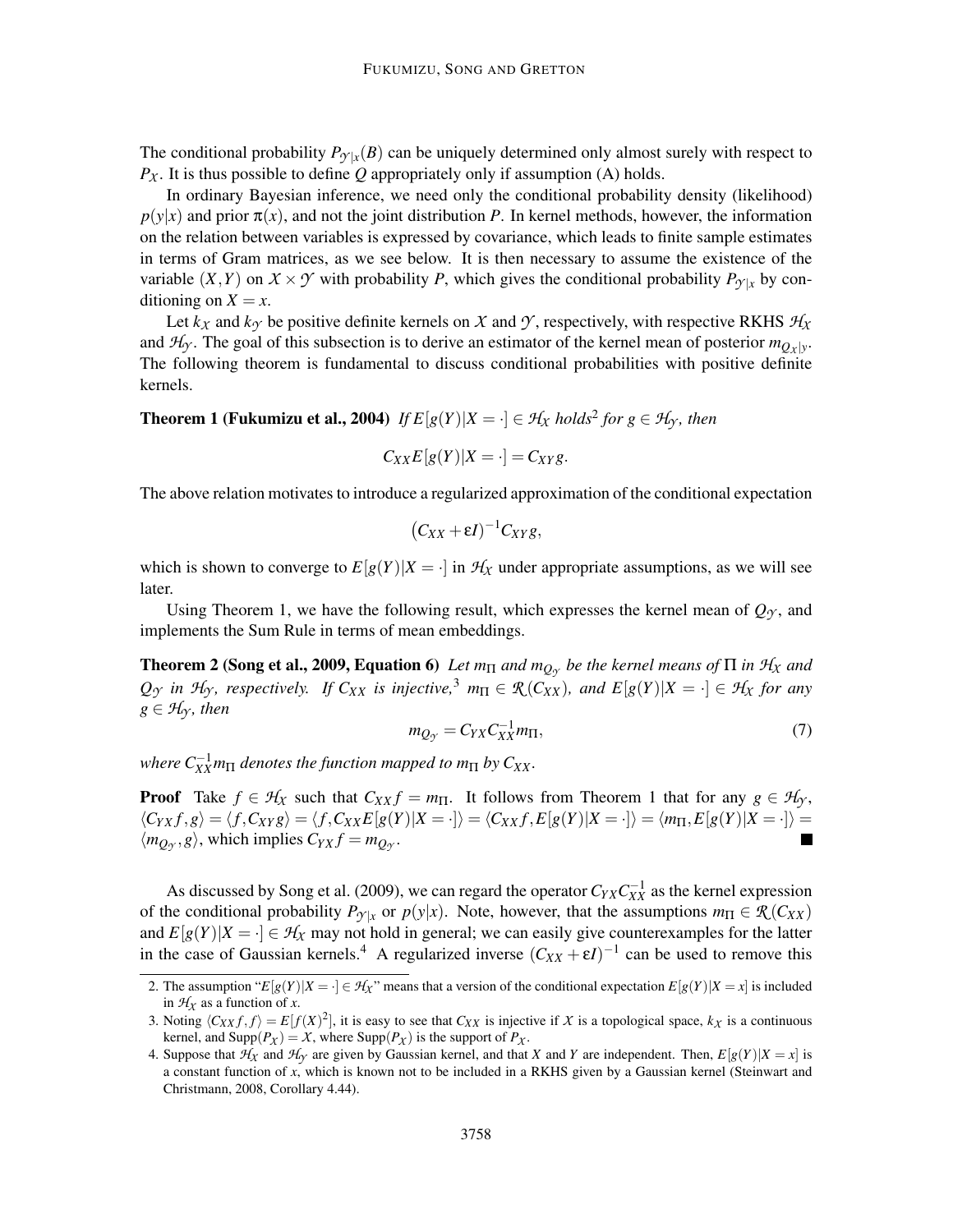strong assumption. An alternative way of obtaining the regularized conditional mean embedding is as the solution to a vector-valued ridge regression problem, as proposed by Grünewälder et al.  $(2012)$  and Grünewälder et al.  $(2013)$ . A connection between conditional embeddings and ridge regression was noted independently by Zhang et al. (2011, Section 3.5). Following Grünewälder et al. (2013, Section 3.2), we seek a bounded linear operator  $F : \mathcal{H}_{\gamma} \to \mathcal{H}_{\chi}$  that minimizes the loss

$$
\mathcal{E}_c[F] = \sup_{\|h\|_{\mathcal{H}_\mathcal{Y}} \leq 1} E\left(E[h(Y)|X] - \langle Fh, k_X(X, \cdot) \rangle_{\mathcal{H}_X}\right)^2,
$$

where we take the supremum over the unit ball in  $H<sub>Y</sub>$  to ensure worst-case robustness. Using the Jensen and Cauchy-Schwarz inequalities, we may upper bound this as

$$
\mathcal{I}_c[F] \le E_u[F] := E\|k_{\mathcal{Y}}(Y,\cdot) - F^*[k_X(X,\cdot)]\|_{\mathcal{H}_{\mathcal{Y}}}^2,
$$

where  $F^*$  denotes the adjoint of *F*. If we stipulate that<sup>5</sup>  $F^* \in \mathcal{H}_{\gamma} \otimes \mathcal{H}_{\chi}$ , and regularize by the squared Hilbert-Schmidt norm of *F* ∗ , we obtain the ridge regression problem

$$
\underset{F^* \in \mathcal{H}_{\mathcal{Y}} \otimes \mathcal{H}_{X}}{\text{argmin}} E\|k_{\mathcal{Y}}(Y,\cdot) - F^*[k_{X}(X,\cdot)]\|_{\mathcal{H}_{\mathcal{Y}}}^2 + \varepsilon \|F^*\|_{\text{HS}}^2,
$$

which has as its solution the regularized kernel conditional mean embedding. In the following, we nonetheless use the unregularized version to derive a population expression of Bayes' rule, use it as a prototype for defining an empirical estimator, and prove its consistency.

Equation (7) has a simple interpretation if the probability density function or Radon-Nikodym derivative  $d\Pi/dP_X$  is included in  $H_X$  under Assumption (A). From Equation (3) we have  $m_{\Pi}(x)$  =  $\int k_X(x,\tilde{x})d\Pi(\tilde{x}) = \int k_X(x,\tilde{x})\left(d\Pi/dP_X(\tilde{x})\right)dP_X(\tilde{x})$ , which implies  $C^{-1}_{XX}m_{\Pi} = d\Pi/dP_X$  from Equation (4) under the injective assumption of  $C_{XX}$ . Thus Equation (7) is an operator expression of the obvious relation

$$
\int \int k_{\mathcal{Y}}(y,\tilde{y})dP_{\mathcal{Y}|x}(\tilde{y})d\Pi(\tilde{x}) = \int k_{\mathcal{Y}}(y,\tilde{y})\left(\frac{d\Pi}{dP_X}\right)(\tilde{x})dP(\tilde{x},\tilde{y}).
$$

In many applications of Bayesian inference, the probability conditioned on a particular value should be computed. By plugging the point measure at *x* into  $\Pi$  in Equation (7), we have a population expression<sup>6</sup>

$$
E[k_{\mathcal{Y}}(\cdot, Y)|X = x] = C_{YX} C_{XX}^{-1} k_X(\cdot, x), \qquad (8)
$$

or more rigorously we can consider a regularized inversion

$$
E_{\varepsilon}^{reg}[k_{\mathcal{Y}}(\cdot,Y)|X=x] := C_{YX}(C_{XX} + \varepsilon I)^{-1}k_{X}(\cdot,x)
$$
\n(9)

as an approximation of the conditional expectation  $E[k_{\gamma}(\cdot, Y)|X = x]$ . Note that in the latter expression we do not need to assume  $k_X(\cdot, x) \in \mathcal{R}(C_{XX})$ , which is too strong in many situations. We

<sup>5.</sup> Note that more complex vector-valued RKHS are possible; see, for example, Micchelli and Pontil (2005).

<sup>6.</sup> The expression Equation (8) has been considered in Song et al. (2009, 2010a) as the kernel mean of the conditional probability. It must be noted that for this case the assumption  $m_{\Pi} = k(\cdot, x) \in \mathcal{R}(C_{XX})$  in Theorem 2 may not hold in general. Suppose  $C_{XX}h_x = k_X(\cdot, x)$  were to hold for some  $h_x \in \mathcal{H}_X$ . Taking the inner product with  $k_X(\cdot, \tilde{x})$  would then imply  $k_X(x, \tilde{x}) = \int h_x(x')k_X(\tilde{x}, x')dP_X(x')$ , which is not possible for many popular kernels, including the Gaussian kernel.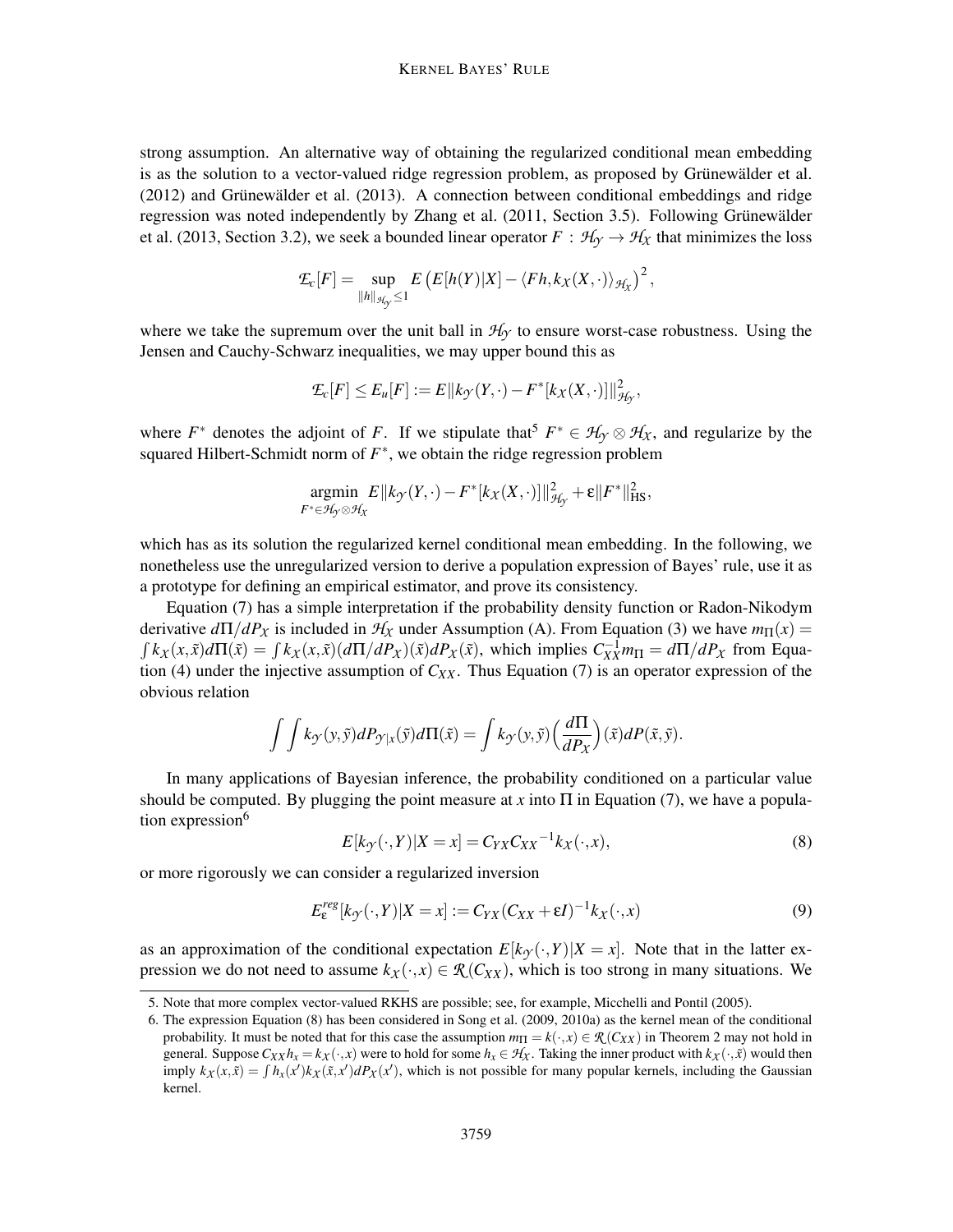will show in Theorem 8 that under some mild conditions a regularized empirical estimator based on Equation (9) is a consistent estimator of  $E[k_{\gamma}(\cdot, Y)|X = x]$ .

To derive kernel realization of Bayes' rule, suppose that we know the covariance operators *CZW* and  $C_{WW}$  for the random variable  $(Z, W) \sim Q$ , where Q is defined by Equation (5). The conditional probability  $E[k_X(\cdot, Z)|W = y]$  is then exactly the kernel mean of the posterior distribution for observation  $y \in \mathcal{Y}$ . Equation (9) gives the regularized approximate of the kernel mean of posterior;

$$
C_{ZW}(C_{WW} + \delta I)^{-1} k_{\mathcal{Y}}(\cdot, y), \qquad (10)
$$

where  $\delta$  is a positive regularization constant. The remaining task is thus to derive the covariance operators  $C_{ZW}$  and  $C_{WW}$ . This can be done by recalling that the kernel mean  $m_O = m_{(ZW)} \in H_X \otimes H_Y$ can be identified with the covariance operator  $C_{ZW}$  :  $\mathcal{H}_{\gamma} \to \mathcal{H}_{\chi}$  by the standard identification of a tensor  $\sum_i f_i \otimes g_i$  ( $f_i \in H_X$  and  $g_i \in H_Y$ ) and a Hilbert-Schmidt operator  $h \mapsto \sum_i g_i \langle f_i, h \rangle_{H_X}$ . From Theorem 2, the kernel mean  $m_Q$  is given by the following tensor representation:

$$
m_Q=C_{(YX)X}C_{XX}^{-1}m_{\Pi}\in \mathcal{H}_{\mathcal{Y}}\otimes \mathcal{H}_{X},
$$

where the covariance operator  $C_{(YX)X}$ :  $H_X \to H_Y \otimes H_X$  is defined by the random variable  $((Y,X),X)$ taking values on  $(\mathcal{Y} \times \mathcal{X}) \times \mathcal{X}$ . We can alternatively and more generally use an approximation by the regularized inversion  $m_Q^{reg} = C_{(YX)X}(C_{XX} + \delta)^{-1}m_{\Pi}$ , as in Equation (9). This expression provides the covariance operator  $\tilde{C}_{ZW}$ . Similarly, the kernel mean  $m_{(WW)}$  on the product space  $\mathcal{H}_{\gamma} \otimes \mathcal{H}_{\gamma}$  is identified with *CWW* , and the expression

$$
m_{(WW)}=C_{(YY)X}C^{-1}_{XX}m_{\Pi}
$$

gives a way of estimating the operator *CWW* .

The above argument can be rigorously implemented, if empirical estimators are considered. Let  $(X_1, Y_1), \ldots, (X_n, Y_n)$  be an i.i.d. sample with law *P*. Since we need to express the information in the variables in terms of Gram matrices given by data points, we assume the prior is also expressed in the form of an empirical estimate, and that we have a consistent estimator of  $m_{\Pi}$  in the form

$$
\widehat{m}_{\Pi}^{(\ell)} = \sum_{j=1}^{\ell} \gamma_j k_X(\cdot, U_j),
$$

where  $U_1, \ldots, U_\ell$  are points in X and  $\gamma_i$  are the weights. The data points  $U_i$  may or may not be a sample from the prior  $\Pi$ , and negative values are allowed for  $\gamma_j$ . Such negative weights may appear in successive applications of the kernel Bayes rule, as in the state-space example of Section 4.3. Based on Equation (9), the empirical estimators for  $m_{(ZW)}$  and  $m_{(WW)}$  are defined respectively by

$$
\widehat{m}_{(ZW)} = \widehat{C}_{(YX)X}^{(n)} \left( \widehat{C}_{XX}^{(n)} + \varepsilon_n I \right)^{-1} \widehat{m}_{\Pi}^{(\ell)}, \quad \widehat{m}_{(WW)} = \widehat{C}_{(YY)X}^{(n)} \left( \widehat{C}_{XX}^{(n)} + \varepsilon_n I \right)^{-1} \widehat{m}_{\Pi}^{(\ell)},
$$

where  $\varepsilon_n$  is the coefficient of the Tikhonov-type regularization for operator inversion, and *I* is the identity operator. The empirical estimators  $C_{ZW}$  and  $C_{WW}$  for  $C_{ZW}$  and  $C_{WW}$  are identified with  $\hat{m}_{(ZW)}$  and  $\hat{m}_{(WW)}$ , respectively. In the following,  $G_X$  and  $G_Y$  denote the Gram matrices  $(k_X(X_i, X_j))$ and  $(k_{\mathcal{Y}}(Y_i, Y_j))$ , respectively, and  $I_n$  is the identity matrix of size *n*.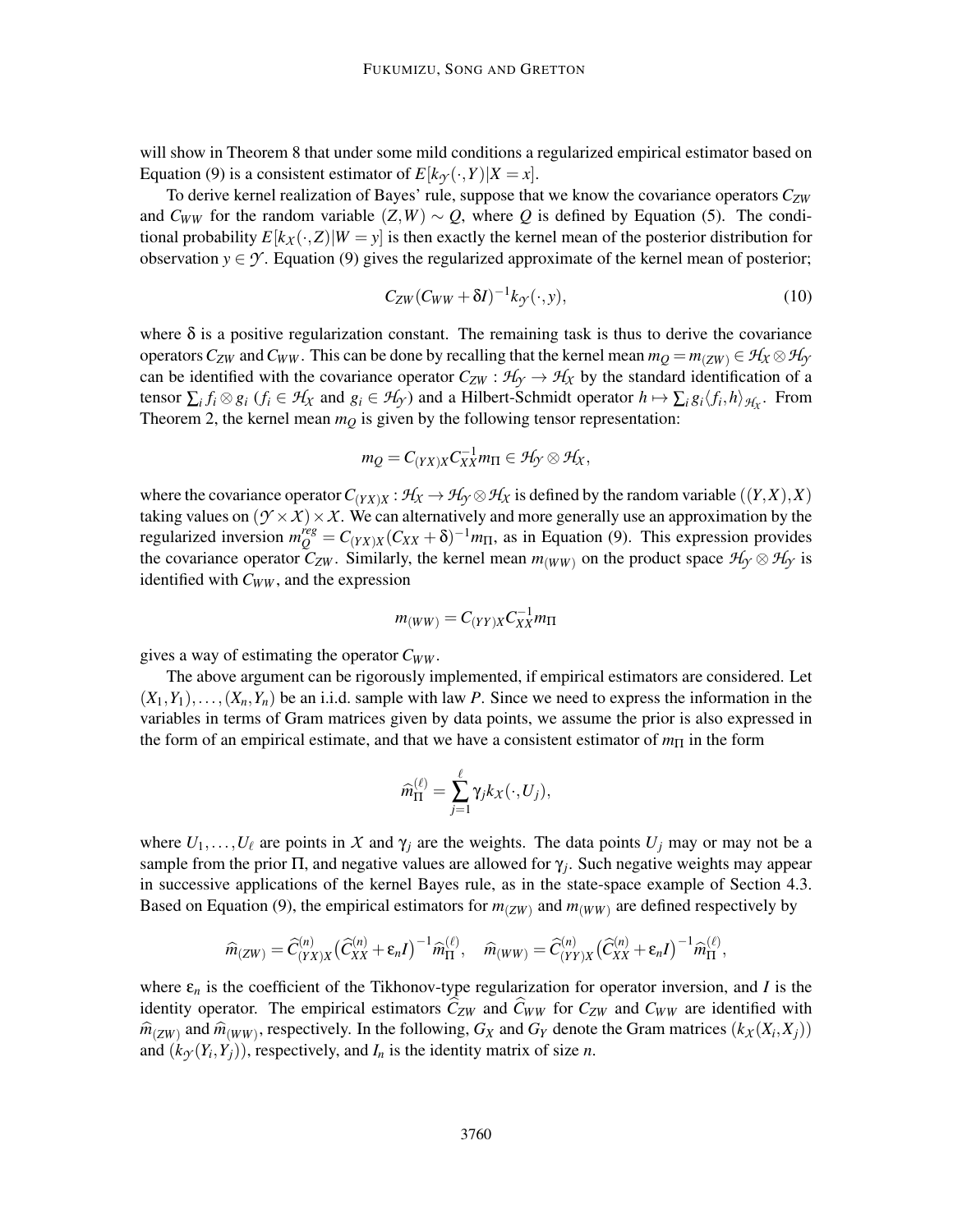**Proposition 3** *The Gram matrix expressions of*  $\hat{C}_{ZW}$  *and*  $\hat{C}_{WW}$  *are given by* 

$$
\widehat{C}_{ZW}=\sum_{i=1}^n\widehat{\mu}_ik_X(\cdot,X_i)\otimes k_{\mathcal{Y}}(\cdot,Y_i) \text{ and } \widehat{C}_{WW}=\sum_{i=1}^n\widehat{\mu}_ik_{\mathcal{Y}}(\cdot,Y_i)\otimes k_{\mathcal{Y}}(\cdot,Y_i),
$$

*respectively, where the common coefficient*  $\widehat{\mu} \in \mathbb{R}^n$  *is* 

$$
\widehat{\mu} = \left(\frac{1}{n}G_X + \varepsilon_n I_n\right)^{-1} \widehat{\mathbf{m}}_{\Pi}, \quad \widehat{\mathbf{m}}_{\Pi,i} = \widehat{m}_{\Pi}(X_i) = \sum_{j=1}^{\ell} \gamma_j k_X(X_i, U_j). \tag{11}
$$

The proof is similar to that of Proposition 4 below, and is omitted. The expressions in Proposition 3 imply that the probabilities *Q* and  $Q_{\gamma}$  are estimated by the weighted samples  $\{((X_i, Y_i), \hat{\mu}_i)\}_{i=1}^n$  and  $\{(Y_i, \hat{\mu}_i)\}_{i=1}^n$ , respectively, with common weights. Since the weight  $\hat{\mu}_i$  may be negative, the operator inversion  $(\widehat{C}_{WW} + \delta_n I)^{-1}$  in Equation (10) may be impossible or unstable. We thus use another type of Tikhonov regularization, $<sup>7</sup>$  resulting in the estimator</sup>

$$
\widehat{m}_{Q_X|y} := \widehat{C}_{ZW} \left( \widehat{C}_{WW}^2 + \delta_n I \right)^{-1} \widehat{C}_{WW} k_{\mathcal{Y}}(\cdot, y). \tag{12}
$$

**Proposition 4** For any  $y \in \mathcal{Y}$ , the Gram matrix expression of  $\widehat{m}_{Qx|y}$  is given by

$$
\widehat{m}_{Q_X|y} = \mathbf{k}_X^T R_{X|Y} \mathbf{k}_Y(y), \qquad R_{X|Y} := \Lambda G_Y((\Lambda G_Y)^2 + \delta_n I_n)^{-1} \Lambda,\tag{13}
$$

*where*  $\Lambda = \text{diag}(\widehat{\mu})$  *is a diagonal matrix with elements*  $\widehat{\mu}_i$  *in Equation (11), and*  $\mathbf{k}_X \in \mathcal{H}_X^n := \mathcal{H}_X \times$  $\cdots \times \mathcal{H}_X$  (*n* direct product) and  $\mathbf{k}_Y \in \mathcal{H}_{\mathcal{Y}}^n := \mathcal{H}_{\mathcal{Y}} \times \cdots \times \mathcal{H}_{\mathcal{Y}}$  are given by

$$
\mathbf{k}_X = (k_X(\cdot, X_1), \dots, k_X(\cdot, X_n))^T \quad \text{and} \quad \mathbf{k}_Y = (k_{\mathcal{Y}}(\cdot, Y_1), \dots, k_{\mathcal{Y}}(\cdot, Y_n))^T.
$$

**Proof** Let  $h = (\widehat{C}_{WW}^2 + \delta_n I)^{-1} \widehat{C}_{WW} k_{\mathcal{T}}(\cdot, y)$ , and decompose it as  $h = \sum_{i=1}^n \alpha_i k_{\mathcal{T}}(\cdot, Y_i) + h_{\perp} = \alpha^T \mathbf{k}_Y + \alpha^T \mathbf{k}_Y$  $h_{\perp}$ , where  $h_{\perp}$  is orthogonal to Span $\{k_{\mathcal{F}}(\cdot, Y_i)\}_{i=1}^n$ . Expansion of  $(\widehat{C}_{WW}^2 + \delta_n I)h = \widehat{C}_{WW}k_{\mathcal{F}}(\cdot, y)$  gives  $\mathbf{k}_Y^T (\Lambda G_Y)^2 \alpha + \delta_n \mathbf{k}_Y^T \alpha + \delta_n h_{\perp} = \mathbf{k}_Y^T \Lambda \mathbf{k}_Y(y)$ . Taking the inner product with  $k_{\mathcal{Y}}(\cdot, Y_j)$ , we have

$$
((G_Y\Lambda)^2 + \delta_n I_n)G_Y\alpha = G_Y\Lambda \mathbf{k}_Y(y).
$$

The coefficient  $\rho$  in  $\hat{m}_{Q_X|y} = \hat{C}_{ZW}h = \sum_{i=1}^n \rho_i k_X(\cdot, X_i)$  is given by  $\rho = \Lambda G_Y \alpha$ , and thus

$$
\rho = \Lambda((G_Y\Lambda)^2 + \delta_n I_n)^{-1} G_Y \Lambda \mathbf{k}_Y(y) = \Lambda G_Y((\Lambda G_Y)^2 + \delta_n I_n)^{-1} \Lambda \mathbf{k}_Y(y).
$$

| We call Equations (12) and (13) the <i>kernel Bayes' rule</i> (KBR). The required computations are  |
|-----------------------------------------------------------------------------------------------------|
| summarized in Figure 1. The KBR uses a weighted sample to represent the posterior; it is similar in |
| this respect to sampling methods such as importance sampling and sequential Monte Carlo (Doucet     |
| et al., 2001). The KBR method, however, does not generate samples of the posterior, but updates     |
| the weights of a sample by matrix computation. Note also that the weights in KBR may take           |
| negative values. The interpretation as a probability is then not straightforward, hence the mean    |

<sup>7.</sup> An alternative thresholding approach is proposed by Nishiyama et al. (2012), although its consistency remains to be established.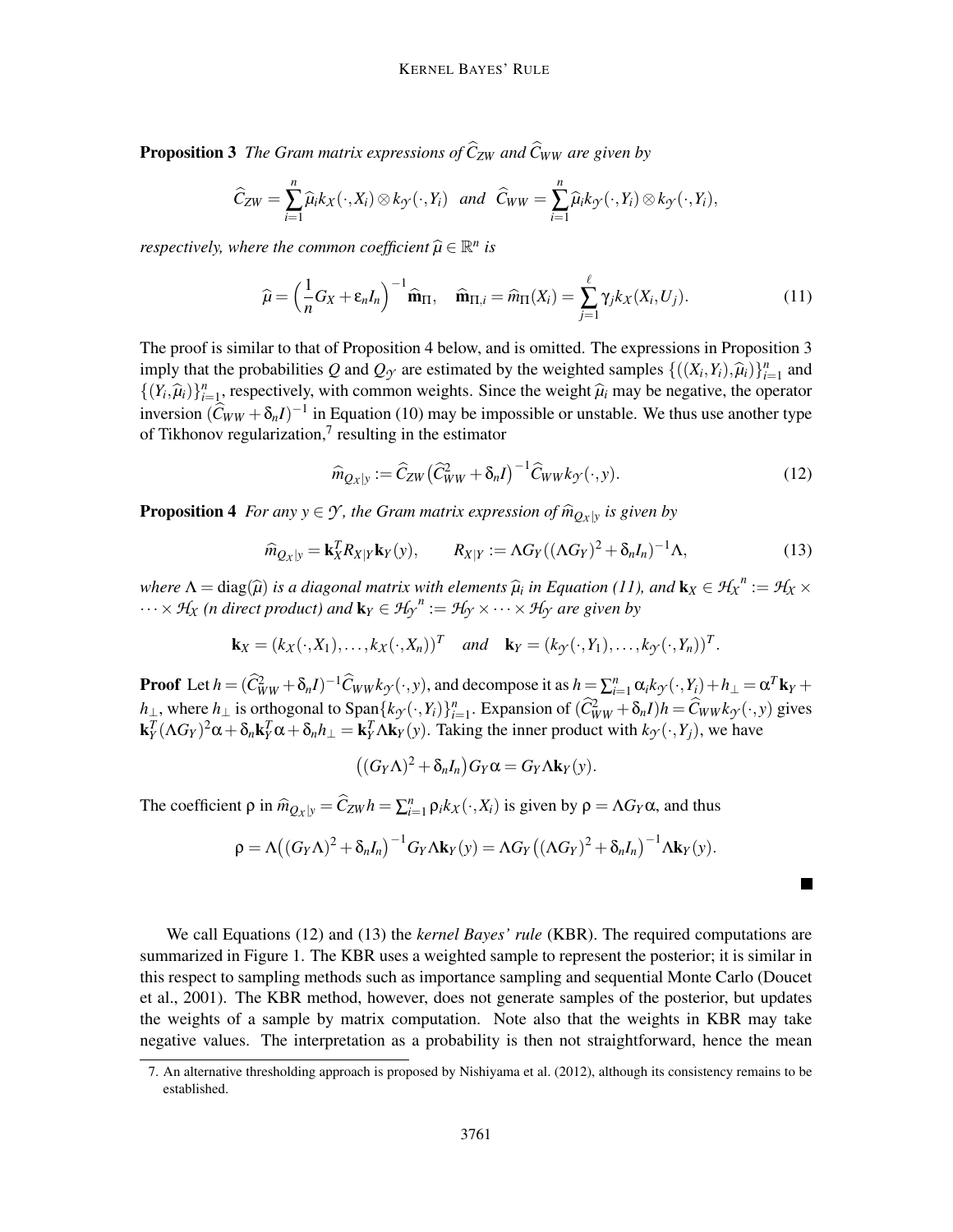Input: (i)  $\{(X_i,Y_i)\}_{i=1}^n$ : sample to express *P*. (ii)  $\{(U_j,\gamma_j)\}_{j=1}^{\ell}$ : weighted sample to express the kernel mean of the prior  $\hat{m}_{\Pi}$ . (iii)  $\varepsilon_n, \delta_n$ : regularization constants.

Computation:

- 1. Compute Gram matrices  $G_X = (k_X(X_i, X_j))$ ,  $G_Y = (k_Y(Y_i, Y_j))$ , and a vector  $\widehat{\mathbf{m}}_{\Pi} =$  $(\sum_{j=1}^{\ell} \gamma_j k_X(X_i, U_j))_{i=1}^n$ .
- 2. Compute  $\hat{\mu} = n(G_X + n\epsilon_n I_n)^{-1} \hat{\mathbf{m}}_{\Pi}$ . [If the inversion fails, increase  $\varepsilon_n$  by  $\varepsilon_n := c \varepsilon_n$  with  $c > 1$ .]
- 3. Compute  $R_{X|Y} = \Lambda G_Y((\Lambda G_Y)^2 + \delta_n I_n)^{-1}\Lambda$ , where  $\Lambda = \text{diag}(\hat{\mu})$ . [If the inversion fails, increase  $\delta_n$  by  $\delta_n := c \delta_n$  with  $c > 1$ .]

### Output:  $n \times n$  matrix  $R_{X|Y}$ .

Given conditioning value *y*, the kernel mean of the posterior  $q(x|y)$  is estimated by the weighted sample  $\{(X_i, \rho_i)\}_{i=1}^n$  with weights  $\rho = R_{X|Y} \mathbf{k}_Y(y)$ , where  $\mathbf{k}_Y(y) = (k_{Y}(Y_i, y))_{i=1}^n$ .

# Figure 1: Algorithm for Kernel Bayes' Rule

embedding viewpoint should take precedence (i.e., even if some weights are negative, we may still use result of KBR to estimate posterior expectations of RKHS functions). We will give experimental comparisons between KBR and sampling methods in Section 5.1.

If our aim is to estimate the expectation of a function  $f \in H_X$  with respect to the posterior, the reproducing property of Equation (2) gives an estimator

$$
\langle f, \widehat{m}_{Q_X|y} \rangle_{\mathcal{H}_X} = \mathbf{f}_X^T R_{X|Y} \mathbf{k}_{\mathcal{F}}(y),\tag{14}
$$

where  $f_X = (f(X_1),..., f(X_n))^T \in \mathbb{R}^n$ .

#### 3.2 Consistency of the KBR Estimator

We now demonstrate the consistency of the KBR estimator in Equation (14). We first show consistency of the estimator, and next the rate of consistency under stronger conditions.

**Theorem 5** Let  $(X, Y)$  be a random variable on  $X \times Y$  with distribution P,  $(Z, W)$  be a random *variable on*  $X \times Y$  *such that the distribution is Q defined by Equation (5), and*  $\hat{m}_{\text{II}}^{(\ell_n)}$ Π *be a consistent estimator of m*<sub> $\Pi$ </sub> *in*  $\mathcal{H}_X$  *norm. Assume that*  $C_{XX}$  *is injective and that*  $E[k_Y(Y, \tilde{Y})|X = x, \tilde{X} = \tilde{x}]$  *and*  $E[k_X(Z,\tilde{Z})|W=y,\tilde{W}=\tilde{y}]$  are included in the product spaces  $\mathcal{H}_X\otimes\mathcal{H}_X$  and  $\mathcal{H}_{\gamma}\otimes\mathcal{H}_{\gamma}$ , respectively, *as a function of*  $(x, \tilde{x})$  *and*  $(y, \tilde{y})$ *, where*  $(\tilde{X}, \tilde{Y})$  *and*  $(\tilde{Z}, \tilde{W})$  *are independent copies of*  $(X, Y)$  *and*  $(Z, W)$ *, respectively. Then, for any sufficiently slow decay of the regularization coefficients*  $\varepsilon_n$  *and*  $\delta_n$ *, we have for any*  $y \in \mathcal{Y}$ 

$$
\left\|\mathbf{k}_X^T R_{X|Y} \mathbf{k}_Y(y) - m_{Q_X|y}\right\|_{\mathcal{H}_X} \to 0
$$

*in probability as n*  $\rightarrow \infty$ , where  $\mathbf{k}_X^T R_{X|Y} \mathbf{k}_Y(y)$  *is the KBR estimator given by Equation (13) and*  $m_{Q_X|y} = E[k_X(\cdot, Z)|W = y]$  *is the kernel mean of posterior given*  $W = y$ .

It is obvious from the reproducing property that this theorem also guarantees the consistency of the posterior expectation in Equation (14). The rate of decrease of  $\varepsilon_n$  and  $\delta_n$  depends on the convergence rate of  $\widehat{m}_{\Pi}^{(\ell_n)}$  $\frac{(\epsilon_n)}{\Pi}$  and other smoothness assumptions.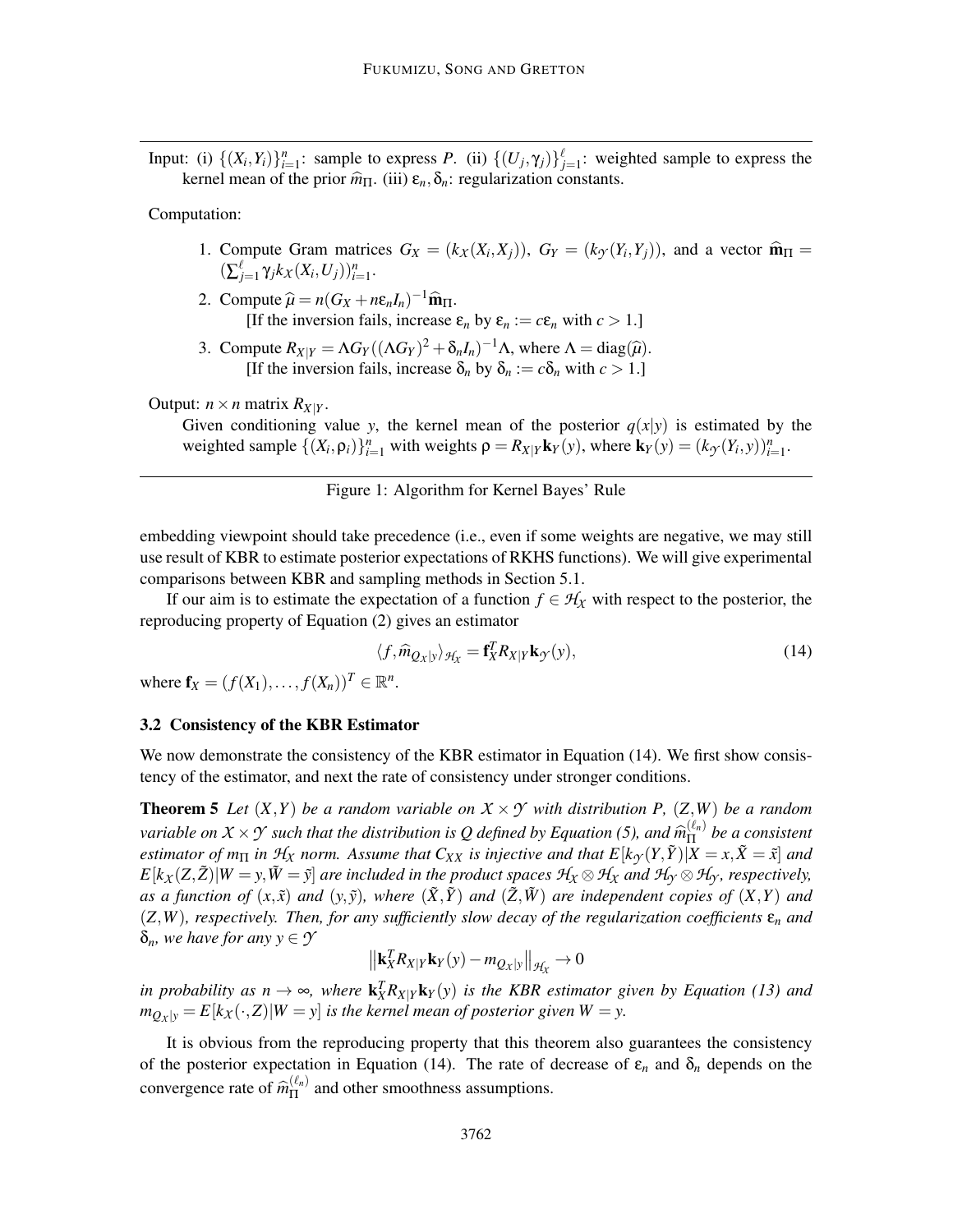Next, we show convergence rates of the KBR estimator for the expectation with posterior under stronger assumptions. In the following two theorems, we show only the rates that can be derived under certain specific assumptions, and defer more detailed discussions and proofs to Section 6. We assume here that the sample size  $\ell = \ell_n$  for the prior goes to infinity as the sample size *n* for the likelihood goes to infinity, and that  $\widehat{m}_{\Pi}^{(\ell_n)}$  $\int_{\Pi}^{(\ell_n)}$  is  $n^{\alpha}$ -consistent in RKHS norm.

**Theorem 6** Let f be a function in  $H_X$ ,  $(X, Y)$  be a random variable on  $X \times Y$  with distribution P,  $(Z, W)$  *be a random variable on*  $X \times Y$  *with the distribution Q defined by Equation (5), and*  $\widehat{m}_{\Pi}^{(\ell_n)}$  $\prod_{n=1}^{\lfloor \ell_n\rfloor}$  be *an estimator of m*<sub> $\Pi$ </sub> such that  $\|\widehat{m}_{\Pi}^{(\ell_n)} - m_{\Pi}\|_{\mathcal{H}_X} = O_p(n^{-\alpha})$  as  $n \to \infty$  for some  $0 < \alpha \leq 1/2$ . Assume *that the Radon Nikodym derivative d* $\Pi/dP_X$  *is included in*  $\mathcal{R}(C_{XX}^{1/2})$ *, and E*[f(Z)|W  $= \cdot$ ]  $\in \mathcal{R}(C_{WW}^2)$ *.* With the regularization constants  $\varepsilon_n = n^{-\frac{2}{3}\alpha}$  and  $\delta_n = n^{-\frac{8}{27}\alpha}$ , we have for any  $y \in \mathcal{Y}$ 

$$
\mathbf{f}_X^T R_{X|Y} \mathbf{k}_Y(y) - E[f(Z)|W = y] = O_p(n^{-\frac{8}{27}\alpha}), \quad (n \to \infty),
$$

*where*  $f_X^T R_{X|Y} k_Y(y)$  *is given by Equation (14).* 

It is possible to extend the covariance operator  $C_{WW}$  to one defined on  $L^2(Q_{\mathcal{T}})$  by

$$
\tilde{C}_{WW}\phi = \int k_{\mathcal{Y}}(\mathbf{y}, w)\phi(w)dQ_{\mathcal{Y}}(w), \qquad (\phi \in L^{2}(Q_{\mathcal{Y}})). \tag{15}
$$

If we consider the convergence on average over *y*, we have a slightly better rate on the consistency of the KBR estimator in  $L^2(Q_\mathcal{T})$ .

**Theorem 7** Let f be a function in  $H_X$ ,  $(Z, W)$  be a random vector on  $X \times Y$  with the distribution *Q* defined by Equation (5), and  $\widehat{m}_{\Pi}^{(\ell_n)}$  $\lim_{n \to \infty} \frac{(\ell_n)}{n}$  be an estimator of  $m_{\Pi}$  such that  $\|\widehat{m}_{\Pi}^{(\ell_n)} - m_{\Pi}\|_{\mathcal{H}_X} = O_p(n^{-\alpha})$ *as n*  $\rightarrow \infty$  *for some*  $0 < \alpha \leq 1/2$ . Assume that the Radon Nikodym derivative  $d\Pi/dP_{X}$  is included  $\mathcal{R}(C_{XX}^{1/2})$ , and  $E[f(Z)|W = \cdot] \in \mathcal{R}(\tilde{C}_{WW}^2)$ . With the regularization constants  $\varepsilon_n = n^{-\frac{2}{3}\alpha}$  and  $\delta_n = 1$ *n* − 1 3 α *, we have*

$$
\left\| \mathbf{f}_X^T R_{X|Y} \mathbf{k}_Y(W) - E[f(Z)|W] \right\|_{L^2(Q_{\mathcal{T}})} = O_p(n^{-\frac{1}{3}\alpha}), \quad (n \to \infty).
$$

The condition  $d\Pi/dP_X \in \mathcal{R}(C_{XX}^{1/2})$  requires the prior to be sufficiently smooth. If  $\widehat{m}_{\Pi}^{(\ell_n)}$  $\prod_{n=1}^{\binom{n}{n}}$  is a direct empirical mean with an i.i.d. sample of size *n* from  $\Pi$ , typically  $\alpha = 1/2$ , with which the theorems imply  $n^{4/27}$ -consistency for every *y*, and  $n^{1/6}$ -consistency in the  $L^2(Q_{\mathcal{Y}})$  sense. While these might seem to be slow rates, the rate of convergence can in practice be much faster than the above theoretical guarantees.

While the convergence rates shown in the above theorems do not depend on the dimensionality of original spaces, the rates may not be optimal. In fact, in the case of kernel ridge regression, the optimal rates are known under additional information on the spectrum of covariance operators (Caponnetto and De Vito, 2007). It is also known (Eberts and Steinwart, 2011) that, given the target function is in the Sobolev space of order  $\alpha$ , the convergence rates is arbitrary close to  $O_p(n^{-2\alpha/(2\alpha+d)})$ , the best rate for any linear estimator (Stone, 1982), where *d* is the dimensionality of the predictor. Similar convergence rates for KBR incorporating the information on eigenspectrum or smoothness will be interesting future works, in the light of the equivalence of the conditional mean embedding and operator-valued regression shown by Grünewälder et al. (2012) and Grünewälder et al. (2013).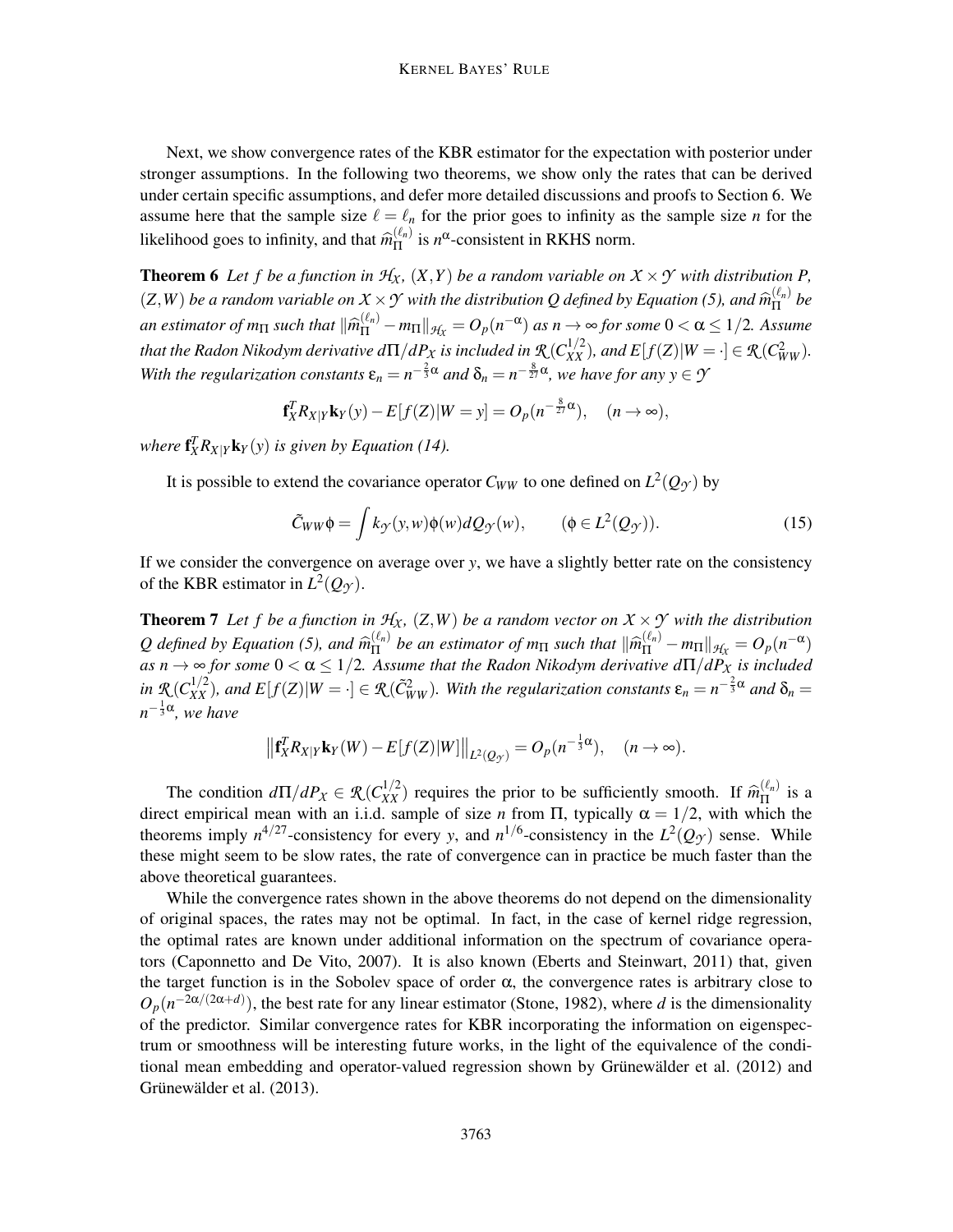# 4. Bayesian Inference with Kernel Bayes' Rule

We discuss problem settings for which KBR may be applied in Section 4.1. We then provide notes on practical implementation in Section 4.2, including a cross-validation procedure for parameter selection and suggestions for speeding computation. In Section 4.3, we apply KBR to the filtering problem in a nonparametric state-space model. Finally, in Section 4.4, we give a brief overview of Approximate Bayesian Computation (ABC), a widely used sample-based method which applies to similar problem domains.

#### 4.1 Applications of Kernel Bayes' Rule

In Bayesian inference, we are usually interested in finding a point estimate such as the MAP solution, the expectation of a function under the posterior, or other properties of the distribution. Given that KBR provides a posterior estimate in the form of a kernel mean (which uniquely determines the distribution when a characteristic kernel is used), we now describe how our kernel approach applies to problems in Bayesian inference.

First, we have already seen that under appropriate assumptions, a consistent estimator for the expectation of  $f \in H_X$  can be defined with respect to the posterior. On the other hand, unless  $f \in H_X$  holds, there is no theoretical guarantee that it gives a good estimate. In Section 5.1, we discuss experimental results observed in these situations.

To obtain a point estimate of the posterior on *x*, Song et al. (2009) propose to use the preimage  $\hat{x} = \arg \min_{x} ||k_x(\cdot, x) - \mathbf{k}_X^T R_{X|Y} \mathbf{k}_Y(y)||_{\mathcal{H}_X}^2$ , which represents the posterior mean most effectively by one point. We use this approach in the present paper when point estimates are sought. In the case of the Gaussian kernel  $\exp(-||x-y||^2/(2\sigma^2))$ , the fixed point method

$$
x^{(t+1)} = \frac{\sum_{i=1}^{n} X_i \rho_i \exp(-\|X_i - x^{(t)}\|^2 / (2\sigma^2))}{\sum_{i=1}^{n} \rho_i \exp(-\|X_i - x^{(t)}\|^2 / (2\sigma^2))},
$$

where  $\rho = R_{X|Y} k_Y(y)$ , can be used to optimize *x* sequentially (Mika et al., 1999). This method usually converges very fast, although no theoretical guarantee exists for the convergence to the globally optimal point, as is usual in non-convex optimization.

A notable property of KBR is that the prior and likelihood are represented in terms of samples. Thus, unlike many approaches to Bayesian inference, precise knowledge of the prior and likelihood distributions is not needed, once samples are obtained. The following are typical situations where the KBR approach is advantageous:

- The probabilistic relation among variables is difficult to realize with a simple parametric model, while we can obtain samples of the variables easily. We will see such an example in Section 4.3.
- The probability density function of the prior and/or likelihood is hard to obtain explicitly, but sampling is possible:
	- In the field of population genetics, Bayesian inference is used with a likelihood expressed by branching processes to model the split of species, for which the explicit density is hard to obtain. Approximate Bayesian Computation (ABC) is a popular method for approximately sampling from a posterior without knowing the functional form (Tavaré et al., 1997; Marjoram et al., 2003; Sisson et al., 2007).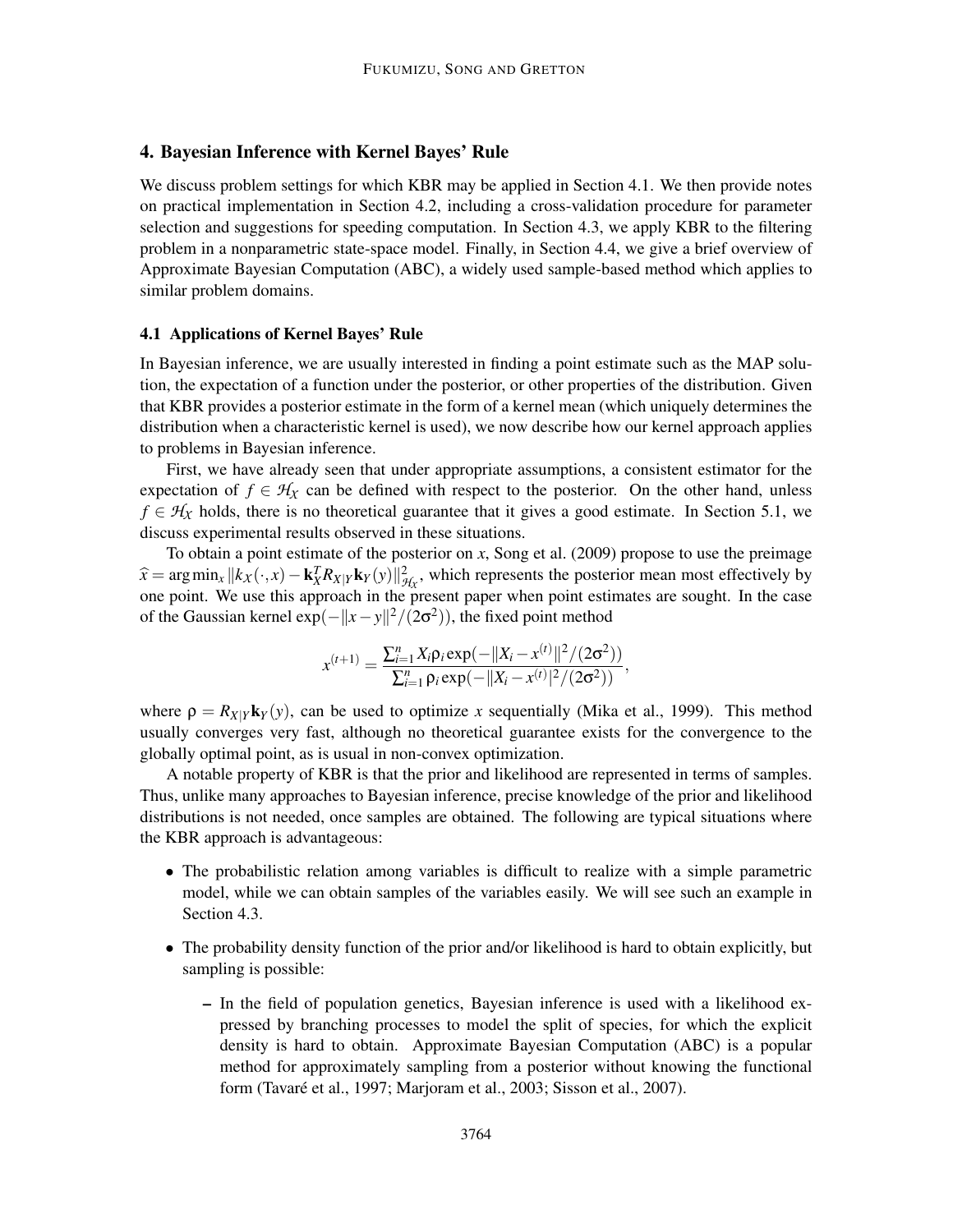– In nonparametric Bayesian inference (Muller and Quintana, 2004 and references therein), ¨ the prior is typically given in the form of a process without a density form. In this case, sampling methods are often applied (MacEachern, 1994; West et al., 1994; MacEachern et al., 1999, among others). Alternatively, the posterior may be approximated using variational methods (Blei and Jordan, 2006).

We will present an experimental comparison of KBR and ABC in Section 5.2.

• Even if explicit forms for the likelihood and prior are available, and standard sampling methods such as MCMC or sequential MC are applicable, the computation of a posterior estimate given *y* might still be computationally costly, making real-time applications infeasible. Using KBR, however, the expectation of a function of the posterior given different *y* is obtained simply by taking the inner product as in Equation (14), once  $f_X^T R_{X|Y}$  has been computed.

#### 4.2 Discussions Concerning Implementation

When implementing KBR, a number of factors should be borne in mind to ensure good performance. First, in common with many nonparametric approaches, KBR requires training data in the region of the new "test" points for results to be meaningful. In other words, if the point on which we condition appears in a region far from the sample used for the estimation, the posterior estimator will be unreliable.

Second, when computing the posterior in KBR, Gram matrix inversion is necessary, which would cost  $O(n^3)$  for sample size *n* if attempted directly. Substantial cost reductions can be achieved if the Gram matrices are replaced by low rank matrix approximations. A popular choice is the incomplete Cholesky factorization (Fine and Scheinberg, 2001), which approximates a Gram matrix in the form of  $\Gamma\Gamma^T$  with  $n \times r$  matrix  $\Gamma(r \ll n)$  at cost  $O(nr^2)$ . Using this and the Woodbury identity, the KBR can be approximately computed at cost  $O(nr^2)$ , which is linear in the sample size *n*. It is known that in some typical cases the eigenspectram of a Gram matrix decays fast (Widom, 1963, 1964; Bach and Jordan, 2002). We can therefore expect that the incomplete Cholesky factorization to reduce the computational cost effectively without much degrading estimation accuracy.

Third, kernel choice or model selection is key to effective performance of any kernel method. In the case of KBR, we have three model parameters: the kernel (or its parameter, e.g., the bandwidth), and the regularization parameters  $\varepsilon_n$ , and  $\delta_n$ . The strategy for parameter selection depends on how the posterior is to be used in the inference problem. If it is to be applied in regression or classification, we can use standard cross-validation. In the filtering experiments in Section 5, we use a validation method where we divide the training sample in two.

A more general model selection approach can also be formulated, by creating a new regression problem for the purpose. Suppose the prior  $\Pi$  is given by the marginal  $P_X$  of P. The posterior  $Q_{X|Y}$ averaged with respect to  $P_Y$  is then equal to the marginal  $P_X$  itself. We are thus able to compare the discrepancy of the empirical kernel mean of  $P_X$  and the average of the estimators  $\hat{m}_{Q_{X|y=Y_i}}$  over *Y<sub>i</sub>*. This leads to a *K*-fold cross validation approach: for a partition of  $\{1,\ldots,n\}$  into *K* disjoint subsets  $\{T_a\}_{a=1}^K$ , let  $\widehat{m}_{Q_{\mathcal{X}|\mathcal{Y}}}^{[-a]}$  $Q_{\chi|y}$  be the kernel mean of posterior computed using Gram matrices on data  $\{(X_i, Y_i)\}_{i \notin T_a}$ , and based on the prior mean  $\widehat{m}_X^{[-a]}$  with data  $\{X_i\}_{i \notin T_a}$ . We can then cross validate by  $\min$ i $\min$ zing  $\sum_{a=1}^K \left\| \frac{1}{|T_a|} \sum_{j \in T_a} \widehat{m}^{[-a]}_{Q_{X|y}} \right\|$  $\frac{[-a]}{\mathcal{Q}_{\mathcal{X}|\mathcal{y}=\mathcal{Y}_j}} - \widehat{m}_X^{[a]}$  $\begin{bmatrix} a \\ X \end{bmatrix}$   $\begin{bmatrix} 2 \\ g \end{bmatrix}$  $\frac{2}{\mathcal{H}_X}$ , where  $\widehat{m}_X^{[a]} = \frac{1}{|T_a|} \sum_{j \in T_a} k_X(\cdot, X_j)$ .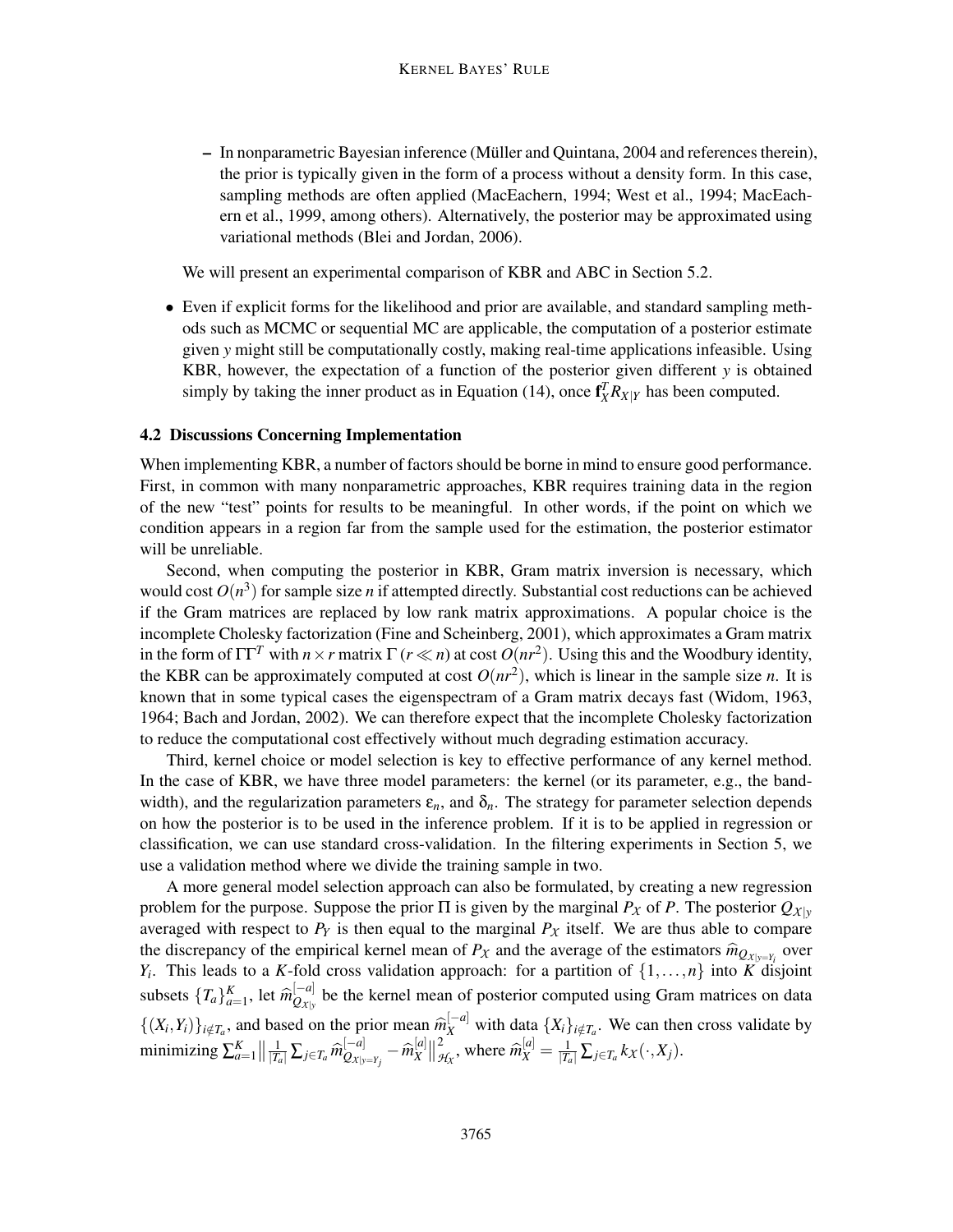#### 4.3 Application to a Nonparametric State-Space Model

We next describe how KBR may be used in a particular application: namely, inference in a general time invariant state-space model,

$$
p(X,Y) = \pi(X_1) \prod_{t=1}^{T+1} p(Y_t|X_t) \prod_{t=1}^{T} q(X_{t+1}|X_t),
$$

where  $Y_t$  is an observable variable, and  $X_t$  is a hidden state variable. We begin with a brief review of alternative strategies for inference in state-space models with complex dynamics, for which linear models are not suitable. The extended Kalman filter (EKF) and unscented Kalman filter (UKF, Julier and Uhlmann, 1997) are nonlinear extensions of the standard linear Kalman filter, and are well established in this setting. Alternatively, nonparametric estimates of conditional density functions can be employed, including kernel density estimation or distribution estimates on a partitioning of the space (Monbet et al., 2008; Thrun et al., 1999). Kernel density estimates converges more slowly in  $L^2$  as the dimension *d* of the space increases, however: for an optimal bandwidth choice, this error drops as  $O(n^{-4(4+d)})$  (Wasserman, 2006, Section 6.5). If the goal is to take expectations of smooth functions (i.e., RKHS functions), rather than to obtain consistent density estimates, then we can expect better performance. We show our posterior estimate of the expectation of an RKHS function converges at a rate independent of *d*. Most relevant to this paper are Song et al. (2009) and Song et al. (2010b), in which the kernel means and covariance operators are used to implement a nonparametric HMM.

In this paper, we apply the KBR for inference in the nonparametric state-space model. We do not assume the conditional probabilities  $p(Y_t|X_t)$  and  $q(X_{t+1}|X_t)$  to be known explicitly, nor do we estimate them with simple parametric models. Rather, we assume a sample  $(X_1, Y_1, \ldots, X_{T+1}, Y_{T+1})$ is given for both the observable and hidden variables in the training phase. The conditional probability for observation process  $p(y|x)$  and the transition  $q(x_{t+1}|x_t)$  are represented by the empirical covariance operators as computed on the training sample,

$$
\widehat{C}_{XY} = \frac{1}{T} \sum_{i=1}^{T} k_X(\cdot, X_i) \otimes k_Y(\cdot, Y_i), \quad \widehat{C}_{X_{+1}X} = \frac{1}{T} \sum_{i=1}^{T} k_X(\cdot, X_{i+1}) \otimes k_X(\cdot, X_i),
$$
\n
$$
\widehat{C}_{YY} = \frac{1}{T} \sum_{i=1}^{T} k_Y(\cdot, Y_i) \otimes k_Y(\cdot, Y_i), \quad \widehat{C}_{XX} = \frac{1}{T} \sum_{i=1}^{T} k_X(\cdot, X_i) \otimes k_X(\cdot, X_i).
$$
\n(16)

While the sample is not i.i.d., it is known that the empirical covariances converge to the covariances with respect to the stationary distribution as  $T \to \infty$ , under a mixing condition.<sup>8</sup> We therefore use the above estimator for the covariance operators.

Typical applications of the state-space model are filtering, prediction, and smoothing, which are defined by the estimation of  $p(x_s|y_1,..., y_t)$  for  $s = t, s > t$ , and  $s < t$ , respectively. Using the KBR, any of these can be computed. For simplicity we explain the filtering problem in this paper, but the remaining cases are similar. In filtering, given new observations  $\tilde{y}_1, \ldots, \tilde{y}_t$ , we wish to estimate the current hidden state  $x_t$ . The sequential estimate for the kernel mean of  $p(x_t|\tilde{y}_1,\ldots,\tilde{y}_t)$  can be derived via KBR. Suppose we already have an estimator of the kernel mean of  $p(x_t | \tilde{y}_1, \ldots, \tilde{y}_t)$  in the form

$$
\widehat{m}_{x_{t}|\tilde{y}_{1},..., \tilde{y}_{t}} = \sum_{s=1}^{T} \alpha_{s}^{(t)} k_{X}(\cdot, X_{s}),
$$

<sup>8.</sup> One such condition to guarantee the central limit theorem for Markov chains in separable Hilbert spaces is *geometrical ergodicity*. See, for example, Merlevéde et al. (1997) and Stachurski (2012) for details.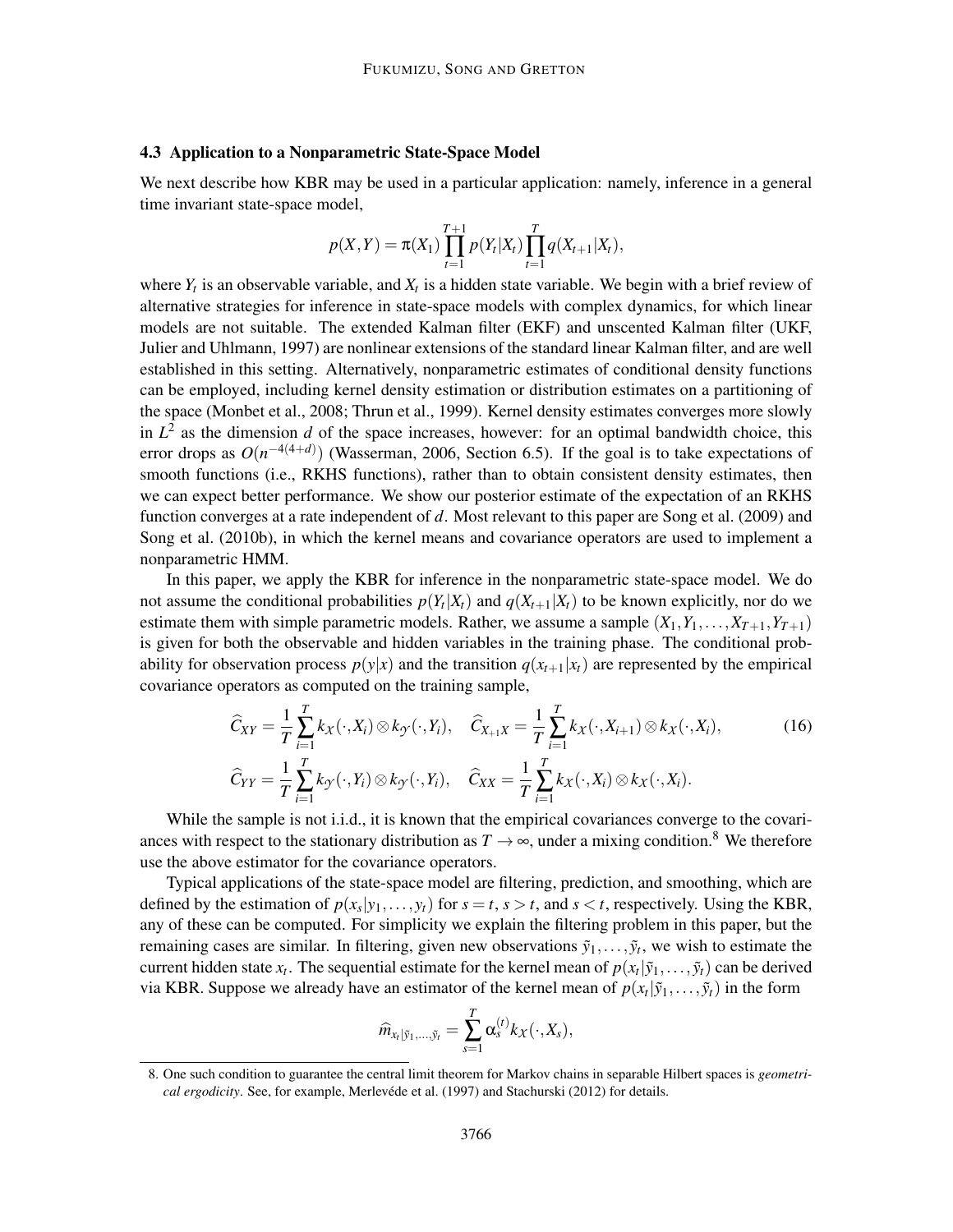where  $\alpha_i^{(t)} = \alpha_i^{(t)}$  $i'$ <sup>(*i*</sup>)( $\tilde{y}_1, \ldots, \tilde{y}_t$ ) are the coefficients at time *t*. We wish to derive an update rule to obtain  $\alpha^{(t+1)}(\tilde{y}_1,\ldots,\tilde{y}_{t+1}).$ 

For the forward propagation  $p(x_{t+1}|\tilde{y}_1,\ldots,\tilde{y}_t) = \int q(x_{t+1}|x_t)p(x_t|\tilde{y}_1,\ldots,\tilde{y}_t)dx_t$ , based on Equation (9) the kernel mean of  $x_{t+1}$  given  $\tilde{y}_1, \ldots, \tilde{y}_t$  is estimated by

$$
\widehat{m}_{x_{t+1}|\tilde{y}_1,...,\tilde{y}_t} = \widehat{C}_{X_{+1}X}(\widehat{C}_{XX} + \epsilon_T I)^{-1} \widehat{m}_{x_t|\tilde{y}_1,...,\tilde{y}_t} = \mathbf{k}_{X_{+1}}^T (G_X + T\epsilon_T I_T)^{-1} G_X \alpha^{(t)},
$$

where  $\mathbf{k}_{X_{+1}}^T = (k_X(\cdot, X_2), \dots, k_X(\cdot, X_{T+1}))$ . Using the similar estimator with  $p(y_{t+1}|\tilde{y}_1,\ldots,\tilde{y}_t) = \int p(y_{t+1}|x_{t+1})p(x_{t+1}|\tilde{y}_1,\ldots,\tilde{y}_t)dx_t$ , we have an estimate for the kernel mean of the prediction  $p(y_{t+1}|\tilde{y}_1,\ldots,\tilde{y}_t)$ ,

$$
\widehat{m}_{y_{t+1}|\tilde{y}_1,\ldots,\tilde{y}_t} = \widehat{C}_{YX}(\widehat{C}_{XX} + \varepsilon_T I)^{-1} \widehat{m}_{x_{t+1}|\tilde{y}_1,\ldots,\tilde{y}_t} = \sum_{i=1}^T \widehat{\mu}_i^{(t+1)} k_{\mathcal{Y}}(\cdot, Y_i),
$$

where the coefficients  $\hat{\mu}^{(t+1)} = (\hat{\mu}_i^{(t+1)}$  $\binom{(t+1)}{i}$ <sup>*T*</sup><sub>i=1</sub> are given by

$$
\widehat{\mu}^{(t+1)} = \left(G_X + T\epsilon_T I_T\right)^{-1} G_{XX_{+1}} \left(G_X + T\epsilon_T I_T\right)^{-1} G_X \alpha^{(t)}.
$$
\n(17)

Here  $G_{XX_{+1}}$  is the "transfer" matrix defined by  $(G_{XX_{+1}})_{ij} = k_X(X_i, X_{j+1})$ . From

$$
p(x_{t+1}|\tilde{y}_1,\ldots,\tilde{y}_{t+1})=\frac{p(y_{t+1}|x_{t+1})p(x_{t+1}|\tilde{y}_1,\ldots,\tilde{y}_t)}{\int q(y_{t+1}|x_{t+1})p(x_{t+1}|\tilde{y}_1,\ldots,\tilde{y}_t)d x_{t+1}},
$$

the kernel Bayes' rule with the prior  $p(x_{t+1}|\tilde{y}_1,\ldots,\tilde{y}_t)$  and the likelihood  $q(y_{t+1}|x_{t+1})$  yields

$$
\alpha^{(t+1)} = \Lambda^{(t+1)} G_Y \big( (\Lambda^{(t+1)} G_Y)^2 + \delta_T I_T \big)^{-1} \Lambda^{(t+1)} \mathbf{k}_Y(\tilde{y}_{t+1}), \tag{18}
$$

where  $\Lambda^{(t+1)} = \text{diag}(\hat{\mu}_1^{(t+1)})$  $\hat{\mu}_1^{(t+1)}, \ldots, \hat{\mu}_T^{(t+1)}$  $T^{(1+1)}$ ). Equations (17) and (18) describe the update rule of  $\alpha^{(t)}(\tilde{y}_1,\ldots,\tilde{y}_t).$ 

If the prior  $\pi(x_1)$  is available, the posterior estimate at  $x_1$  given  $\tilde{y}_1$  is obtained by the kernel Bayes' rule. If not, we may use Equation (8) to get an initial estimate  $\hat{C}_{XY}(\hat{C}_{YY} + \varepsilon_n I)^{-1} k_{\mathcal{Y}}(\cdot, \tilde{y}_1)$ ,  $y$ ielding  $\alpha^{(1)}(\tilde{y}_1) = T(G_Y + T\epsilon_T I_T)^{-1} k_Y(\tilde{y}_1).$ 

In sequential filtering, a substantial reduction in computational cost can be achieved by low rank matrix approximations, as discussed in Section 4.2. Given an approximation of rank *r* for the Gram matrices and transfer matrix, and employing the Woodbury identity, the computation costs just  $O(Tr^2)$  for each time step.

#### 4.4 Bayesian Computation Without Likelihood

We next address the setting where the likelihood is not known in analytic form, but sampling is possible. In this case, Approximate Bayesian Computation (ABC) is a popular method for Bayesian inference. The simplest form of ABC, which is called the rejection method, generates an approximate sample from  $O(Z|W = y)$  as follows: (i) generate a sample  $X_t$  from the prior  $\Pi$ , (ii) generate a sample  $Y_t$  from  $P(Y|X_t)$ , (iii) if  $D(y, Y_t) < \tau$ , accept  $X_t$ ; otherwise reject, (iv) go to (i). In step (iii), *D* is a distance measure of the space *X*, and  $\tau$  is tolerance to acceptance.

In the same setting as ABC, KBR gives the following sampling-based method for computing the kernel posterior mean: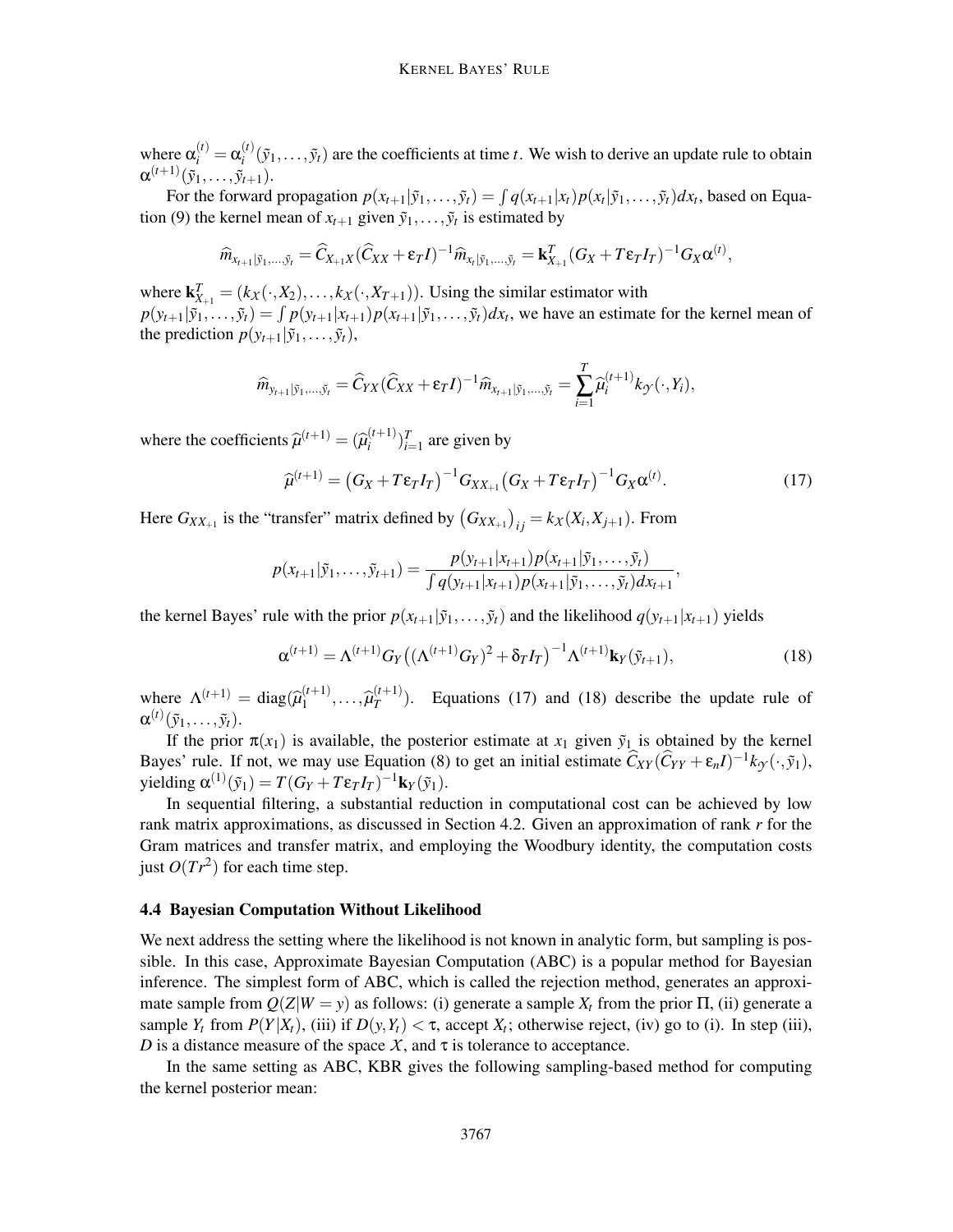- 1. Generate a sample  $X_1, \ldots, X_n$  from the prior  $\Pi$ .
- 2. Generate a sample  $Y_t$  from  $P(Y|X_t)$  ( $t = 1, \ldots, n$ ).
- 3. Compute Gram matrices  $G_X$  and  $G_Y$  with  $(X_1, Y_1), \ldots, (X_n, Y_n)$ , and  $R_{X|Y}$ **k**<sub>*Y*</sub>(*y*).

Alternatively, since  $(X_t, Y_t)$  is an sample from  $Q$ , it is possible to use simply Equation (8) for the kernel mean of the conditional probability  $q(x|y)$ . As in Song et al. (2009), the estimator is given by

$$
\sum_{t=1}^{n} \mathbf{v}_j k_X(\cdot, X_t), \quad \mathbf{v} = (G_Y + n\epsilon_n I_n)^{-1} \mathbf{k}_Y(\mathbf{y}). \tag{19}
$$

The distribution of a sample generated by ABC approaches to the true posterior if  $\tau$  goes to zero, while empirical estimates via the kernel approaches converge to the true posterior mean embedding in the limit of infinite sample size. The efficiency of ABC, however, can be arbitrarily poor for small  $\tau$ , since a sample  $X_t$  is then rarely accepted in Step (iii).

The ABC method generates a sample, hence any statistics based on the posterior can be approximated. Given a posterior mean obtained by one of the kernel methods, however, we may only obtain expectations of functions in the RKHS, meaning that certain statistics (such as confidence intervals) are not straightforward to compute. In Section 5.2, we present an experimental evaluation of the trade-off between computation time and accuracy for ABC and KBR.

#### 5. Experimental Results

This section demonstrates experimental results with the KBR estimator. In addition to the basic comparison with kernel density estimation, we show simple experiments for Bayesian inference without likelihood and filtering with nonparametric hidden Markov models. More practical applications are discussed in other papers; Nishiyama et al. (2012) propose a KBR approach to reinforcement learning in partially observable Markov decision processes, Boots et al. (2013) apply KBR to reinforcement learning with predictive state representations, and Nakagome et al. (2013) consider a KBR-based method for problems in population genetics.

### 5.1 Nonparametric Inference of Posterior

The first numerical example is a comparison between KBR and a kernel density estimation (KDE) approach to obtaining conditional densities. Let  $(X_1, Y_1), \ldots, (X_n, Y_n)$  be an i.i.d. sample from *P* on  $\mathbb{R}^d \times \mathbb{R}^r$ . With probability density functions  $K^X(x)$  on  $\mathbb{R}^d$  and  $K^{\mathcal{Y}}(y)$  on  $\mathbb{R}^r$ , the conditional probability density function  $p(y|x)$  is estimated by

$$
\widehat{p}(y|x) = \frac{\sum_{j=1}^{n} K_{hx}^{X}(x - X_j)K_{hy}^{y}(y - Y_j)}{\sum_{j=1}^{n} K_{h}^{X}(x - X_j)},
$$

where  $K_{h}^{\chi}$  $h_X^X(x) = h_X^{-d} K^X(x/h_X)$  and  $K_{h_1}^{\mathcal{D}}$  $\frac{\mathcal{F}}{h_Y}(x) = h_Y^{-r} K^{\mathcal{T}}(y/h_Y)$  (*h<sub>X</sub>*, *h<sub>Y</sub>* > 0). Given an i.i.d. sample  $U_1, \ldots, U_\ell$  from the prior  $\Pi$ , the particle representation of the posterior can be obtained by importance weighting (IW). Using this scheme, the posterior  $q(x|y)$  given  $y \in \mathbb{R}^r$  is represented by the weighted sample  $(U_i, \zeta_i)$  with  $\zeta_i = \hat{p}(y|U_i) / \sum_{j=1}^{\ell} \hat{p}(y|U_j)$ .

We compare the estimates of  $\int xq(x|y)dx$  obtained by KBR and KDE + IW, using Gaussian kernels for both the methods. We should bear in mind, however, that the function  $f(x) = x$  does not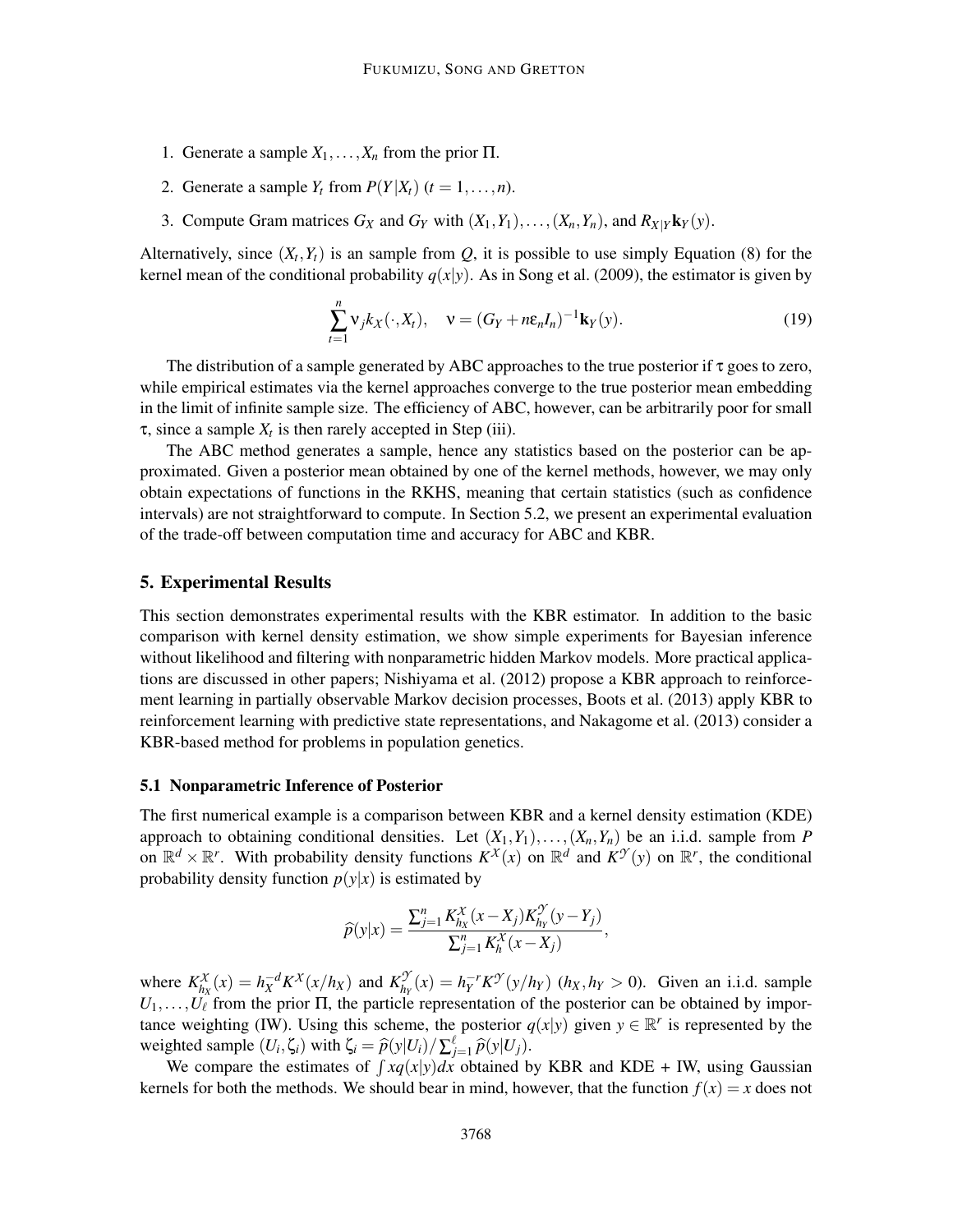

Figure 2: Comparison between KBR and KDE+IW.

belong to the Gaussian kernel RKHS, hence the consistency result of Theorem 6 does not apply to this function. In our experiments, the dimensionality was given by  $r = d$  ranging from 2 to 64. The distribution *P* of  $(X, Y)$  was  $N((0, \mathbf{1}_d^T)^T, V)$  with  $V = A^T A + 2I_d$ , where  $\mathbf{1}_d = (1, \ldots, 1)^T \in \mathbb{R}^d$  and each component of *A* was randomly generated as  $N(0,1)$  for each run. The prior  $\Pi$  was  $N(0,V_{XX}/2)$ , where  $V_{XX}$  is the *X*-component of *V*. The sample sizes were  $n = \ell = 200$ . The bandwidth parameters  $h_X, h_Y$  in KDE were set  $h_X = h_Y$ , and chosen over the set  $\{2 \times i \mid i = 1, \ldots, 10\}$  in two ways: least squares cross-validation (Rudemo, 1982; Bowman, 1984) and the best mean performance. For the KBR, we chose  $\sigma$  in  $e^{-\|x-x'\|^2/(2\sigma^2)}$  in two ways: the median over the pairwise distances in the data (Gretton et al., 2008), and the 10-fold cross-validation approach described in Section 4.2. In the latter,  $\sigma_x$  for  $k_x$  is first chosen with  $\sigma_y$  for  $k_y$  set as the median distances, and then  $\sigma_y$  is chosen with the best  $\sigma_x$ . Figure 2 shows the mean square errors (MSE) of the estimates over 1000 random points *y* ∼ *N*(0,*VYY* ). KBR significantly outperforms the KDE+IW approach. Unsurprisingly, the MSE of both methods increases with dimensionality.

#### 5.2 Bayesian Computation Without Likelihood

We compare ABC and the kernel methods, KBR and conditional mean, in terms of estimation accuracy and computational time, since they have an obvious tradeoff. To compute the estimation accuracy rigorously, the ground truth is needed: thus we use Gaussian distributions for the true prior and likelihood, which makes the posterior easy to compute in closed form. The samples are taken from the same model used in Section 5.1, and  $\int xq(x|y)dx$  is evaluated at 10 different values of *y*. We performed 10 runs with different randomly chosen parameter values *A*, representing the "true" distributions.

For ABC, we used only the rejection method; while there are more advanced sampling schemes (Marjoram et al., 2003; Sisson et al., 2007), their implementation is dependent on the problem being solved. Various values for the acceptance region  $\tau$  are used, and the accuracy and computational time are shown in Fig. 3 together with total sizes of the generated samples. For the kernel methods, the sample size *n* is varied. The regularization parameters are given by  $\varepsilon_n = 0.01/n$  and  $\delta_n = 2\varepsilon_n$ for KBR, and  $\varepsilon_n = 0.01/\sqrt{n}$  for the conditional kernel mean. The kernels in the kernel methods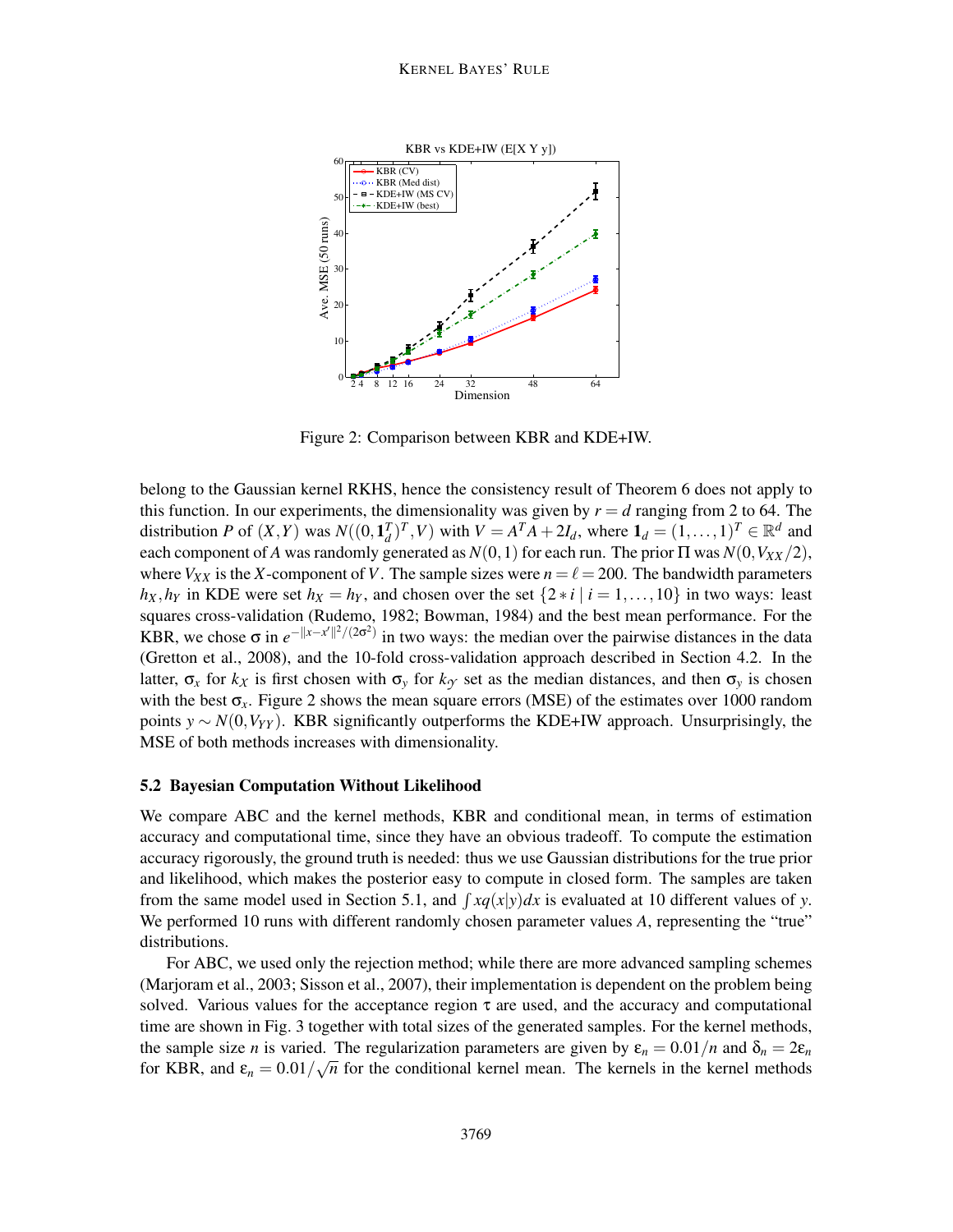

Figure 3: Comparison of estimation accuracy and computational time with KBR and ABC for Bayesian computation without likelihood. COND reprensents the method based on Equation (19). The numbers at the marks are the sample sizes generated for computation.

are Gaussian kernels for which the bandwidth parameters are chosen by the median of the pairwise distances on the data (Gretton et al., 2008). The incomplete Cholesky decomposition with tolerance 0.001 is employed for the low-rank approximation. The resulting ranks are, for instance, around 30 for  $N = 200$  and around 50 for  $N = 6000$  in the case of KBR dimension 2; around 180 for  $N = 200$  and 1200 for  $N = 6000$  in the case of dimension 6. This implies considerable reduction of computational time especially in the case of large sample sizes. The experimental results indicate that kernel methods achieve more accurate results than ABC at a given computational cost. The conditional kernel mean yields the best results, since in this instance, it is not necessary to correct for a difference in distribution between  $\Pi$  and  $P_X$ . In the next experiment, however, this simplification can no longer be made.

#### 5.3 Filtering Problems

We next compare the KBR filtering method (proposed in Section 4.3) with EKF and UKF on synthetic data.

KBR has the regularization parameters  $\varepsilon_T$ ,  $\delta_T$ , and kernel parameters for  $k_X$  and  $k_Y$  (e.g., the bandwidth parameter for an RBF kernel). Under the assumption that a training sample is available, cross-validation can be performed on the training sample to select the parameters. By dividing the training sample into two, one half is used to estimate the covariance operators Equation (16) with a candidate parameter set, and the other half to evaluate the estimation errors. To reduce the search space and attendant computational cost, we used a simpler procedure, setting  $\delta_T = 2\varepsilon_T$ , and Gaussian kernel bandwidths  $βσ<sub>X</sub>$  and  $βσ<sub>Y</sub>$ , where  $σ<sub>X</sub>$  and  $σ<sub>Y</sub>$  were the median of pairwise distances in the training samples (Gretton et al., 2008). This left only two parameters β and  $ε_T$  to be tuned.

We applied the KBR filtering algorithm from Section 4.3 to two synthetic data sets: a simple nonlinear dynamical system, in which the degree of nonlinearity could be controlled, and the problem of camera orientation recovery from an image sequence. In the first case, the hidden state was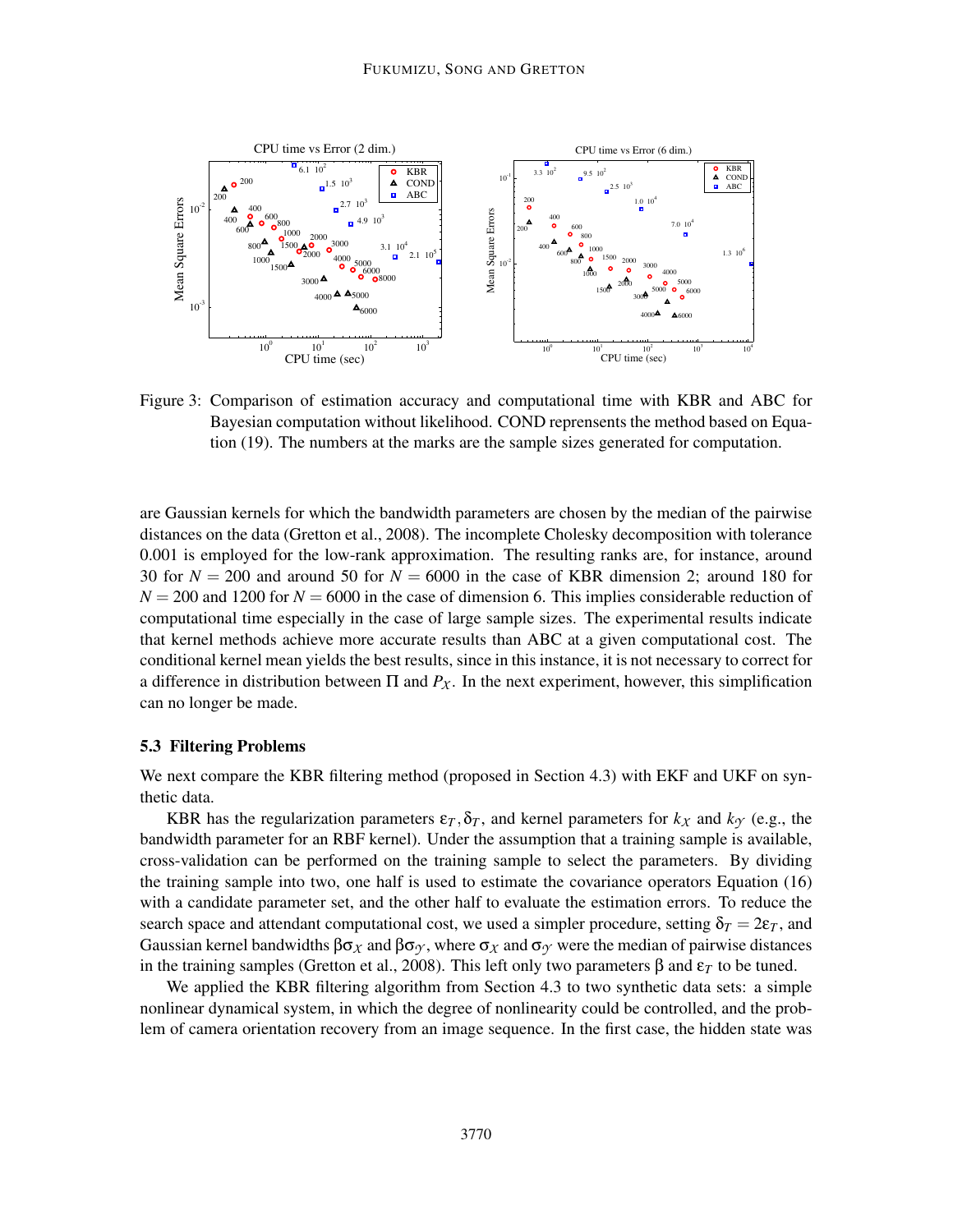

Figure 4: Comparisons with the KBR Filter and EKF. (Average MSEs and standard errors over 30 runs.) (a): dynamics with weak nonlinearity (b): dynamics with strong nonlinearity.



Figure 5: Example of data (b)  $(X_t, N = 300)$ 

 $X_t = (u_t, v_t)^T \in \mathbb{R}^2$ , and the dynamics were given by

$$
\binom{u_{t+1}}{v_{t+1}} = (1 + b\sin(M\theta_{t+1})) \binom{\cos\theta_{t+1}}{\sin\theta_{t+1}} + \zeta_t, \quad \theta_{t+1} = \theta_t + \eta \pmod{2\pi},
$$

where  $\eta > 0$  is an increment of the angle and  $\zeta_t \sim N(0, \sigma_h^2 I_2)$  is independent process noise. Note that the dynamics of  $(u_t, v_t)$  were nonlinear even for  $b = 0$ . The observation  $Y_t$  was

$$
Y_t = (u_t, v_t)^T + \xi_t, \qquad \xi_t \sim N(0, \sigma_o^2 I),
$$

where ξ*<sup>t</sup>* was independent noise. The two dynamics were defined as follows: (a) rotation with noisy observations  $\eta = 0.3$ ,  $b = 0$ ,  $\sigma_h = \sigma_o = 0.2$ ; (b) oscillatory rotation with noisy observations  $\eta = 0.4$ ,  $b = 0.4$ ,  $M = 8$ ,  $\sigma_h = \sigma_o = 0.2$ . (See Fig.5). We assumed the correct dynamics were known to the EKF and UKF.

Results are shown in Fig. 4. In all cases, the EKF and UKF show an indistinguishably small difference. The dynamics in (a) are weakly nonlinear, and KBR has slightly worse MSE than EKF and UKF. For data set (b), which has strong nonlinearity, KBR outperforms the nonlinear Kalman filter for  $T > 200$ .

In our second synthetic example, we applied the KBR filter to the camera rotation problem used in Song et al. (2009). The angle of a camera, which was located at a fixed position, was a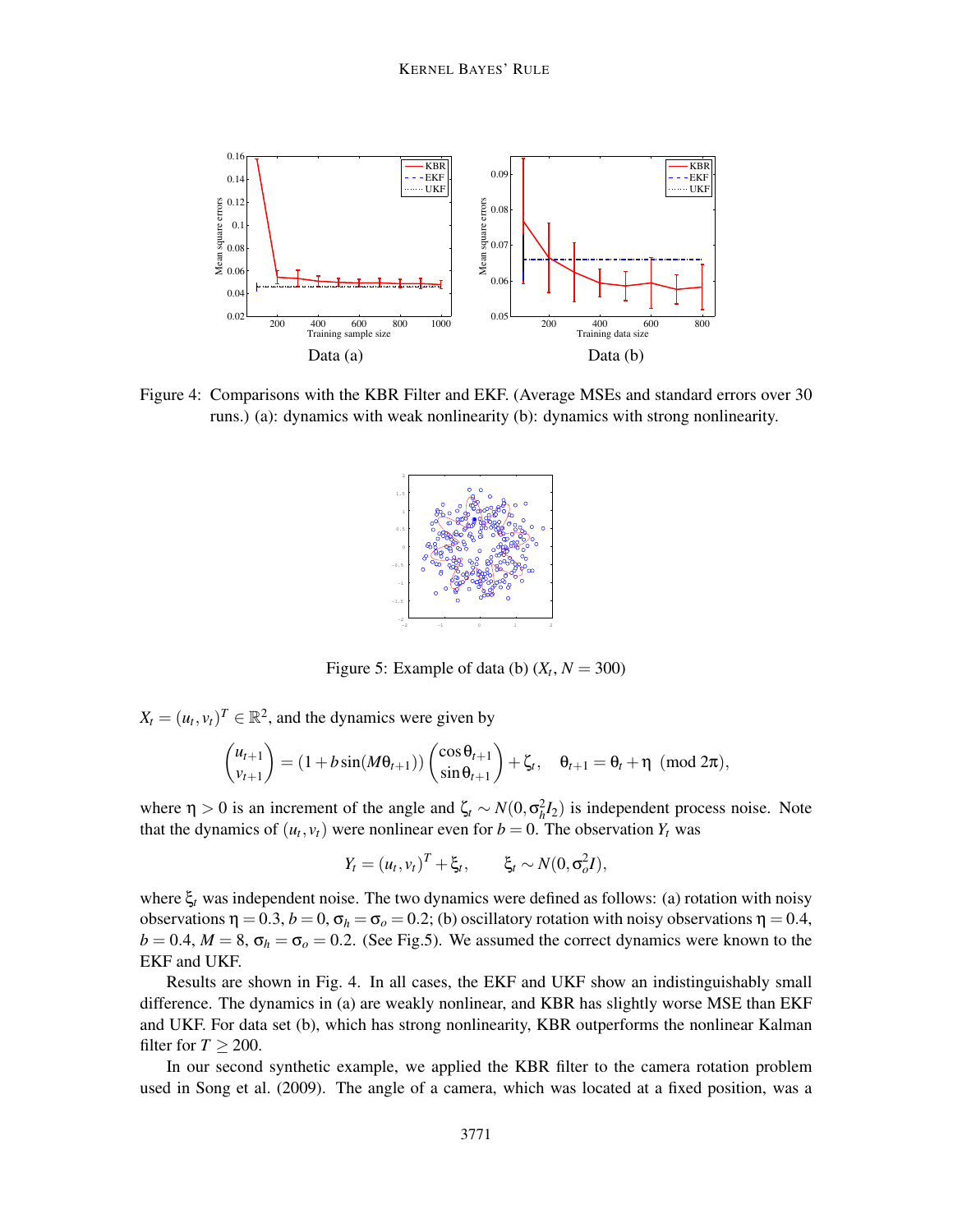| <b>KBR</b> (Gauss)                               | KBR(Tr)                                                    | Kalman (9 dim.) Kalman (Quat.) |                   |
|--------------------------------------------------|------------------------------------------------------------|--------------------------------|-------------------|
| $\sigma^2 = 10^{-4}$ 0.210 ± 0.015 0.146 ± 0.003 |                                                            | $1.980 \pm 0.083$              | $0.557 \pm 0.023$ |
|                                                  | $\sigma^2 = 10^{-3}$   $0.222 \pm 0.009$ $0.210 \pm 0.008$ | $1.935 \pm 0.064$              | $0.541 \pm 0.022$ |

Table 1: Average MSE and standard errors for camera angle estimation (10 runs).

hidden variable, and movie frames recorded by the camera were observed. The data were generated virtually using a computer graphics environment. As in Song et al. (2009), we were given 3600 downsampled frames of  $20 \times 20$  RGB pixels ( $Y_t \in [0, 1]^{1200}$ ), where the first 1800 frames were used for training, and the second half were used to test the filter. We made the data noisy by adding Gaussian noise  $N(0, \sigma^2)$  to  $Y_t$ .

Our experiments covered two settings. In the first, we did not use that the hidden state  $S_t$ was included in  $SO(3)$ , but only that it was a general  $3 \times 3$  matrix. In this case, we formulated the Kalman filter by estimating the relations under a linear assumption, and the KBR filter with Gaussian kernels for  $S_t$  and  $X_t$  as Euclidean vectors. In the second setting, we exploited the fact that  $S_t \in SO(3)$ : for the Kalman filter,  $S_t$  was represented by a quanternion, which is a standard vector representation of rotations; for the KBR filter the kernel  $k(A, B) = \text{Tr}[AB^T]$  was used for  $S_t$ , and  $S_t$ was estimated within *SO*(3). Table 1 shows the Frobenius norms between the estimated matrix and the true one. The KBR filter significantly outperforms the EKF, since KBR is able to extract the complex nonlinear dependence between the observation and the hidden state.

# 6. Proofs

This section includes the proofs of the theoretical results in Section 3.2. The proof ideas are similar to Caponnetto and De Vito (2007) and Smale and Zhou (2007), in which the basic techniques are taken from the general theory of regularization (Engl et al., 2000). Before stating the main proofs, we provide a proof of consistency of the empirical counterparts in Proposition 3 to the kernel Sum rule (Theorem 2). We then proceed to the proofs of Theorems 5 and 6, covering the consistency of the KBR procedure in RKHS, followed by a proof of Theorem 7 for consistency in  $L^2$ .

### 6.1 Consistency of the Kernel Sum Rule

We show consistency of an empirical estimate of  $m_{Q_y}$  in Theorem 2. The same proof also applies in establishing consistency for the empirical estimates  $\hat{C}_{WW}^{(n)}$  and  $\hat{C}_{WZ}^{(n)}$  in Proposition 3.

**Theorem 8** Assume that  $C_{XX}$  is injective,  $\hat{m}_{\Pi}$  is a consistent estimator of  $m_{\Pi}$  in  $\mathcal{H}_X$  norm, and that  $E[k_{\gamma}(Y,\tilde{Y})|X=x,\tilde{X}=\tilde{x}]$  is included in  $\mathcal{H}_X\otimes\mathcal{H}_X$  as a function of  $(x,\tilde{x})$ , where  $(\tilde{X},\tilde{Y})$  is an *independent copy of*  $(X, Y)$ *. Then, if the regularization coefficient*  $\varepsilon_n$  *decays to zero sufficiently slowly,*

$$
\left\|\widehat{C}_{YX}^{(n)}\left(\widehat{C}_{XX}^{(n)}+\varepsilon_n I\right)^{-1}\widehat{m}_{\Pi}-m_{Q_Y}\right\|_{\mathcal{H}_Y}\to 0
$$

*in probability as n*  $\rightarrow \infty$ *.* 

**Proof** The assertion is proved if, as  $n \rightarrow \infty$ ,

$$
\|\widehat{C}_{YX}^{(n)}(\widehat{C}_{XX}^{(n)} + \varepsilon_n I)^{-1}\widehat{m}_{\Pi} - C_{YX}(C_{XX} + \varepsilon_n I)^{-1}m_{\Pi}\|_{\mathcal{H}_Y} \to 0
$$
\n(20)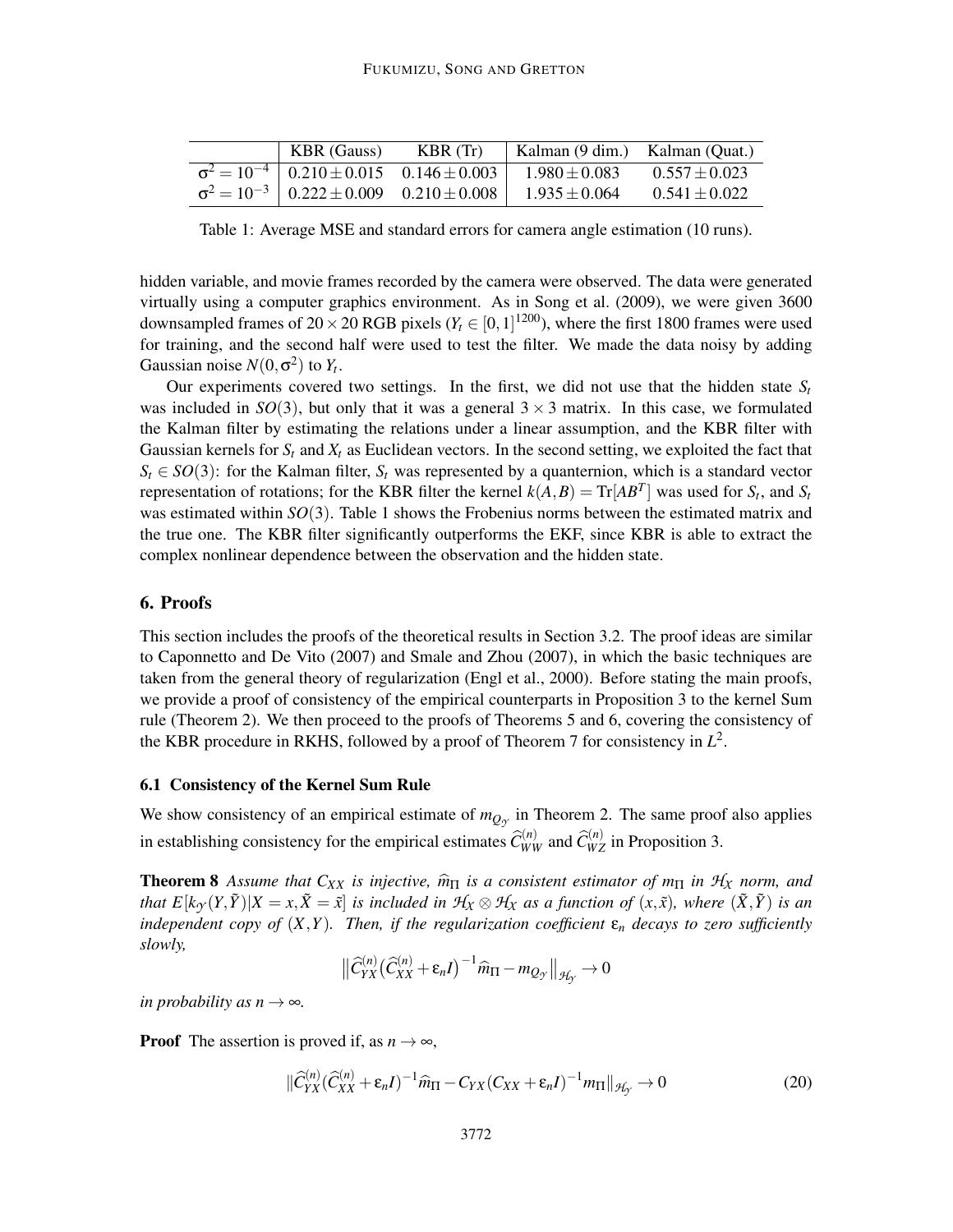in probability and

$$
||C_{YX}(C_{XX}+\varepsilon_n I)^{-1}m_{\Pi}-m_{Q_{\mathcal{Y}}}||_{\mathcal{H}_{\mathcal{Y}}}\to 0
$$
\n(21)

with an appropriate choice of ε*n*.

By using the fact that  $B^{-1} - A^{-1} = B^{-1}(A - B)A^{-1}$  holds for any invertible operators *A* and *B*, the left hand side of Equation (20) is upper bounded by

$$
\|\widehat{C}_{YX}^{(n)}(\widehat{C}_{XX}^{(n)} + \varepsilon_n I)^{-1}(\widehat{m}_{\Pi} - m_{\Pi})\|_{\mathcal{H}_{Y}} + \|(\widehat{C}_{YX}^{(n)} - C_{YX})(C_{XX} + \varepsilon_n I)^{-1}m_{\Pi}\|_{\mathcal{H}_{Y}} + \|\widehat{C}_{YX}^{(n)}(\widehat{C}_{XX}^{(n)} + \varepsilon_n I)^{-1}(C_{XX} - \widehat{C}_{XX}^{(n)})(C_{XX} + \varepsilon_n I)^{-1}m_{\Pi}\|_{\mathcal{H}_{Y}}.
$$
 (22)

By the decomposition

$$
\widehat{C}_{YX}^{(n)} = \widehat{C}_{YY}^{(n)1/2} \widehat{W}_{YX}^{(n)} \widehat{C}_{XX}^{(n)1/2}
$$

with  $\|\widehat{W}_{YX}^{(n)}\| \le 1$  (Baker, 1973), we have

$$
\|\widehat{C}_{YX}^{(n)}(\widehat{C}_{XX}^{(n)}+\varepsilon_n I)^{-1}\| \leq \|\widehat{C}_{YY}^{(n)1/2}\widehat{W}_{YX}^{(n)}(\widehat{C}_{XX}^{(n)}+\varepsilon_n I)^{-1/2}\| = O_p(\varepsilon_n^{-1/2}),
$$

which implies the first term is of  $O_p(\varepsilon_n^{-1/2} || \hat{m}_{\Pi} - m_{\Pi} ||_{\mathcal{H}_X})$ . From the  $\sqrt{n}$ -consistency of the covariance operators, the second and third terms are of the order  $O_p(n^{-1/2} \epsilon_n^{-1})$  and  $O_p(n^{-1/2} \epsilon_n^{-3/2})$ , respectively. If  $\varepsilon_n$  is taken so that  $\varepsilon_n \gg n^{-1/3}$  and  $\varepsilon_n \gg ||\hat{m}_{\Pi}^{(n)} - m_{\Pi}||_{\mathcal{H}_X}^2$ , Equation (20) converges to zero in probability.

For Equation (21), first note

$$
||C_{YX}(C_{XX} + \varepsilon_n I)^{-1} m_{\Pi} - m_{Q_{\mathcal{Y}}}||_{\mathcal{H}_{\mathcal{Y}}}^2
$$
  
=  $||C_{YX}(C_{XX} + \varepsilon_n I)^{-1} m_{\Pi}||_{\mathcal{H}_{X}}^2 - 2\langle C_{YX}(C_{XX} + \varepsilon_n I)^{-1} m_{\Pi}, m_{Q_{\mathcal{Y}}}\rangle_{\mathcal{H}_{\mathcal{Y}}} + ||m_{Q_{\mathcal{Y}}}||_{\mathcal{H}_{\mathcal{Y}}}^2.$ 

Let  $\Theta(x, \tilde{x}) := E[k_{\gamma}(Y, \tilde{Y})|X = x, \tilde{X} = \tilde{x}].$  The third term in the right hand side is

$$
\langle m_{Q_{\mathcal{Y}}}, m_{Q_{\mathcal{Y}}}\rangle_{\mathcal{H}_{\mathcal{Y}}} = \iint m_{Q_{\mathcal{Y}}}(y) dP_{\mathcal{Y}|x}(y) d\Pi(x)
$$
  
= 
$$
\iint \langle m_{Q_{\mathcal{Y}}}, k_{\mathcal{Y}}(\cdot, y) \rangle_{\mathcal{H}_{\mathcal{Y}}} dP_{\mathcal{Y}|x}(y) d\Pi(x) = \iint \theta(x, \tilde{x}) d\Pi(x) d\Pi(\tilde{x}).
$$

From the assumption  $\theta \in \mathcal{H}_X \otimes \mathcal{H}_X$  and the fact  $E[m_{Q_{\mathcal{Y}}}(Y)|X = \cdot] = \int \theta(\cdot, \tilde{x}) d\Pi(\tilde{x})$ , Lemma 9 below shows  $E[m_{Q_{\mathcal{Y}}}(Y)|X = \cdot] \in \mathcal{H}_X$ . It follows from Theorem 1 that  $C_{XY}m_{Q_{\mathcal{Y}}} = C_{XX}E[m_{Q_{\mathcal{Y}}}(Y)|X = \cdot]$ and thus

$$
\langle C_{YX}(C_{XX}+\varepsilon_nI)^{-1}m_{\Pi},m_{Q_{\mathcal{Y}}}\rangle_{\mathcal{H}_{\mathcal{Y}}}=\langle m_{\Pi},(C_{XX}+\varepsilon_nI)^{-1}C_{XY}m_{Q_{\mathcal{Y}}}\rangle_{\mathcal{H}_{X}}\\=\langle m_{\Pi},(C_{XX}+\varepsilon_nI)^{-1}C_{XX}E[m_{Q_{\mathcal{Y}}}(Y)|X=\cdot]\rangle_{\mathcal{H}_{X}},
$$

which converges to

$$
\langle m_{\Pi}, E[m_{Q_{\mathcal{F}}}(Y)|X=\cdot]\rangle_{\mathcal{H}_X} = \int \int \Theta(x,\tilde{x}) d\Pi(x) d\Pi(\tilde{x})
$$

from Lemma 10 below.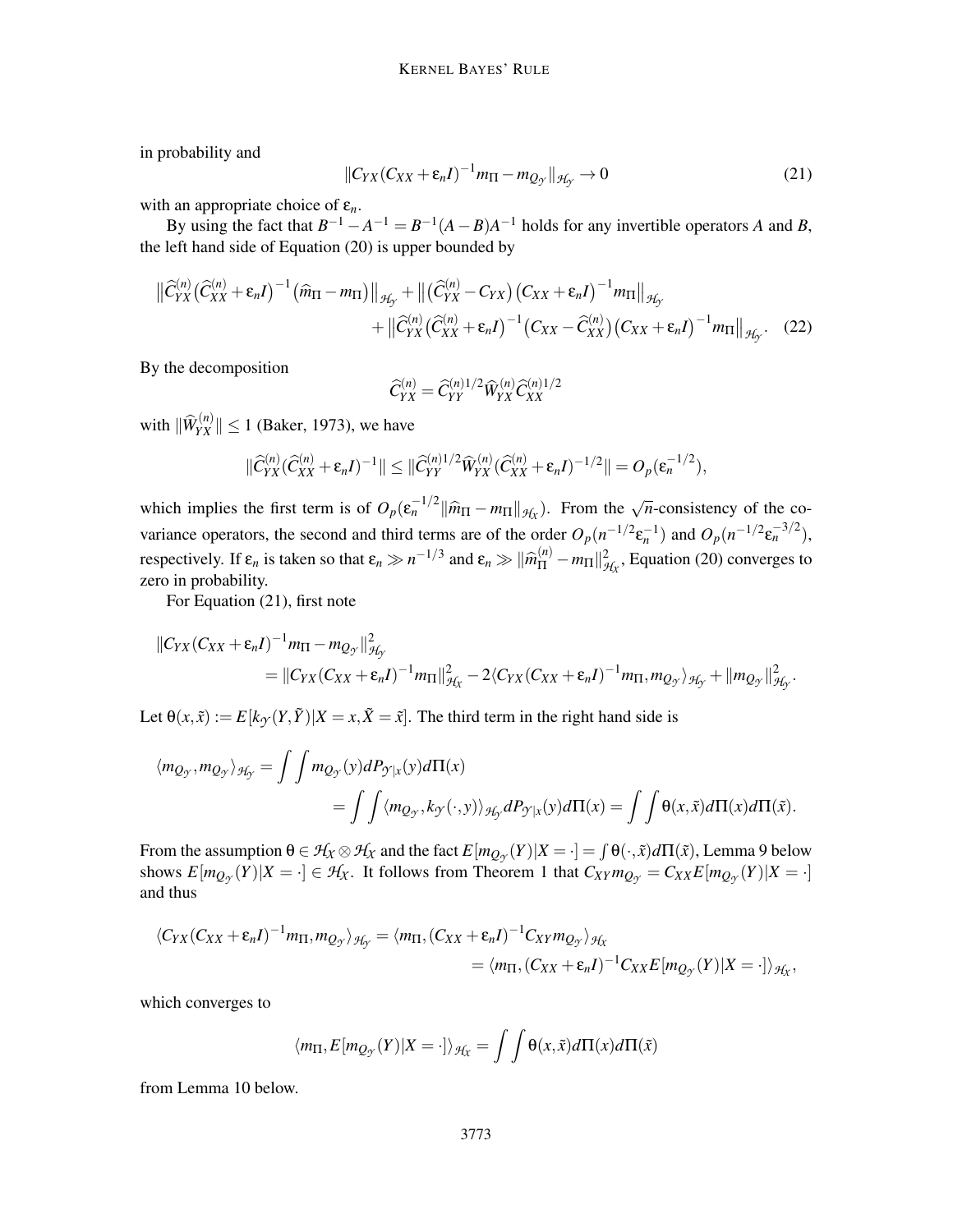Note that

$$
||C_{YX}f||_{\mathcal{H}_{Y}}^{2} = \langle C_{YX}f, C_{YX}f \rangle_{\mathcal{H}_{X}} = E[f(X)(C_{YX}f)(Y)]
$$
  
=  $E[f(X)E[k_{Y}(Y,\tilde{Y})f(\tilde{X})]] = E[f(X)f(\tilde{X})\Theta(X,\tilde{X})]$ 

for any  $f \in H_X$ , where  $(\tilde{X}, \tilde{Y})$  is an independent copy of  $(X, Y)$ . By taking  $f = (C_{XX} + \varepsilon_n I)^{-1} m_{\Pi}$ , the first term is given by

$$
E[\Theta(X, \tilde{X})((C_{XX} + \varepsilon_n I)^{-1} m_{\Pi})(X)((C_{XX} + \varepsilon_n I)^{-1} m_{\Pi})(\tilde{X})]
$$
  
=  $E[\Theta(X, \tilde{X})f(X)f(\tilde{X})]$   
=  $\langle \Theta, (C_{XX} \otimes C_{XX})f \otimes f) \rangle_{\mathcal{H}_X \otimes \mathcal{H}_X}$   
=  $\langle \Theta, (C_{XX}(C_{XX} + \varepsilon_n I)^{-1} m_{\Pi}) \otimes (C_{XX}(C_{XX} + \varepsilon_n I)^{-1} m_{\Pi}) \rangle_{\mathcal{H}_X \otimes \mathcal{H}_X},$ 

which, by Lemma 10, converges to

$$
\langle \theta, m_{\Pi} \otimes m_{\Pi} \rangle_{\mathcal{H}_{\chi} \otimes \mathcal{H}_{\chi}} = \int \int \theta(x, \tilde{x}) d\Pi(x) d\Pi(\tilde{x}).
$$

This completes the proof.

**Lemma 9** *Let*  $H_X$  *and*  $H_Y$  *be RKHS's on X and Y*, *respectively. If a function* θ *on*  $X \times Y$  *is in*  $H_X \otimes H_Y$  (product space), then for any fixed  $y \in Y$  the function  $\theta(\cdot, y)$  of the first argument is in  $H_X$ .

**Proof** Let  $\{\phi_i\}_{i=1}^J$  and  $\{\psi_j\}_{j=1}^J$  be complete orthonormal bases of  $\mathcal{H}_X$  and  $\mathcal{H}_Y$ , respectively, where  $I, J \in \mathbb{N} \cup \{\infty\}$ . Then  $\theta$  is expressed as

$$
\theta = \sum_{i=1}^{I} \sum_{j=1}^{J} \alpha_{ij} \phi_i \psi_j
$$

with  $\sum_{i,j} |\alpha_{ij}|^2 < \infty$  (e.g., Aronszajn, 1950). We have  $\theta(\cdot, y) = \sum_{i=1}^I \beta_i \phi_i$  with  $\beta_i = \sum_{j=1}^J \alpha_{ij} \psi_j(y)$ . Since

$$
\sum_{i} |\beta_i|^2 = \sum_{i} \Big| \sum_{j} \alpha_{ij} \psi_j(y) \Big|^2
$$
\n
$$
\leq \sum_{i} \sum_{j} |\alpha_{ij}|^2 \sum_{j} |\psi_j(y)|^2 = \sum_{ij} |\alpha_{ij}|^2 \sum_{j} \langle \psi_j, k_{\mathcal{J}}(\cdot, y) \rangle_{\mathcal{H}_{\mathcal{Y}}}^2 = \sum_{ij} |\alpha_{ij}|^2 \| k_{\mathcal{J}}(\cdot, y) \|_{\mathcal{H}_{\mathcal{Y}}}^2 < \infty,
$$

we have  $\theta(\cdot, y) \in \mathcal{H}_X$ .

Lemma 10 *Let H be a separable Hilbert space and C be a positive, injective, self-adjoint, compact operator on*  $H$ *. then, for any*  $f \in H$ *,* 

$$
((C + \varepsilon I)^{-1}Cf \to f, \qquad (\varepsilon \to +0).
$$

 $\overline{\phantom{a}}$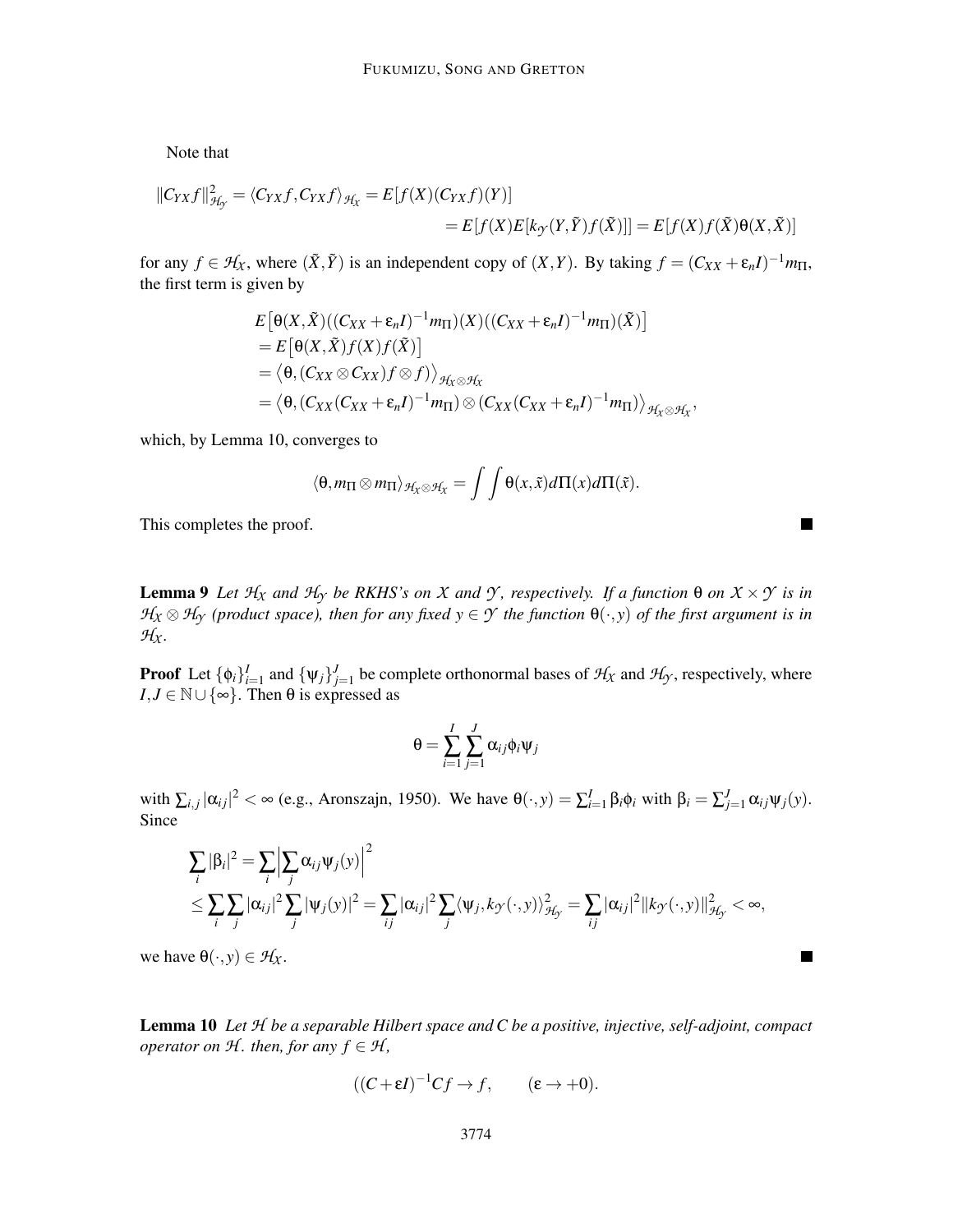**Proof** By the assumptions, there exist an orthonormal basis  $\{\phi_i\}$  for *H* and positive eigenvalues  $\lambda_i$ such that

$$
Cf = \sum_i \lambda_i \langle f, \phi_i \rangle_{\mathcal{H}} \phi_i.
$$

Then, we have

$$
\|(C+\varepsilon I)^{-1}Cf-f\|_{\mathcal{H}}^2=\sum_i\left|\frac{\varepsilon}{\lambda_i+\varepsilon}\right|^2|\langle f,\phi_i\rangle_{\mathcal{H}}|^2.
$$

Since  $|(\varepsilon/\lambda_i+\varepsilon)|^2 \leq 1$  and  $\sum_i |\langle f, \phi_i \rangle_{\mathcal{H}}|^2 = ||f||^2_{\mathcal{H}} < \infty$ , the dominated convergence theorem ensures

$$
\lim_{\varepsilon \to +0} \|(C+\varepsilon I)^{-1}Cf - f\|_{\mathcal{H}}^2 = \sum_{i} \lim_{\varepsilon \to +0} \left| \frac{\varepsilon}{\lambda_i + \varepsilon} \right|^2 |\langle f, \phi_i \rangle_{\mathcal{H}}|^2 = 0,
$$

which completes the proof.

# 6.2 Consistency Results in RKHS Norm

We first prove Theorem 5.

**Proof** [Proof of Theorem 5] By replacing  $Y \mapsto (X,Y)$  and  $Y \mapsto (Y,Y)$ , it follows from Theorem 8 that  $\hat{C}_{ZW}^{(n)}$  and  $\hat{C}_{WW}^{(n)}$  are consistent estimators of  $C_{ZW}$  and  $C_{WW}$ , respectively, in operator norm. For the proof, it then suffices to show

$$
\big\|\widehat{C}_{ZW}^{(n)}\big(\big(\widehat{C}_{WW}^{(n)}\big)^2 + \delta_n I\big)^{-1}\widehat{C}_{WW}^{(n)}k_{\mathcal{Y}}(\cdot,y) - C_{ZW}(C_{WW}^2 + \delta_n I)^{-1}C_{WW}k_{\mathcal{Y}}(\cdot,y)\big\|_{\mathcal{H}_X} \to 0
$$

in probability and

$$
\left\|C_{ZW}(C_{WW}^2+\delta_n I)^{-1}C_{WW}k_{\mathcal{Y}}(\cdot,y)-m_{Q_{X|y}}\right\|_{\mathcal{H}_X}\to 0
$$

with an appropriate choice of  $\delta_n$ . The proof of the first convergence is similar to the proof of Equation (20) in Theorem 8, and we omit it. The proof of the second convergence is also similar to Theorem 8. The square of the left hand side is decomposed as

$$
\|C_{ZW}(C_{WW}^2+\delta_n I)^{-1}C_{WW}k_{\mathcal{I}}(\cdot,y)\|_{\mathcal{H}_X}^2 -2\langle C_{ZW}(C_{WW}^2+\delta_n I)^{-1}C_{WW}k_{\mathcal{I}}(\cdot,y),m_{Q_{X|_{Y}}}\rangle_{\mathcal{H}_X}+\|m_{Q_{X|_{Y}}}\|_{\mathcal{H}_X}^2.
$$

Let  $\xi \in H_{\gamma} \otimes H_{\gamma}$  be defined by  $\xi(y, \tilde{y}) := E[k_X(Z, \tilde{Z})|W = y, \tilde{W} = \tilde{y}]$ , where  $(\tilde{Z}, \tilde{W})$  be an independent copy of  $(Z, W)$ . The third term is then equal to

$$
\xi(y, y) = E[k_X(Z, \tilde{Z})|W = y, \tilde{W} = y].
$$

For the second term, by the same argument as the proof of Theorem 8, we have

$$
\xi(y, \cdot) = E[k_X(Z, \tilde{Z})|W = y, \tilde{W} = \cdot] \in \mathcal{H}_{\mathcal{Y}}
$$

via Lemma 9, and

$$
C_{WZ}m_{Q_{X|y}} = C_{WW}E[k_X(Z,\tilde{Z})|W = \cdot, \tilde{W} = y] = C_{WW}\xi(\cdot,y) \in \mathcal{H}_{\mathcal{Y}}.
$$

 $\blacksquare$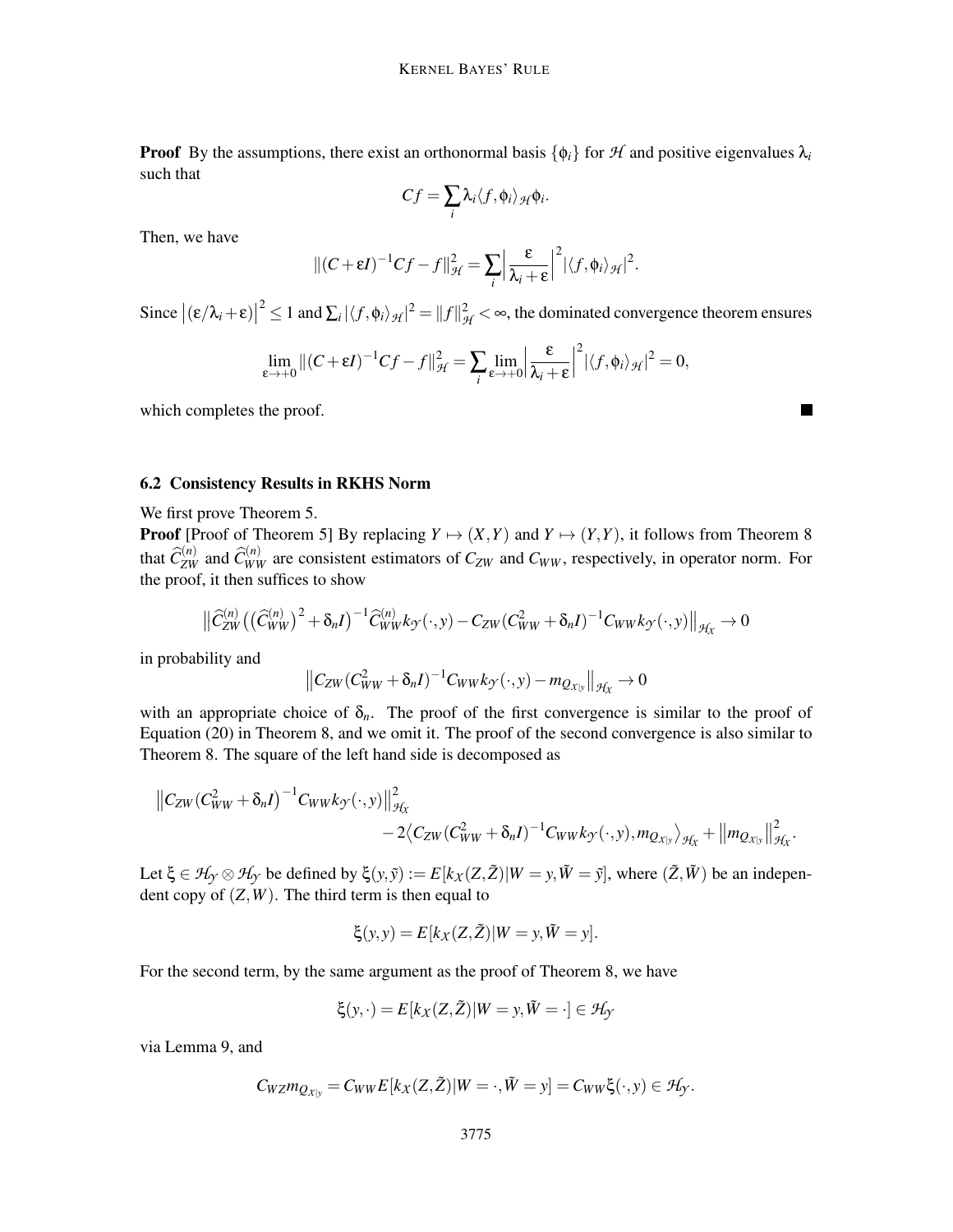We then obtain

$$
\left\langle C_{ZW}(C_{WW}^2+\delta_n I)^{-1}C_{WW}k_{\mathcal{Y}}(\cdot,y),m_{\mathcal{Q}_{X|y}}\right\rangle_{\mathcal{H}_X}=\left\langle k_{\mathcal{Y}}(\cdot,y),(C_{WW}^2+\delta_n I)^{-1}C_{WW}^2\xi(\cdot,y)\right\rangle_{\mathcal{H}_X},
$$

which converges to  $\xi(y, y)$ .

Finally, defining  $\varphi_{\delta} := (C_{WW}^2 + \delta I)^{-1} C_{WW} k_{\mathcal{T}}(\cdot, y)$ , the first term is equal to

$$
E[\varphi_{\delta}(W)\varphi_{\delta}(\tilde{W})E[k_{X}(Z,\tilde{Z})|W,\tilde{W}]] = \langle C_{ZW}\varphi_{\delta}, C_{ZW}\varphi_{\delta}\rangle_{\mathcal{H}_{X}} = E[\varphi_{\delta}(W)[C_{ZW}\varphi_{\delta}](Z)]
$$
  
\n
$$
= E[k(Z,Z')\varphi_{\delta}(W)\varphi_{\delta}(\tilde{W})] = E[\xi(W,\tilde{W})\varphi_{\delta}(W)\varphi_{\delta}(\tilde{W})]
$$
  
\n
$$
= \langle (C_{WW}\otimes C_{WW})\varphi_{\delta}\otimes \varphi_{\delta}, \xi \rangle_{\mathcal{H}_{Y}\otimes\mathcal{H}_{Y}} = \langle (C_{WW}\varphi_{\delta})\otimes (C_{WW}\varphi_{\delta}), \xi \rangle_{\mathcal{H}_{Y}\otimes\mathcal{H}_{Y}},
$$

which converges to  $\langle k_y(\cdot, y) \otimes k_y(\cdot, y), \xi \rangle_{\mathcal{H}_\gamma \otimes \mathcal{H}_\gamma} = \xi(y, y)$ . This completes the proof.

We next show the convergence rate of expectation (Theorem 6) under stronger assumptions. The first result is a rate of convergence for the mean transition in Theorem 2. In the following,  $\mathcal{R}(C_{XX}^0)$ means  $H_X$ .

**Theorem 11** Assume that the Radon-Nikodym derivative  $d\Pi/dP_X$  is included in  $\mathcal{R}(C_{XX}^{\beta})$  for some  $\beta \geq 0$ *, and let*  $\widehat{m}_{\Pi}^{(n)}$  $\lim_{n \to \infty} \frac{f(n)}{n}$  *be an estimator of*  $m_{\Pi}$  *such that*  $\|\widehat{m}_{\Pi}^{(n)} - m_{\Pi}\|_{\mathcal{H}_X} = O_p(n^{-\alpha})$  *as*  $n \to \infty$  *for some*  $0 < \alpha \leq 1/2$ . Then, with  $\varepsilon_n = n^{-\max\{\frac{2}{3}\alpha, \frac{\alpha}{1+\beta}\}}$ , we have

$$
\left\|\widehat{C}_{YX}^{(n)}\left(\widehat{C}_{XX}^{(n)}+\varepsilon_n I\right)^{-1}\widehat{m}_{\Pi}^{(n)}-m_{Q_Y}\right\|_{\mathcal{H}_Y}=O_p(n^{-\min\{\frac{2}{3}\alpha,\frac{2\beta+1}{2\beta+2}\alpha\}}),\quad(n\to\infty).
$$

**Proof** Take  $η \in H_X$  such that  $d\Pi/dP_X = C_{XX}^βη$ . Then, we have

$$
m_{\Pi} = \int k_X(\cdot, x) \left(\frac{d\Pi}{dP_X}\right)(x) dP_X(x) = C_{XX}^{\beta+1} \eta.
$$
 (23)

First we show the rate of the estimation error:

$$
\left\| \widehat{C}_{YX}^{(n)} \left( \widehat{C}_{XX}^{(n)} + \varepsilon_n I \right)^{-1} \widehat{m}_{\Pi}^{(n)} - C_{YX} \left( C_{XX} + \varepsilon_n I \right)^{-1} m_{\Pi} \right\|_{\mathcal{H}_Y} = O_p \left( n^{-\alpha} \varepsilon_n^{-1/2} \right),\tag{24}
$$

as  $n \to \infty$ . The left hand side of Equation (24) is upper bounded by

$$
\|\widehat{C}_{YX}^{(n)}(\widehat{C}_{XX}^{(n)}+\varepsilon_n I)^{-1}(\widehat{m}_{\Pi}^{(n)}-m_{\Pi})\|_{\mathcal{H}_{Y}}+\|(\widehat{C}_{YX}^{(n)}-C_{YX})(C_{XX}+\varepsilon_n I)^{-1}m_{\Pi}\|_{\mathcal{H}_{Y}}\\+\|\widehat{C}_{YX}^{(n)}(\widehat{C}_{XX}^{(n)}+\varepsilon_n I)^{-1}(C_{XX}-\widehat{C}_{XX}^{(n)})(C_{XX}+\varepsilon_n I)^{-1}m_{\Pi}\|_{\mathcal{H}_{Y}}.
$$

In a similar manner to derivation of the bound of Equation (22), we obtain Equation (24).

Next, we show the rate for the approximation error

$$
\left\|C_{YX}\left(C_{XX}+\varepsilon_n I\right)^{-1}m_{\Pi}-m_{Q_{\mathcal{Y}}}\right\|_{\mathcal{H}_{\mathcal{Y}}}=O(\varepsilon_n^{\min\{(1+2\beta)/2,1\}})\qquad(n\to\infty).
$$
 (25)

Let  $C_{YX} = C_{YY}^{1/2} W_{YX} C_{XX}^{1/2}$  be the decomposition with  $||W_{YX}|| \le 1$ . It follows from Equation (23) and the relation

$$
m_{Q_{\mathcal{Y}}} = \int \int k_{\mathcal{Y}}(\cdot, y) dP_{\mathcal{Y}|x}(y) d\Pi(x) = \int \int k(\cdot, y) \left(\frac{d\Pi}{dP_x}\right)(x) dP_{\mathcal{Y}|x}(y) dP_x(x)
$$
  
= 
$$
\int \int k(\cdot, y) \left(\frac{d\Pi}{dP_x}\right)(x) dP(x, y) = C_{YX} C_{XX}^{\beta} \eta
$$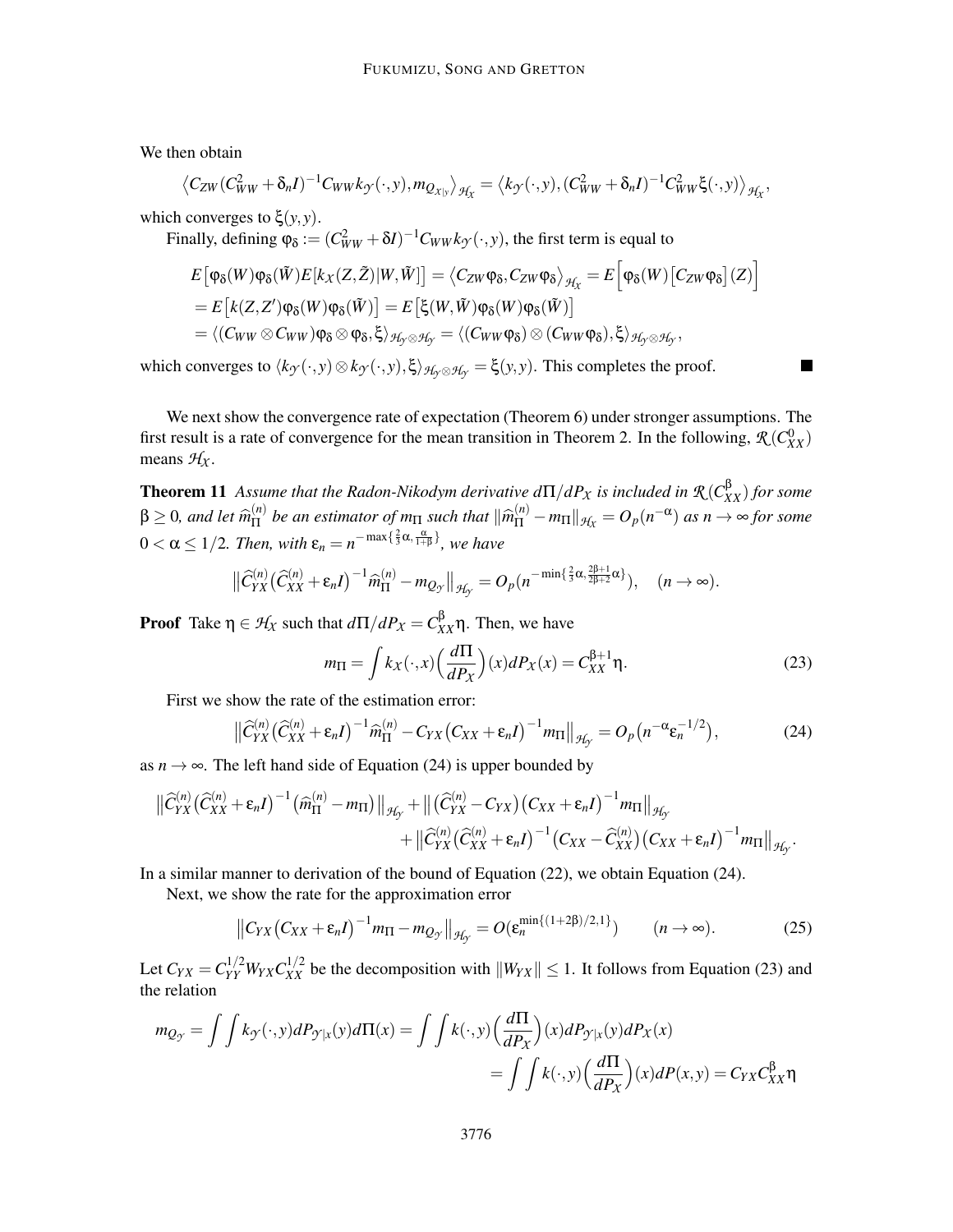that the left hand side of Equation (25) is upper bounded by

$$
||C_{YY}^{1/2}W_{YX}|| ||(C_{XX}+\varepsilon_n I)^{-1}C_{XX}^{(2\beta+3)/2}\eta-C_{XX}^{(2\beta+1)/2}\eta||_{\mathcal{H}_X}\leq \varepsilon_n||C_{YY}^{1/2}W_{YX}|| ||(C_{XX}+\varepsilon_n I)^{-1}C_{XX}^{\beta+1/2}|| \, ||\eta||_{\mathcal{H}_X}.
$$

For  $\beta \geq 1/2$ , it follows from

$$
\varepsilon_n\|(C_{XX}+\varepsilon_nI)^{-1}C_{XX}^{\beta+1/2}\|\leq \varepsilon_n\|(C_{XX}+\varepsilon_nI)^{-1}C_{XX}\|\|C_{XX}^{\beta-1/2}\|
$$

that the left hand side of Equation (25) converges to zero in  $O(\varepsilon_n)$ . If  $0 \le \beta < 1/2$ , we have

$$
\varepsilon_n \| (C_{XX} + \varepsilon_n I)^{-1} C_{XX}^{\beta + 1/2} \| \n= \varepsilon_n^{\beta + 1/2} \| \varepsilon_n^{1/2 - \beta} (C_{XX} + \varepsilon_n I)^{-(1/2 - \beta)} \| \| (C_{XX} + \varepsilon_n I)^{-\beta - 1/2} C_{XX}^{\beta + 1/2} \| \le \varepsilon_n^{\beta + 1/2},
$$

which proves Equation (25).

With the order of  $\varepsilon_n$  to balance Equations (24) and (25), the asserted rate of consistency is obtained.

The following theorem shows the convergence rate of the estimator used in the second step of KBR.

**Theorem 12** Let f be a function in  $H_X$ , and  $(Z, W)$  be a random variable taking values in  $X \times Y$ . Assume that  $E[f(Z)|W=\cdot]\in \mathcal{R}(C_{WW}^{\mathbf{v}})$  for some  $\mathbf{v}\geq 0$ , and that  $\widehat{C}_{WZ}^{(n)}:\mathcal{H}_X\to \mathcal{H}_Y$  and  $\widehat{C}_{WW}^{(n)}:\mathcal{H}_{\mathcal{Y}}\to \mathcal{H}_{\mathcal{Y}}$ H<sub>y</sub> are bounded operators such that  $\|\widehat C_{WZ}^{(n)} - C_{WZ}\| = O_p(n^{-\gamma})$  and  $\|\widehat C_{WW}^{(n)} - C_{WW}\| = O_p(n^{-\gamma})$  for *some*  $\gamma > 0$ *. Then, for a positive sequence*  $\delta_n = n^{-\max\{\frac{4}{9}\gamma, \frac{4}{2\gamma+5}\gamma\}}$ *, we have as*  $n \to \infty$ 

$$
\left\|\widehat{C}_{WW}^{(n)}\left((\widehat{C}_{WW}^{(n)})^2 + \delta_n I\right)^{-1} \widehat{C}_{WZ}^{(n)}f - E[f(Z)|W = \cdot]\right\|_{\mathcal{H}_{\mathcal{Y}}} = O_p(n^{-\min\{\frac{4}{9}\gamma,\frac{2\nu}{2\nu+5}\gamma\}}).
$$

**Proof** Let  $\eta \in \mathcal{H}_X$  such that  $E[f(Z)|W = \cdot] = C_{WW}^{\nu} \eta$ . First we show

$$
\left\| \widehat{C}_{WW}^{(n)} \left( (\widehat{C}_{WW}^{(n)})^2 + \delta_n I \right)^{-1} \widehat{C}_{WZ}^{(n)} f - C_{WW} (C_{WW}^2 + \delta_n I)^{-1} C_{WZ} f \right\|_{\mathcal{H}_{\mathcal{Y}}} = O_p(n^{-\gamma} \delta_n^{-5/4}). \tag{26}
$$

The left hand side of Equation (26) is upper bounded by

$$
\begin{aligned}\n&\left\|\widehat{C}_{WW}^{(n)}\left((\widehat{C}_{WW}^{(n)})^2 + \delta_n I\right)^{-1}(\widehat{C}_{WZ}^{(n)} - C_{WZ})f\right\|_{\mathcal{H}_{\mathcal{Y}}} \\
&+ \left\|\left(\widehat{C}_{WW}^{(n)} - C_{WW}\right)(C_{WW}^2 + \delta_n I)^{-1}C_{WZ}f\right\|_{\mathcal{H}_{\mathcal{Y}}} \\
&+ \left\|\widehat{C}_{WW}^{(n)}\left((\widehat{C}_{WW}^{(n)})^2 + \delta_n I\right)^{-1}\left((\widehat{C}_{WW}^{(n)})^2 - C_{WW}^2\right)(C_{WW}^2 + \delta_n I)^{-1}C_{WZ}f\right\|_{\mathcal{H}_{\mathcal{Y}}}.\n\end{aligned}
$$

For  $A = \widehat{C}_{WW}^{(n)}$ , we have

$$
||A(A^{2} + \delta_{n}I)^{-1}|| = ||\{A^{2}(A^{2} + \delta_{n}I)^{-1}\}^{1/2}(A^{2} + \delta_{n}I)^{-1/2}|| \leq \delta_{n}^{-1/2},
$$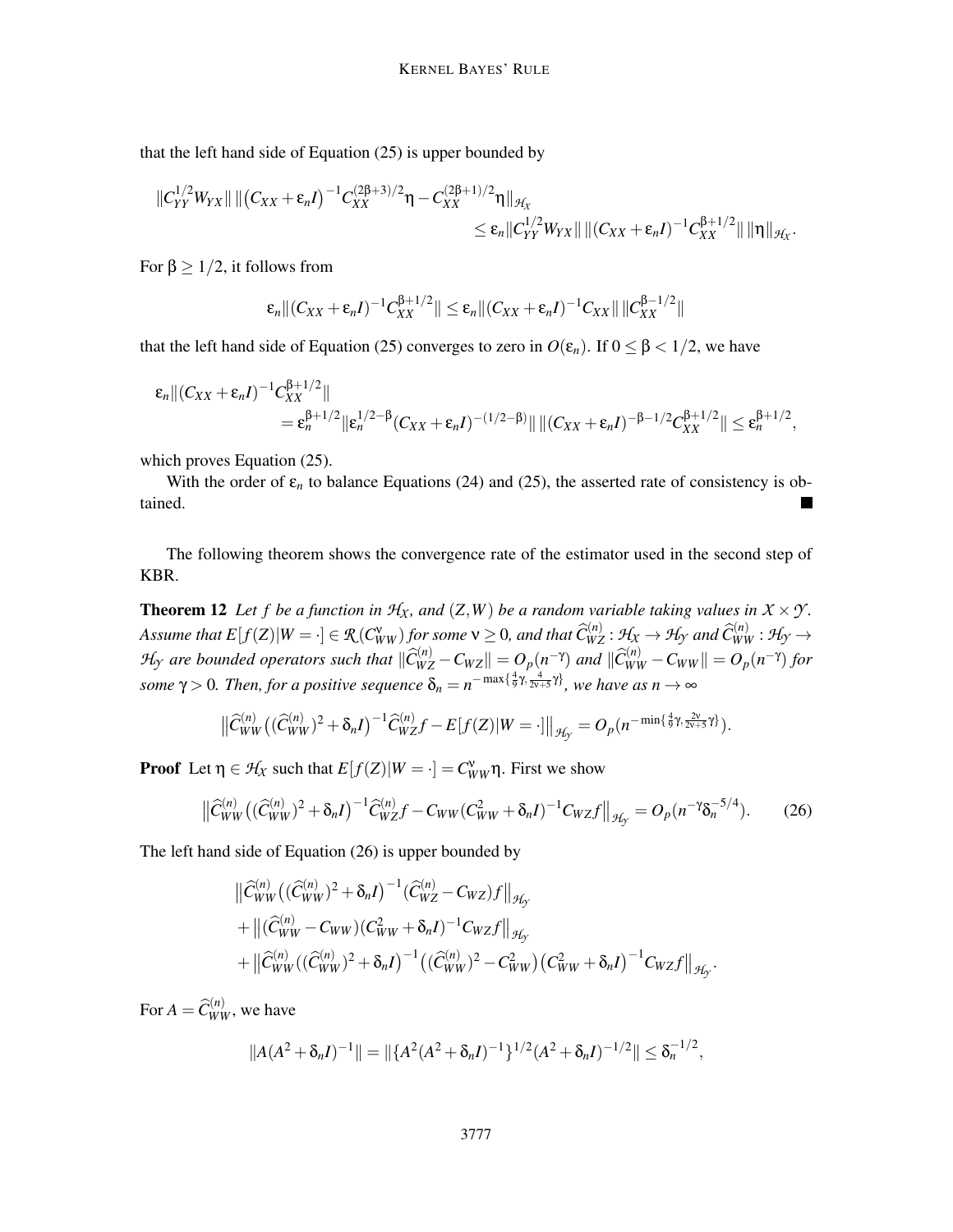and thus the first term of the above bound is of  $O_p(n^{-\gamma}\delta_n^{-1/2})$ . A similar argument to  $C_{WW}$  combined with the decomposition  $C_{WZ} = C_{WW}^{1/2} U_{WZ} C_{ZZ}^{1/2}$  with  $||U_{WZ}|| \le 1$  shows that the second term is of  $O_p(n^{-\gamma}δ_n^{-3/4})$ . From the fact

$$
\|(\widehat{C}_{WW}^{(n)})^2 - C_{WW}^2\| \leq \|\widehat{C}_{WW}^{(n)}(\widehat{C}_{WW}^{(n)} - C_{WW})\| + \|(\widehat{C}_{WW}^{(n)} - C_{WW})C_{WW}\| = O_p(n^{-\gamma}),
$$

the third term is of  $O_p(n^{-\gamma} \delta_n^{-5/4})$ . This implies Equation (26).

From  $E[f(Z)|W = \cdot] = C_{WW}^{\vee} \eta$  and  $C_{WZ}f = C_{WW}E[f(Z)|W = \cdot] = C_{WW}^{\vee+1} \eta$ , the convergence rate

$$
||C_{WW}(C_{WW}^2 + \delta_n I)^{-1}C_{WZ}f - E[f(Z)|W = \cdot]||_{\mathcal{H}_{\mathcal{Y}}} = O(\delta_n^{\min\{1,\frac{\nu}{2}\}}).
$$
\n(27)

can be proved in the same way as Equation (25).

Finally, combining Equations (26) and (27) proves the assertion.

# 6.3 Consistency Results in *L* 2

Recall that  $\tilde{C}_{WW}$  is the integral operator on  $L^2(Q_{\mathcal{Y}})$  defined by Equation (15). The following theorem shows the convergence rate on average. Here  $\mathcal{R}(\tilde{C}_{WW}^0)$  means  $L^2(Q_\mathcal{Y})$ . In the following the canonical mapping from  $H_Y$  to  $L^2(Q_Y)$  is denoted by  $J_Y$ . The mapping  $J_X : H_X \to L^2(Q_X)$  is defined similarly.

**Theorem 13** Let f be a function in  $H_X$ , and  $(Z, W)$  be a random variable taking values in  $X \times Y$ *with distribution Q. Assume that*  $E[f(Z)|W = \cdot] \in H_Y$  *and*  $J_YE[f(Z)|W = \cdot] \in R(\tilde{C}_{WW}^V)$  *for some*  $w>0$ , and that  $\widehat{C}_{WZ}^{(n)}:\mathcal{H}_X\to\mathcal{H}_Y$  and  $\widehat{C}_{WW}^{(n)}:\mathcal{H}_Y\to\mathcal{H}_Y$  are bounded operators such that  $\|\widehat{C}_{WZ}^{(n)}-C\|$  $C_{WZ}$   $\| = O_p(n^{-\gamma})$  *and*  $\|\widehat{C}_{WW}^{(n)} - C_{WW}\| = O_p(n^{-\gamma})$  *for some*  $\gamma > 0$ *. Then, for a positive sequence*  $\delta_n = n^{-\max\{\frac{1}{2}\gamma,\frac{2}{\gamma+2}\gamma\}}$ , we have as  $n \to \infty$ 

$$
||J_{\mathcal{Y}}\widehat{C}_{WW}^{(n)}((\widehat{C}_{WW}^{(n)})^{2}+\delta_{n}I)^{-1}\widehat{C}_{WZ}^{(n)}f-J_{\mathcal{Y}}E[f(Z)|W= \cdot]||_{L^{2}(Q_{\mathcal{Y}})}=O_{p}(n^{-\min\{\frac{1}{2}\gamma,\frac{v}{v+2}\gamma\}},
$$

*where*  $Q_{\gamma}$  *is the marginal distribution of W.* 

**Proof** Note that for  $f, g \in H_X$  we have  $(Jf, Jg)_{L^2(Q_Y)} = E[f(W)g(W)] = \langle f, C_{WW}g \rangle_{H_X}$ . It follows that the left hand side of the assertion is equal to

$$
||C_{WW}^{1/2}\{\hat{C}_{WW}^{(n)}((\hat{C}_{WW}^{(n)})^2+\delta_n I)^{-1}\hat{C}_{WZ}^{(n)}f-E[f(Z)|W= \cdot]\}||_{\mathcal{H}_{Y}}.
$$

First, by a similar argument to the proof of Equation (26), it is easy to show that the rate of the estimation error is given by

$$
\left\|C_{WW}^{1/2}\left\{\widehat{C}_{WW}^{(n)}\left((\widehat{C}_{WW}^{(n)})^2+\delta_nI\right)^{-1}\widehat{C}_{WZ}^{(n)}f-C_{WW}(C_{WW}^2+\delta_nI)^{-1}C_{WZ}f\right\}\right\|_{\mathcal{H}_{\mathcal{Y}}}=O_p(n^{-\gamma}\delta_n^{-1}).
$$

It suffices then to prove

$$
||J_{\gamma}C_{WW}(C_{WW}^2+\delta_n I)^{-1}C_{WZ}f-J_{\gamma}E[f(Z)|W= \cdot]||_{L^2(Q_{\gamma})}=O(\delta_n^{\min\{1,\frac{\nu}{2}\}}).
$$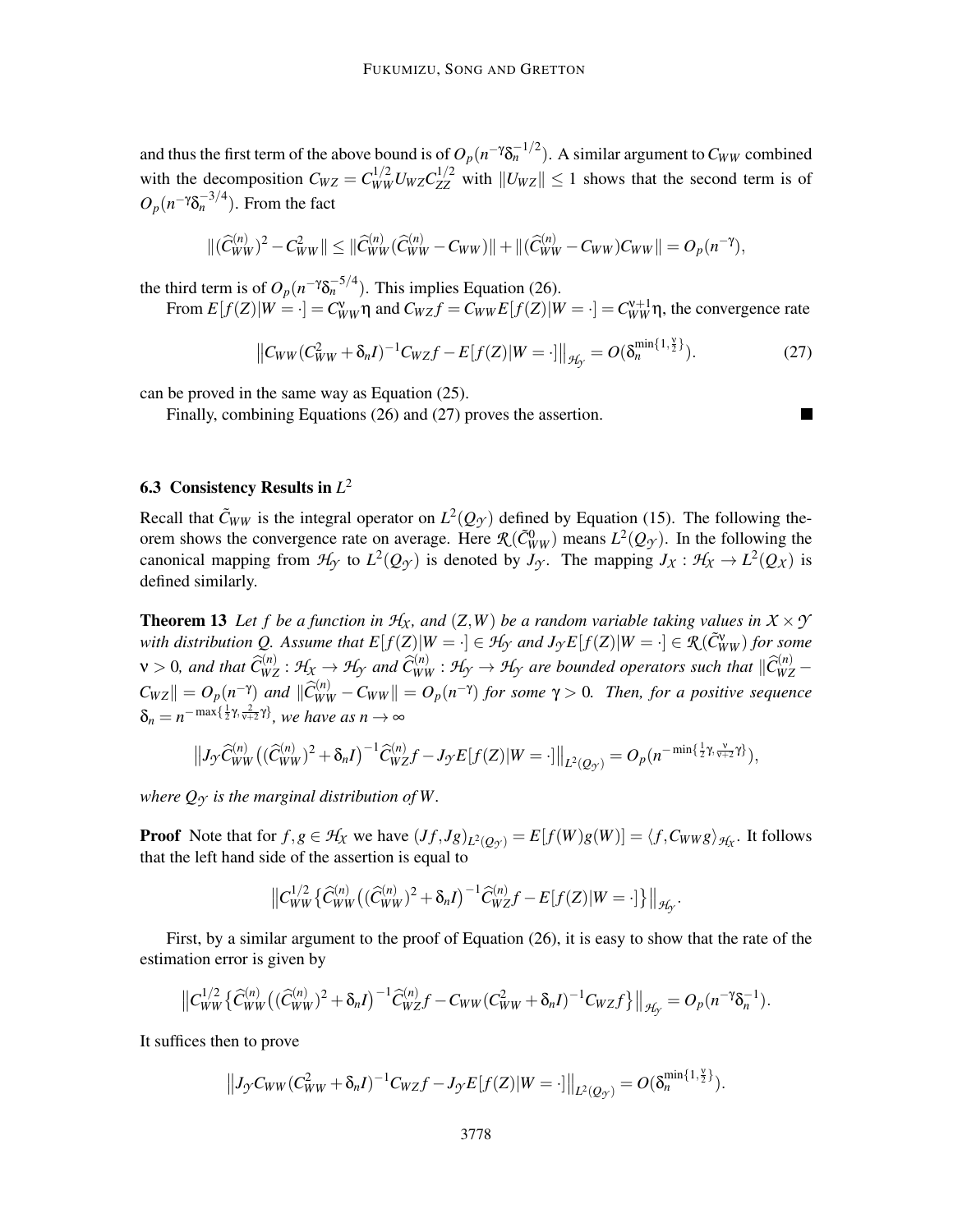Let  $\xi \in L^2(Q_{\mathcal{Y}})$  such that  $J_{\mathcal{Y}}E[f(Z)|W = \cdot] = \tilde{C}_{WW}^{\vee}\xi$ . In a similar way to Theorem 1,  $\tilde{C}_{WW}J_{\gamma}E[f(Z)]W = \cdot$  =  $\tilde{C}_{WZ}J_{\chi}f$  holds, where  $\tilde{C}_{WZ}$  is the extension of  $C_{WZ}$  to an operator from  $L^2(Q_X)$  to  $L^2(Q_{\mathcal{T}})$ , and thus  $J_{\mathcal{T}}C_{WZ}f = \tilde{C}_{WW}^{v+1}\xi$ . If follows from  $J_{\mathcal{T}}C_{WW} = \tilde{C}_{WW}J_{\mathcal{T}}$  that the left hand side of the above equation is equal to

$$
\left\|\tilde{C}_{WW}(\tilde{C}_{WW}^2+\delta_n I)^{-1}\tilde{C}_{WW}^{\nu+1}\xi-\tilde{C}_{WW}^{\nu}\xi\right\|_{L^2(Q_{\mathcal{F}})}.
$$

A similar argument to the proof of Equation (27) shows the assertion.

The convergence rate of KBR follows by combining the above theorems.

**Theorem 14** Let f be a function in  $H_X$ ,  $(Z, W)$  be a random variable that has the distribution Q defined by Equation (5), and  $\widehat{m}_{\Pi}^{(n)}$  $\lim_{\text{III}}$  *be an estimator of m*<sub>II</sub> *such that*  $\|\widehat{m}_{\text{II}}^{(n)} - m_{\text{II}}\|_{\mathcal{H}_X} = O_p(n^{-\alpha})$  $(n \to \infty)$  for some  $0 < \alpha \leq 1/2$ . Assume that the Radon Nikodym derivative  $d\Pi/dP_X$  is in  $\mathcal{R}(C_{XX}^{\beta})$ *with*  $\beta \geq 0$ , and  $E[f(Z)|W = \cdot] \in \mathcal{R}(C_{WW}^{\vee})$  for some  $\nu \geq 0$ . For the regularization constants  $\varepsilon_n =$  $n^{-\max\{\frac{2}{3}\alpha,\frac{1}{1+\beta}\alpha\}}$  and  $\delta_n = n^{-\max\{\frac{4}{9}\gamma,\frac{4}{2\gamma+5}\gamma\}}$ , where  $\gamma = \min\{\frac{2}{3}$  $\frac{2}{3}$ α,  $\frac{2\beta+1}{2\beta+2}$  $\frac{2\beta+1}{2\beta+2}$ α}*, we have for any y* ∈ *Y* 

$$
\mathbf{f}_X^T R_{X|Y} \mathbf{k}_Y(y) - E[f(Z)|W = y] = O_p(n^{-\min\{\frac{4}{9}\gamma, \frac{2v}{2v+5}\gamma\}}), \quad (n \to \infty),
$$

where  $f_X^T R_{X|Y} k_Y(y)$  is given by Equation (13).

**Theorem 15** Let f be a function in  $H_X$ ,  $(Z, W)$  be a random variable that has the distribution Q defined by Equation (5), and  $\widehat{m}_{\Pi}^{(n)}$  $\lim_{\text{H}} \int_{0}^{(n)} e^{in}$  *be an estimator of m*<sub>II</sub> *such that*  $\|\widehat{m}_{\text{H}}^{(n)} - m_{\text{H}}\|_{\mathcal{H}_X} = O_p(n^{-\alpha})$  $(n \to \infty)$  for some  $0 < \alpha \leq 1/2$ . Assume that the Radon Nikodym derivative  $d\Pi/dP_X$  is in  $\mathcal{R}(C_{XX}^{\beta})$ *with*  $\beta \geq 0$ ,  $E[f(Z)|W = \cdot] \in \mathcal{H}_{\mathcal{Y}}$ , and  $J_{\mathcal{Y}}E[f(Z)|W = \cdot] \in \mathcal{R}(\tilde{C}_{WW}^{\vee})$  for some  $\nu > 0$ . With the *regularization constants*  $\varepsilon_n = n^{-\max\{\frac{2}{3}\alpha, \frac{1}{1+\beta}\alpha\}}$  *and*  $\delta_n = n^{-\max\{\frac{1}{2}\gamma, \frac{2}{\gamma+2}\gamma\}}$ *, where*  $\gamma = \min\{\frac{2}{3}$  $\frac{2}{3}$ α,  $\frac{2\beta+1}{2\beta+2}$  $\frac{2p+1}{2\beta+2}\alpha\},\,$ *we have*

$$
\left\| \mathbf{f}_X^T R_{X|Y} \mathbf{k}_Y(W) - E[f(Z)|W] \right\|_{L^2(Q_{\mathcal{Y}})} = O_p(n^{-\min\{\frac{1}{2}\gamma,\frac{\mathbf{V}}{\mathbf{V}+\mathbf{Z}}\gamma\}}),
$$

*as n goes to infinity.*

#### Acknowledgments

We would like to express our gratitude to Action Editor and anonymous referees for their helpful feedback and suggestions. We also thank Arnaud Doucet, Lorenzo Rosasco, Yee Whye Teh and Shuhei Mano for their valuable comments. KF has been supported in part by JSPS KAKENHI (B) 22300098 and MEXT KAKENHI on Innovative Areas 25120012. LS is supported in part by NSF IIS1218749 and NIH BIGDATA 1R01GM108341-01. AG has been supported in part by the MPI for Intelligent Systems.

#### References

Nachman Aronszajn. Theory of reproducing kernels. *Transactions of the American Mathematical Society*, 68(3):337–404, 1950.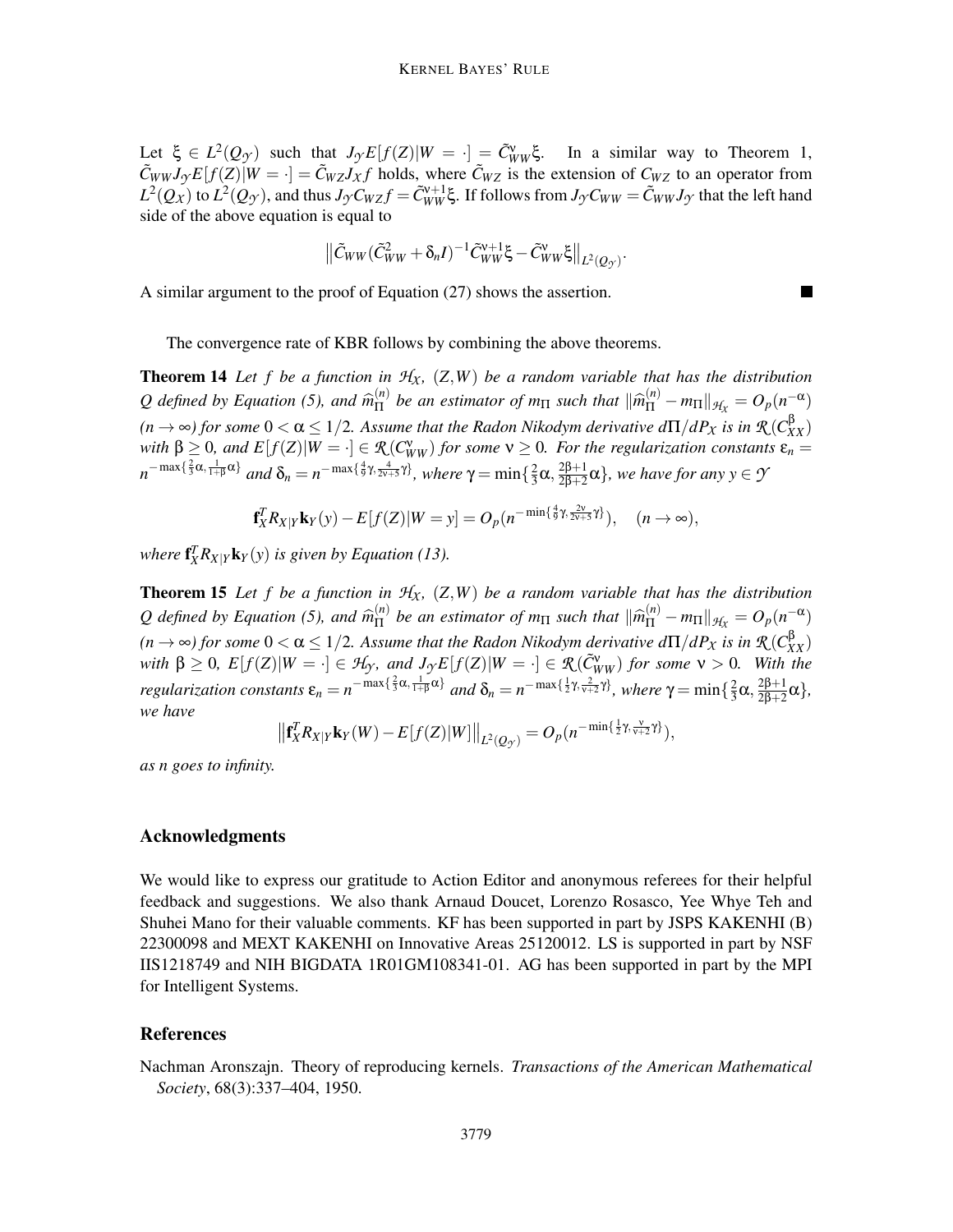- Francis R. Bach and Michael I. Jordan. Kernel independent component analysis. *Journal of Machine Learning Research*, 3:1–48, 2002.
- Charles R. Baker. Joint measures and cross-covariance operators. *Transactions of the American Mathematical Society*, 186:273–289, 1973.
- Alain Berlinet and Christine Thomas-Agnan. *Reproducing Kernel Hilbert Spaces in Probability and Statistics*. Kluwer Academic Publisher, 2004.
- David Blei and Michael Jordan. Variational inference for dirichlet process mixtures. *Journal of Bayesian Analysis*, 1(1):121–144, 2006.
- Byron Boots, Arthur Gretton, and Geoffrey J. Gordon. Hilbert space embeddings of predictive state representations. In *Proceedings of Conference on Uncertainty in Artificial Intelligence (UAI2013)*, pages 92–101, 2013.
- Aedian W. Bowman. An alternative method of cross-validation for the smoothing of density estimates. *Biometrika*, 71(2):353–360, 1984.
- Andrea Caponnetto and Ernesto De Vito. Optimal rates for regularized least-squares algorithm. *Foundations of Computational Mathematics*, 7(3):331–368, 2007.
- Arnaud Doucet, Nando De Freitas, and Neil J. Gordon. *Sequential Monte Carlo Methods in Practice*. Springer, 2001.
- Mona Eberts and Ingo Steinwart. Optimal learning rates for least squares svms using gaussian kernels. In J. Shawe-Taylor, R.S. Zemel, P. Bartlett, F.C.N. Pereira, and K.Q. Weinberger, editors, *Advances in Neural Information Processing Systems 24*, pages 1539–1547. Curran Associates, Inc., 2011.
- Heinz W. Engl, Martin Hanke, and Andreas Neubauer. *Regularization of Inverse Problems*. Kluwer Academic Publishers, 2000.
- Shai Fine and Katya Scheinberg. Efficient SVM training using low-rank kernel representations. *Journal of Machine Learning Research*, 2:243–264, 2001.
- Kenji Fukumizu, Francis R. Bach, and Michael I. Jordan. Dimensionality reduction for supervised learning with reproducing kernel Hilbert spaces. *Journal of Machine Learning Research*, 5:73– 99, 2004.
- Kenji Fukumizu, Arthur Gretton, Xiaohai Sun, and Bernhard Schölkopf. Kernel measures of conditional dependence. In *Advances in Neural Information Processing Systems 20*, pages 489–496. MIT Press, 2008.
- Kenji Fukumizu, Francis R. Bach, and Michael I. Jordan. Kernel dimension reduction in regression. *Annals of Statistics*, 37(4):1871–1905, 2009a.
- Kenji Fukumizu, Bhrath Sriperumbudur, Arthur Gretton, and Bernhard Scholkopf. Characteristic ¨ kernels on groups and semigroups. In *Advances in Neural Information Processing Systems 21*, pages 473–480, Red Hook, NY, 2009b. Curran Associates Inc.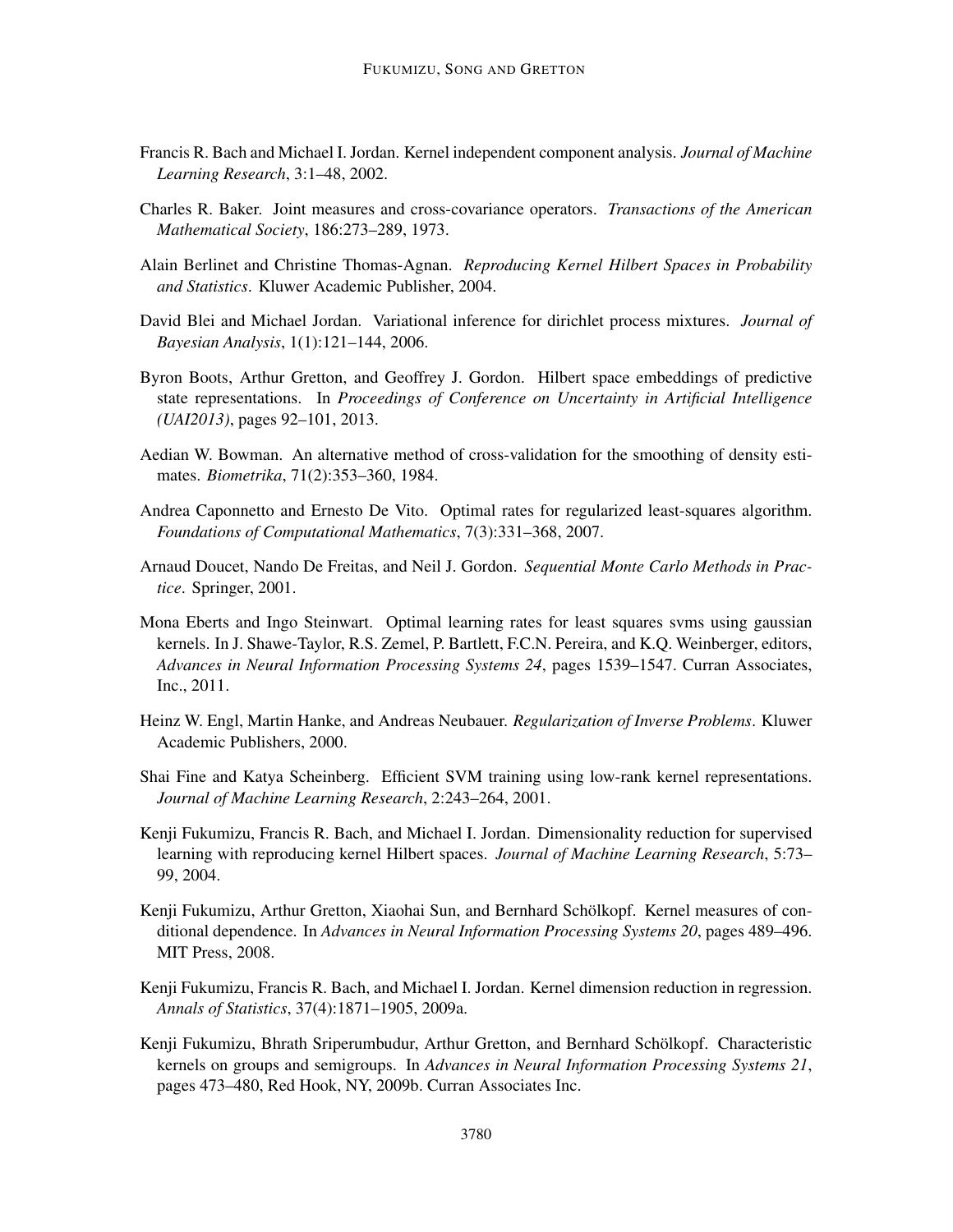- Arthur Gretton, Karsten M. Borgwardt, Malte Rasch, Bernhard Scholkopf, and A. Smola. A kernel ¨ method for the two-sample-problem. In B. Schölkopf, J. Platt, and T. Hoffman, editors, *Advances in Neural Information Processing Systems 19*, pages 513–520, Cambridge, MA, 2007. MIT Press.
- Arthur Gretton, Kenji Fukumizu, Choon Hui Teo, Le Song, Bernhard Scholkopf, and Alex Smola. ¨ A kernel statistical test of independence. In *Advances in Neural Information Processing Systems 20*, pages 585–592. MIT Press, 2008.
- Arthur Gretton, Kenji Fukumizu, Zaid Harchaoui, and Bharath Sriperumbudur. A fast, consistent kernel two-sample test. In Y. Bengio, D. Schuurmans, J. Lafferty, C. K. I. Williams, and A. Culotta, editors, *Advances in Neural Information Processing Systems 22*, pages 673–681. 2009a.
- Arthur Gretton, Kenji Fukumizu, and Bharath K. Sriperumbudur. Discussion of: Brownian distance covariance. *Annals of Applied Statistics*, 3(4):1285–1294, 2009b.
- Arthur Gretton, Karsten Borgwardt, Malte Rasch, Bernhard Scholkopf, and Alex Smola. A kernel ¨ two-sample test. *Journal of Machine Learning Research*, 13:723–773, 2012.
- Steffan Grünewälder, Guy Lever, Luca Baldassarre, Sam Patterson, Arthur Gretton, and Massimiliano Pontil. Conditional mean embeddings as regressors. In *Proceedings of the 29th International Conference on Machine Learning (ICML2012)*, pages 1823–1830, 2012.
- Steffen Grünewälder, Arthur Gretton, and John Shawe-Taylor. Smooth operators. In *Proceedings of the 30th International Conference on Machine Learning (ICML2013)*, pages 1184–1192, 2013.
- Zaid Harchaoui, Francis Bach, and Eric Moulines. Testing for homogeneity with kernel Fisher discriminant analysis. In *Advances in Neural Information Processing Systems 21*, pages 609– 616, Cambridge, MA, 2008. MIT Press.
- Simon J. Julier and Jeffrey K. Uhlmann. A new extension of the kalman filter to nonlinear systems. In *Proceedings of AeroSense: The 11th International Symposium on Aerospace/Defence Sensing, Simulation and Controls*, 1997.
- Annaliisa Kankainen and Nikolai G. Ushakov. A consistent modification of a test for independence based on the empirical characteristic function. *Journal of Mathematical Sciencies*, 89:1582–1589, 1998.
- Steven MacEachern. Estimating normal means with a conjugate style Dirichlet process prior. *Communications in Statistics – Simulation and Computation*, 23(3):727–741, 1994.
- Steven N. MacEachern, Merlise Clyde, and Jun S. Liu. Sequential importance sampling for nonparametric Bayes models: The next generation. *The Canadian Journal of Statistics*, 27(2):251–267, 1999.
- Paul Marjoram, John Molitor, Vincent Plagnol, and Simon Tavare. Markov chain monte carlo without likelihoods. *Proceedings of the National Academy of Sciences*, 100(26):15324–15328, 2003.
- Florence Merlevéde, Magda Peligrad, and Sergey Utev. Sharp conditions for the clt of linear processes in a hilbert space. *Journal of Theoretical Probability*, 10:681–693, 1997.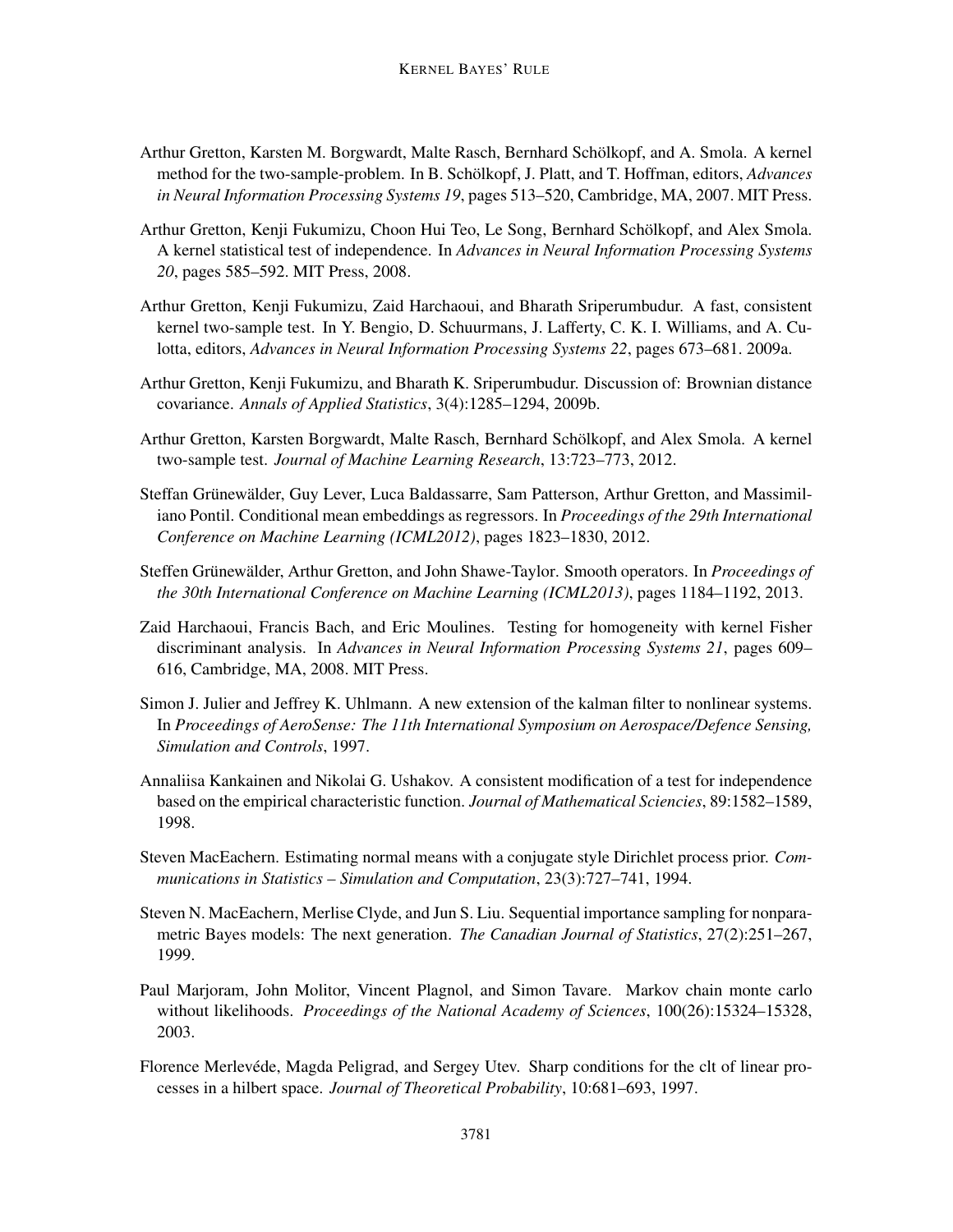- Charles A. Micchelli and Massimiliano Pontil. On learning vector-valued functions. *Neural Computation*, 17(1):177–204, 2005.
- Sebastian Mika, Bernhard Schölkopf, Alex Smola, Klaus-Robert Müller, Matthias Scholz, and Gunnar Rätsch. Kernel PCA and de-noising in feature spaces. In *Advances in Neural Information Pecessing Systems 11*, pages 536–542. MIT Press, 1999.
- Valérie Monbet, Pierre Ailliot, and Pierre-François Marteau.  $l<sup>1</sup>$ -convergence of smoothing densities in non-parametric state space models. *Statistical Inference for Stochastic Processes*, 11:311–325, 2008.
- Peter Müller and Fernando A. Quintana. Nonparametric Bayesian data analysis. *Statistical Science*, 19(1):95–110, 2004.
- Shigeki Nakagome, Kenji Fukumizu, and Shuhei Mano. Kernel approximate Bayesian computation for population genetic inferences. *Statistical Applications in Genetics and Molecular Biology*, 2013. Accepted.
- Yu Nishiyama, Abdeslam Boularias, Arthur Gretton, and Kenji Fukumizu. Hilbert space embeddings of POMDPs. In *Proceedigns of Conference on Uncertainty in Artificial Intelligence (UAI2012)*, pages 644–653, 2012.
- Mats Rudemo. Empirical choice of histograms and kernel density estimators. *Scandinavian Journal of Statistics*, 9(2):pp. 65–78, 1982.
- Bernhard Schölkopf and Alexander J. Smola. *Learning with Kernels*. MIT Press, 2002.
- Albert N. Shiryaev. *Probability*. Springer, 2nd edition, 1995.
- Scott A. Sisson, Yanan Fan, and Mark M. Tanaka. Sequential Monte Carlo without likelihoods. *Proceedings of the National Academy of Sciences*, 104(6):1760–1765, 2007.
- Steve Smale and Ding-Xuan Zhou. Learning theory estimates via integral operators and their approximation. *Constructive Approximation*, 26:153–172, 2007.
- Le Song, Jonathan Huang, Alexander Smola, and Kenji Fukumizu. Hilbert space embeddings of conditional distributions with applications to dynamical systems. In *Proceedings of the 26th International Conference on Machine Learning (ICML2009)*, pages 961–968, 2009.
- Le Song, Arthur Gretton., and Carlos Guestrin. Nonparametric tree graphical models via kernel embeddings. In *Proceedings of AISTATS 2010*, pages 765–772, 2010a.
- Le Song, Sajid M. Siddiqi, Geoffrey Gordon, and Alexander Smola. Hilbert space embeddings of hidden Markov models. In *Proceedings of the 27th International Conference on Machine Learning (ICML2010)*, pages 991–998, 2010b.
- Le Song, Arthur Gretton, Danny Bickson, Yucheng Low, and Carlos Guestrin. Kernel belief propagation. In *Proceedings of AISTATS 2011*, pages 707–715, 2011.